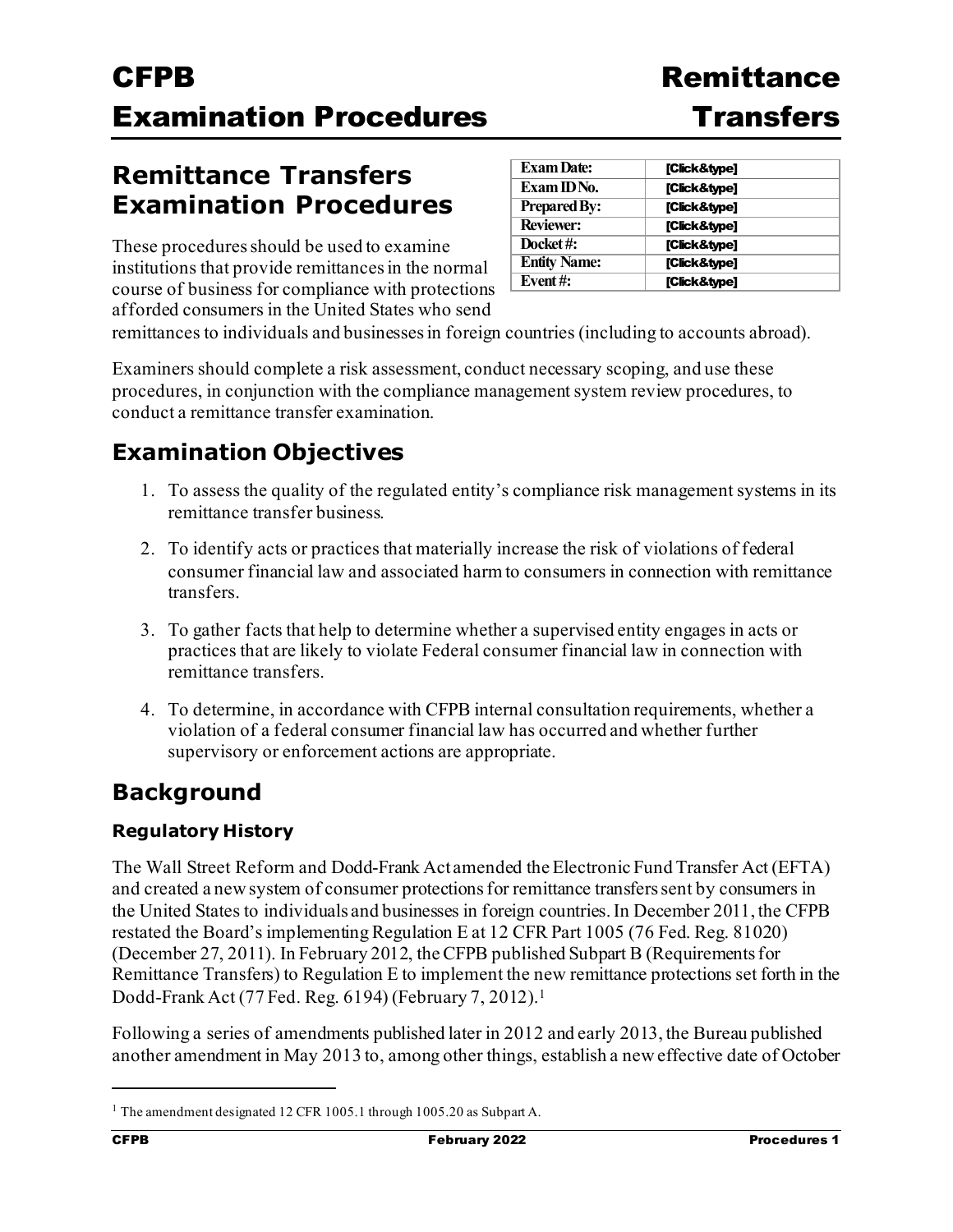28, 2013 (78 Fed. Reg. 30661) (May 22, 2013). In 2014, the Bureau extended a temporary exception within the remittance rule (that has since expired) and provided some basic clarifications and technical corrections to the rule effective November 17, 2014 (79 Fed. Reg. 55970)(September 18, 2014). Minor clerical and non-substantive edits were made in 2016, effective November 14, 2016 (81 Fed. Reg. 70319)(October 12, 2016).

The Bureau further amended Regulation E in November 2016. These amendments were finalized and effective as of April 1, 2019 (83 Fed. Reg. 6364) (February 13, 2018). The latest amendments to Regulation E occurred in May 2020 further amending Subpart B, effective July 21, 2020 (85 Fed. Reg. 34870 (June 5, 2020).

### **Effect of Remittance Rules on Transaction Practices**

A "remittance transfer" is an electronic transfer of money from a consumer in the U.S. to a person or business in a foreign country. It can include transfers from retail non-depository "money transmitters" as well as banks and credit unions that transfer funds through wire transfers, automated clearing house transactions, or other methods.

The rule requires providers to disclose to consumers who send these transfers, certain fees, the exchange rate, and an indication of the amount to be received by the recipient. Disclosures must generally be provided when the consumer first requests a transfer and again when payment is made. The rule also contains specific provisions applicable to transfers that consumers schedule in advance and for transfers that are scheduled to recur on a regular basis. In addition, the rule also generally requires that:

- 1. Consumers receive the opportunity to cancel a transfer and get their money back.
- 2. Companies investigate if a consumer reports a problem with a transfer. For certain errors, consumers can generally get a refund or have the transfer sent again free of charge if the money did not arrive as promised.
- 3. Companies that provide remittance transfers are responsible for mistakes made by certain people who work for them.

### *Additional guidance in the form of a narrative summary of the remittance transfer rule and an examiner checklist are provided in the Supplemental Information attached to these procedures.*

### **Consumer Risks Addressed Outside the Remittance Rule**

To carry out the objectives set forth in the Examination Objectives section, the examination process should also include assessing consumer risks addressed outside the remittance rules. These risks may include potentially unfair, deceptive, or abusive acts or practices (UDAAPs). Examiners should refer to the procedures that address UDAAPs for information about the relevant legal standards and the CFPB's approach to examining for UDAAPs. Because the particular facts and circumstances in a case are crucial to the determination of UDAAPs,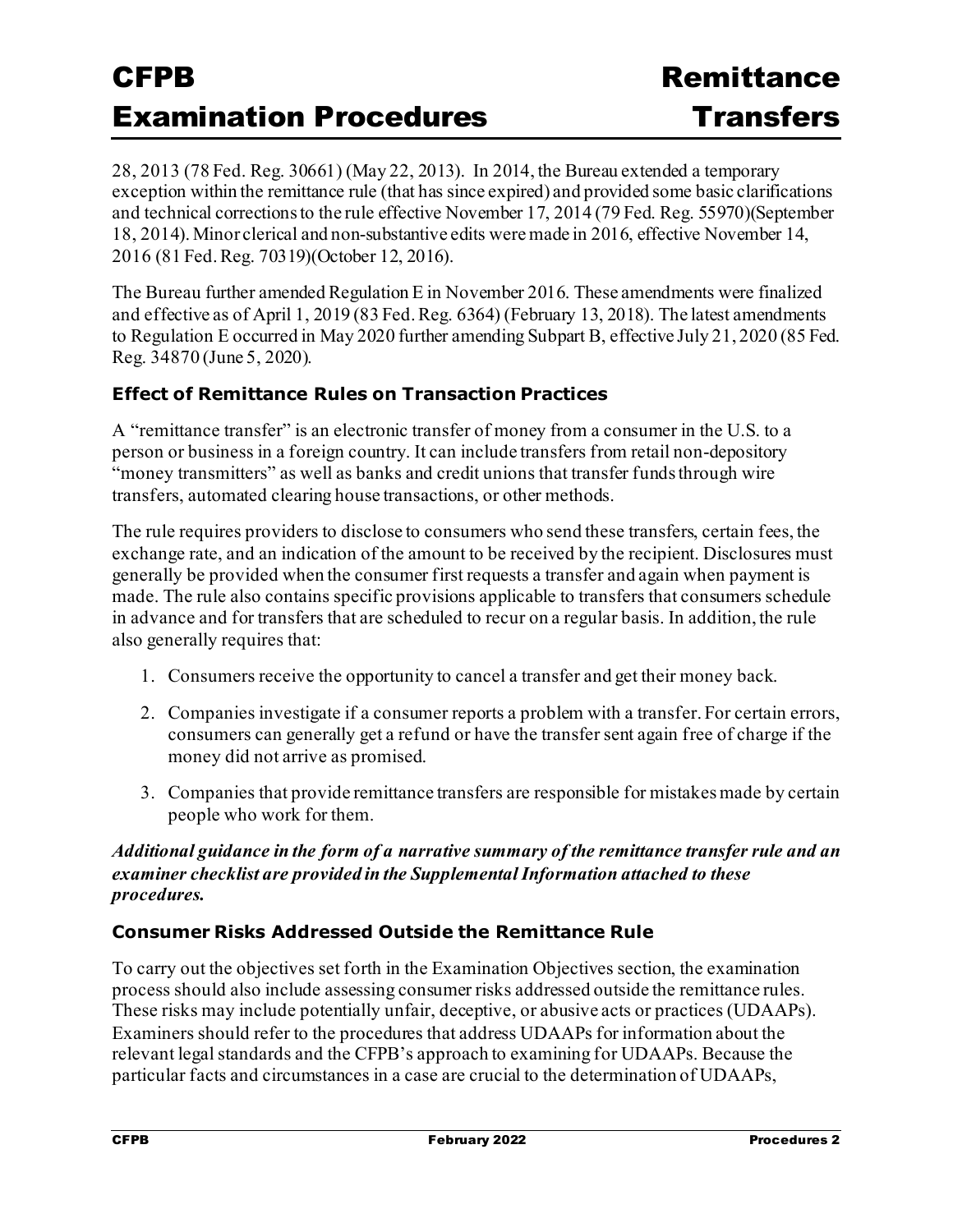examiners should consult with Headquarters to determine whether the applicable legal standards have been met before a UDAAP violation is cited.

Moreover, examiners should ensure that the Remittance Transfer Provider's account agreement does not waive the consumer's rights under the Electronic Funds Transfer Act (EFTA) or Regulation E. Section 914 of EFTA (15 USC 1693l) provides that an agreement or writing between the consumer and the institution cannot contain language that constitutes a waiver of any consumer's right or cause of action created by EFTA or Regulation E. An example of this, which has been cited on previous deposits examinations, is including a requirement that the consumer must agree to "cooperate" with an investigation before the institution will conduct an error investigation.

Further, examiners should consider whether a remittance provider has complied with privacy provisions enacted as part of the Gramm-Leach-Bliley Act (GLBA) and implemented through Regulation P. These provisions impose limitations on when financial institutions can share nonpublic personal information with third parties. They also require under certain circumstances that financial institutions disclose their privacy policies and permit customers to opt-out of certain sharing practices with unaffiliated entities.

## **Scoping Considerations**

The remittance transfer protections provided by Regulation E apply to entities that offer remittances as part of their "normal course of business." Under Regulation E, entities that provide 500 or fewer remittance transfers in the relevant time frame fall outside this definition. Instead, they fall within a 500-transfer "safe harbor." For an entity to qualify for this "safe harbor," it must have provided 500 or fewer remittance transfers in both the current calendar year and the previous calendar year. If an entity sends more than 500 transfers either in the previous calendar year or the current calendar year, it no longer qualifies for the "normal course of business" safe harbor, and therefore, generally, it must begin complying with the rule within a reasonable period of time (not to exceed six months).

Examiners should consider the volume of remittance transfers that an entity provides before proceeding further. Only entities that provide more than 500 remittance transfers in the relevant time frame should be examined for compliance with the remittance transfer rules.

## **Management and Policy-Related Examination Procedures**

1. Through a review of all available information (e.g., board minutes, management reports, monitoring reports, etc.) and discussions with management, determine that the board and management have set clear expectations about compliance with federal consumer financial law, including Regulation E, not only within the entity but also concerning key business partners, agents, correspondent banks, and software providers, to the extent relevant.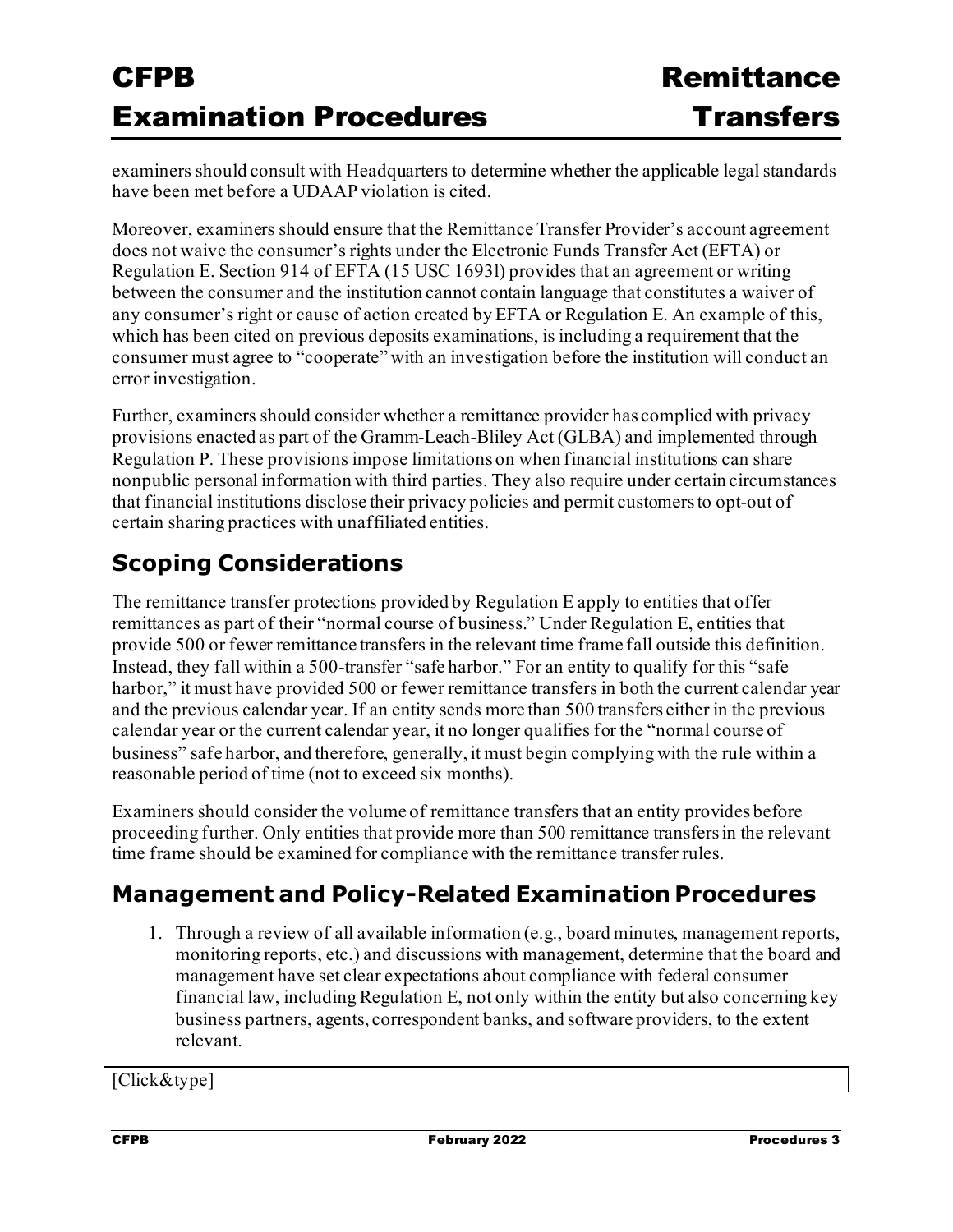- 2. Through a review of all available information (e.g., written policies and procedures, management's self-assessments, customer complaints, prior examination reports, and any compliance audit material, including workpapers and reports), determine whether:
	- a. There are any weaknesses or other risks in the business model;
	- b. The scope of the audit addresses all provisions of Regulation E as applicable;
	- c. The scope of the audit addresses all key business processes and functions, including those carried out by third-party service providers or key business partners, as appropriate;
	- d. Management has taken corrective actions to follow up on previously identified deficiencies;
	- e. As applicable, testing includes risk-based samples covering product types and decision centers;
	- f. There is an audit trail that supports the findings and conclusions of the work performed;
	- g. Significant deficiencies and their causes are included in reports to management and/or to the board of directors or principal(s); and
	- h. The frequency of review is appropriate.

### [Click&type]

- 3. Through discussions with management and review of available information, determine whether the entity's internal controls are adequate to ensure compliance with respect to the Regulation E area under review. Consider among other things:
	- a. Organizational charts;
	- b. Process flowcharts;
	- c. Policies and procedures;
	- d. Account (if applicable) and transaction documentation;
	- e. Checklists; and
	- f. Computer program documentation.

#### [Click&type]

4. Through a review of the entity's training materials and discussions with management, determine whether: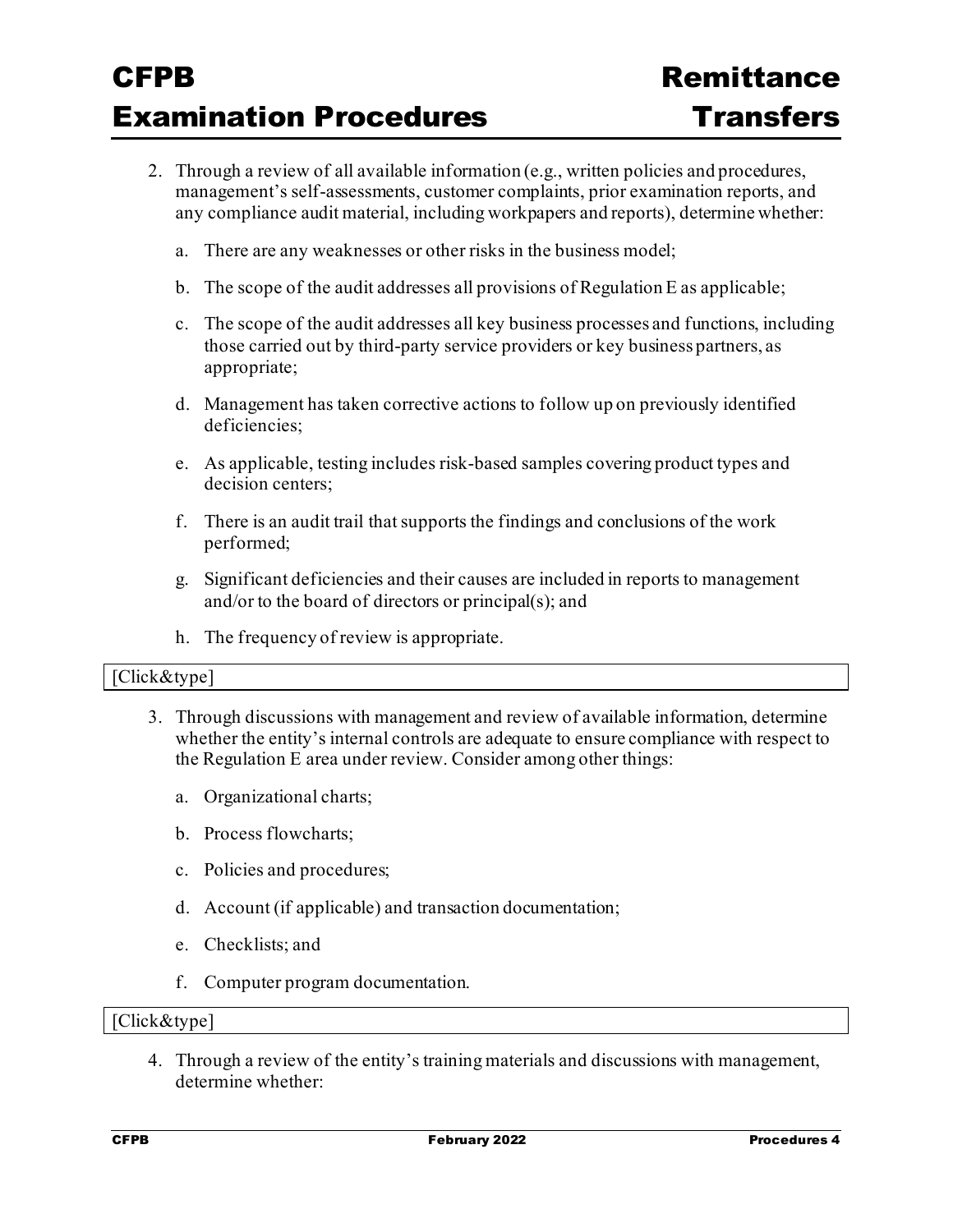- a. The entity provides appropriate training to employees and other persons responsible for Regulation E compliance and operational procedures; and
- b. The training is comprehensive and covers the sections of Regulation E that apply to the individual entity's product offerings and operations including, to the extent appropriate, those functions carried out by third-party service providers or other business partners, such as agents and correspondent banks.

### [Click&type]

## **Transaction-Related Examination Procedures**

As applicable, conduct transaction testing using the following examination procedures:

Obtain all available information as it relates to the provider's remittance program. Examples of this include but are not limited to:

- a. List of divisions or departments involved in offering or providing remittance transfers (e.g., retail, high net worth, prepaid cards, bill payment, online or mobile banking, foreign exchange and/or treasury departments);
- b. Remittance transfer products offered;
- c. Disclosure forms in all languages (as applicable);
- d. List of foreign countries to which the provider sends remittance transfers, if available;
- e. List of all foreign currencies in which remittance transfers sent by the provider may be received where there are limitations on such currencies, and identification of the currencies in which the provider controls the exchange rate;
- a. List of all third-party service providers or business partners involved in remittance transfers, including correspondent banks, payment networks, payment processors, software providers, foreign currency providers, agents in the U.S. or abroad, or similar entities;
- b. Locations of U.S. and foreign agents;
- c. Applicable documentation related to remittance transfer operations (e.g., transaction logs, agent/correspondent agreements, advertising and marketing material including any done in foreign languages, and documentation regarding calculation or estimates of fees, taxes, exchange rates, and dates included on disclosures);
- d. Procedural manuals and written policies;
- e. Error resolution files;
- f. Form letters used in case of errors or questions concerning a remittance transfer (including any provided in foreign languages);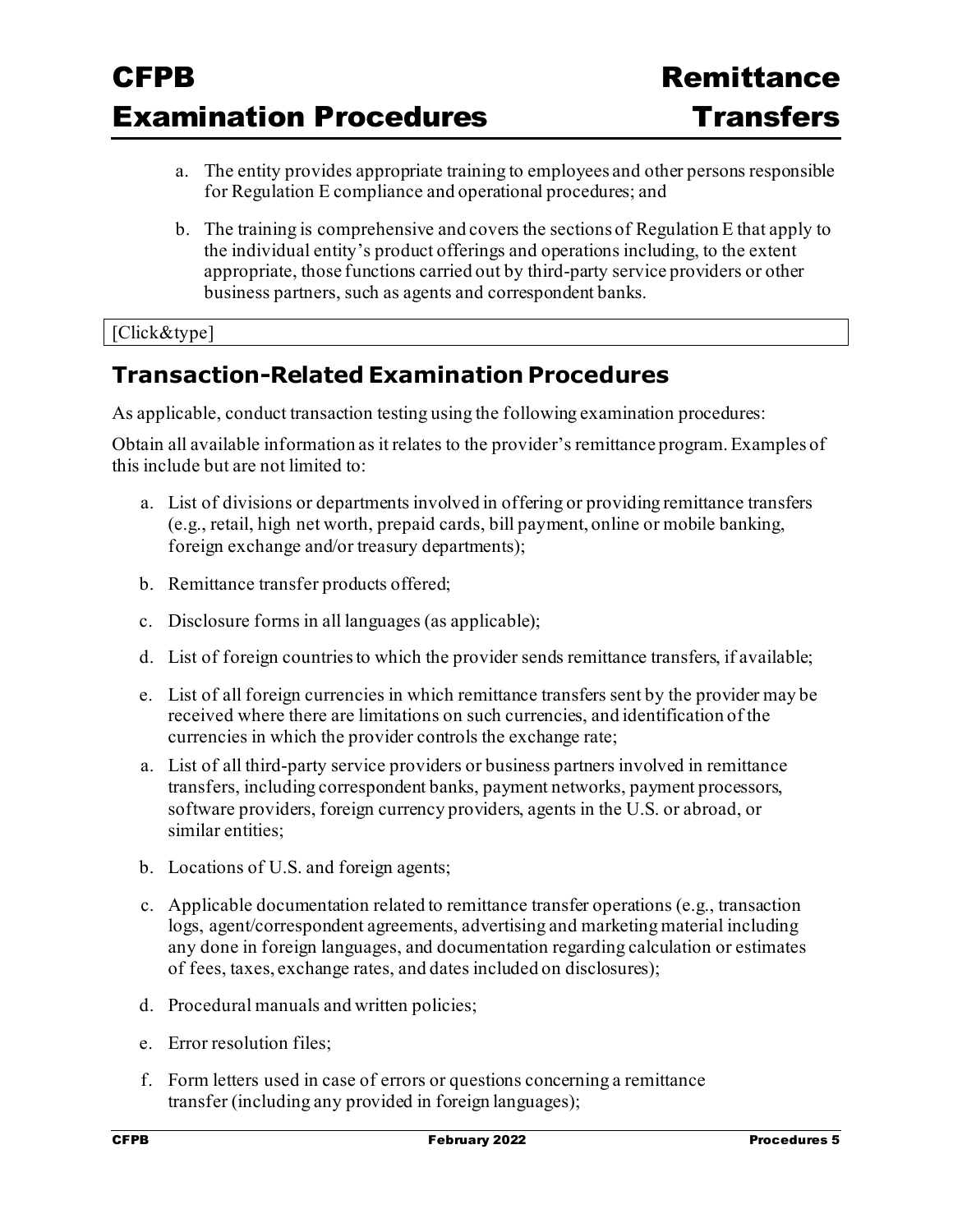- g. Any agreements with third parties allocating compliance responsibilities; and
- h. Consumer Complaint Files.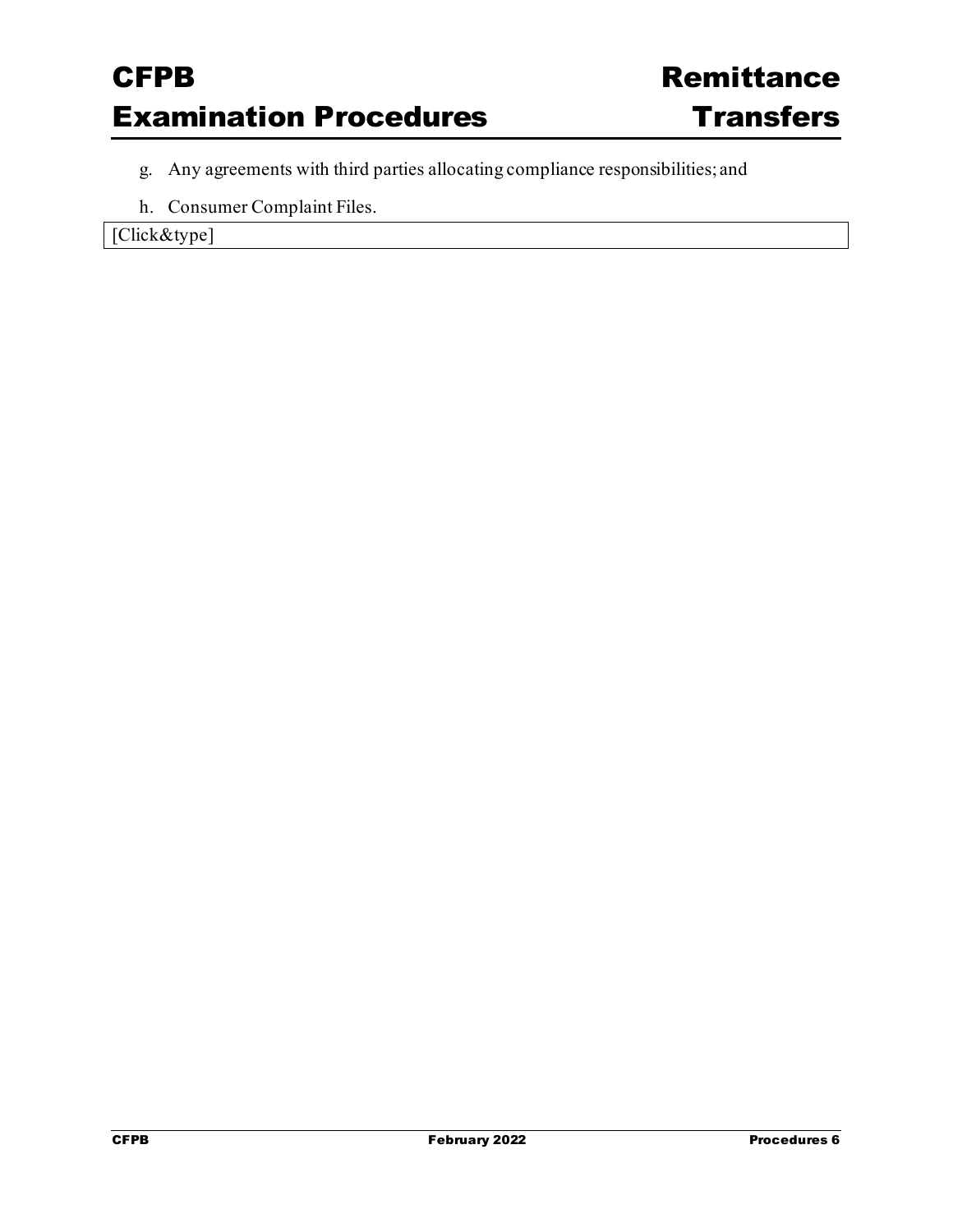## **Module 1: Disclosures**

### **General Form of Disclosures – 12 CFR 1005.31**

- 1. Obtain and review a sample of the provider's disclosure forms for the provider's various remittance transfer products. Include disclosures as provided for various products and through various channels (e.g., in person, through a website, by telephone, through a mobile phone application, or a text message, or through online bill pay). Verifythat:
	- a. Disclosures are in the appropriate form, and are clear and conspicuous (for transfers conducted online or by telephone via mobile application, determine which screen(s) shown to the consumer are the provider's disclosures);

*Note: It may be helpful to request a walkthrough of the remittance provider's product to understand where and at what time consumers encounter the required disclosures.*

- b. Written and electronic disclosures are in a retainable form (except where expressly permitted not to be retainable);
- c. Pre-payment disclosures match figures disclosed on receipts and match those actually applied to the transfer;
- d. The provider's policy for providing oral disclosures is appropriate for the related transactions;
- e. Copies of scripts used for oral disclosures comply with the regulation;
- f. Disclosures comply with the format requirements regarding the grouping of like items, proximity, prominence and size, and segregation from other information; and
- g. Disclosure of amounts required to be disclosed under 12 CFR 1005.31 (b) (1), (2), and (3), use the appropriate terms (e.g., transfer amount, transfer taxes, currency), or substantially similar terms.

[Click&type]

2. If applicable, determine whether the provider complies with the foreign language disclosure requirements as outlined under 12 CFR  $1005.31(g)$ .

[Click&type]

### **Pre-payment Disclosures – 12 CFR 1005.31(b)(1)**

3. Based on a review of the provider's policies and, if appropriate, sampled transactions, determine that it appropriately categorizes third-party fees as covered or non-covered.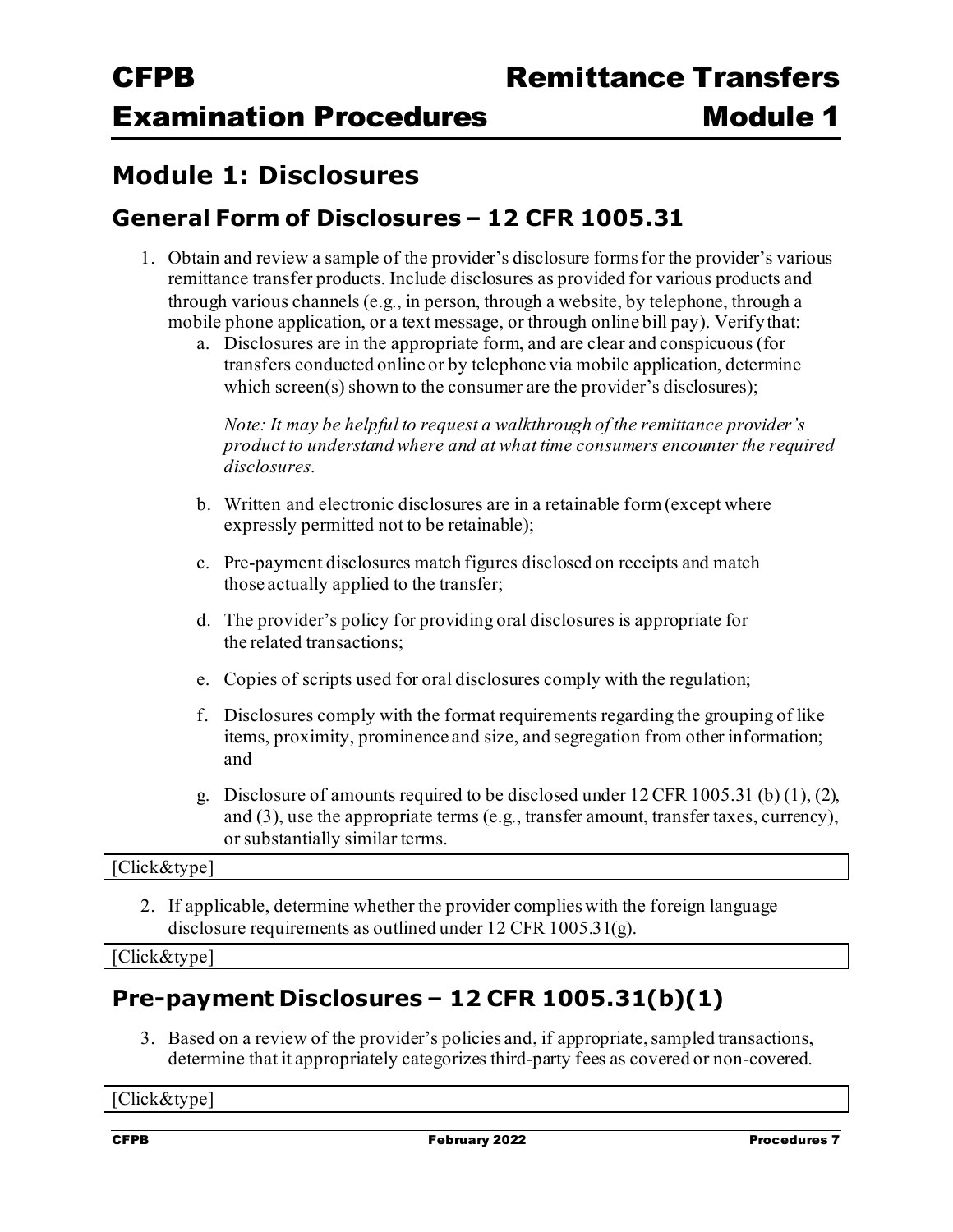- 4. Based on a review of the provider's policies on pre-payment disclosures and, if appropriate, sampled pre-payment disclosures and related documentation, determine whether the provider appropriately calculates and discloses:
	- a. In the currency in which the remittance transfer is funded:
		- i. The amount that will be transferred to the designated recipient, using the term, "Transfer Amount" or a substantially similar term;
		- ii. Fees imposed and taxes collected on the remittance transfer by the provider, usingthe terms, "Transfer Fees" and "Transfer Taxes," or substantially similar terms; and
		- iii. The total amount of the transaction using the term, "Total," or a substantially similar term;
	- b. The exchange rate used by the provider for the remittance transfer using the term "Exchange Rate" or a substantially similar term;
	- c. In the currency in which the funds will be received by the designated recipient:
		- i. The transfer amount in the currency, but only if covered third-party fees are imposed using the term, "Transfer Amount," or a substantially similar term;
		- ii. Any covered third-party fees imposed on the remittance transfer using the term, "Other Fees," or a substantially similar term;
		- iii. The amount that will be received by the designated recipient (total amount of the transaction minus covered third-party fees) using the term, "Total to Recipient," or a substantially similar term; and
		- iv. If applicable, a statement that non-covered third-party fees or taxes collected on the remittance transfer by a third person may apply to the remittance transfer and result in the designated recipient receiving less than the amount disclosed.

[Click&type]

*NOTE: The exchange rate used to calculate the amounts under (c) is prior to any rounding.*

## **Receipt Disclosures – 12 CFR 1005.31(b)(2)**

- 5. Review policies on receipt disclosures, sample receipts, and related documentation to determine whether the provider appropriately calculates and discloses:
- a. Information disclosed in the pre-payment disclosure;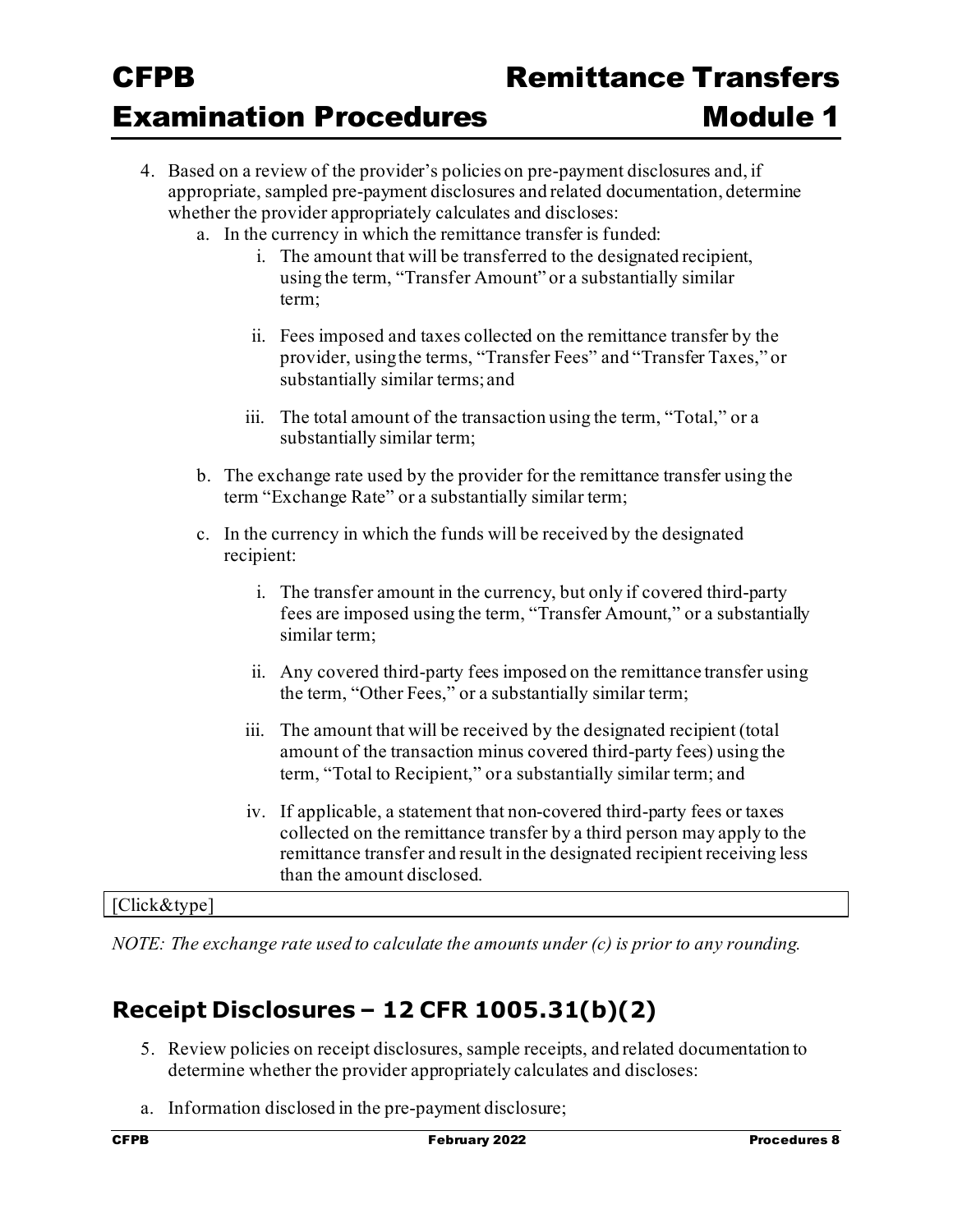- b. The date in the foreign country on which funds will be available to the designated recipient, using the term "Date Available" or a substantially similarterm;
- c. The name and, if provided by the sender, the telephone number and/or address ofthe designated recipient, using the term "Recipient" or a substantially similarterm;
- d. A statement about the rights of the sender regarding the resolution of errors and cancellation (unless the transfer is conducted entirely by mobile application, then this statement must be provided prior to payment of the remittance transfer);
- e. The name, telephone number(s), and website of the remittance transfer provider; and
- f. A statement that the sender can contact the Consumer Financial Protection Bureau (CFPB) and, if applicable, the state agency that licenses or charters the remittance transfer provider with respect to the remittance transfer and for questions or complaints about the remittance transfer provider, as well as their telephone number(s), and website addresses.

[Click&type]

*NOTE: For any remittance transfer scheduled by the sender at least three business days before the date of the transfer, the statement about the rights of the sender regarding cancellation must state that the sender must request the cancellation at least three business days before the next scheduled transfer. The statement must also note that the request must enable the provider to identify the sender's contact information and the particular transfer to be canceled.* 

## **Combined Disclosures – 12 CFR 1005.31(b)(3)**

*NOTE: Complete this section only if the provider provides combined disclosures as an alternative to the pre-payment and receipt disclosures.*

- 6. Review policies on combined disclosures, sample disclosures and related documentation to:
	- a. Determine that they contain all the information required for the pre-payment disclosure and receipt disclosure as described above;
	- b. Determine that the provider provides proof of payment after payment is made for each transaction; and
	- c. Determine that the proof of payment is clear and conspicuous, provided in writing or electronically, and provided in a retainable form.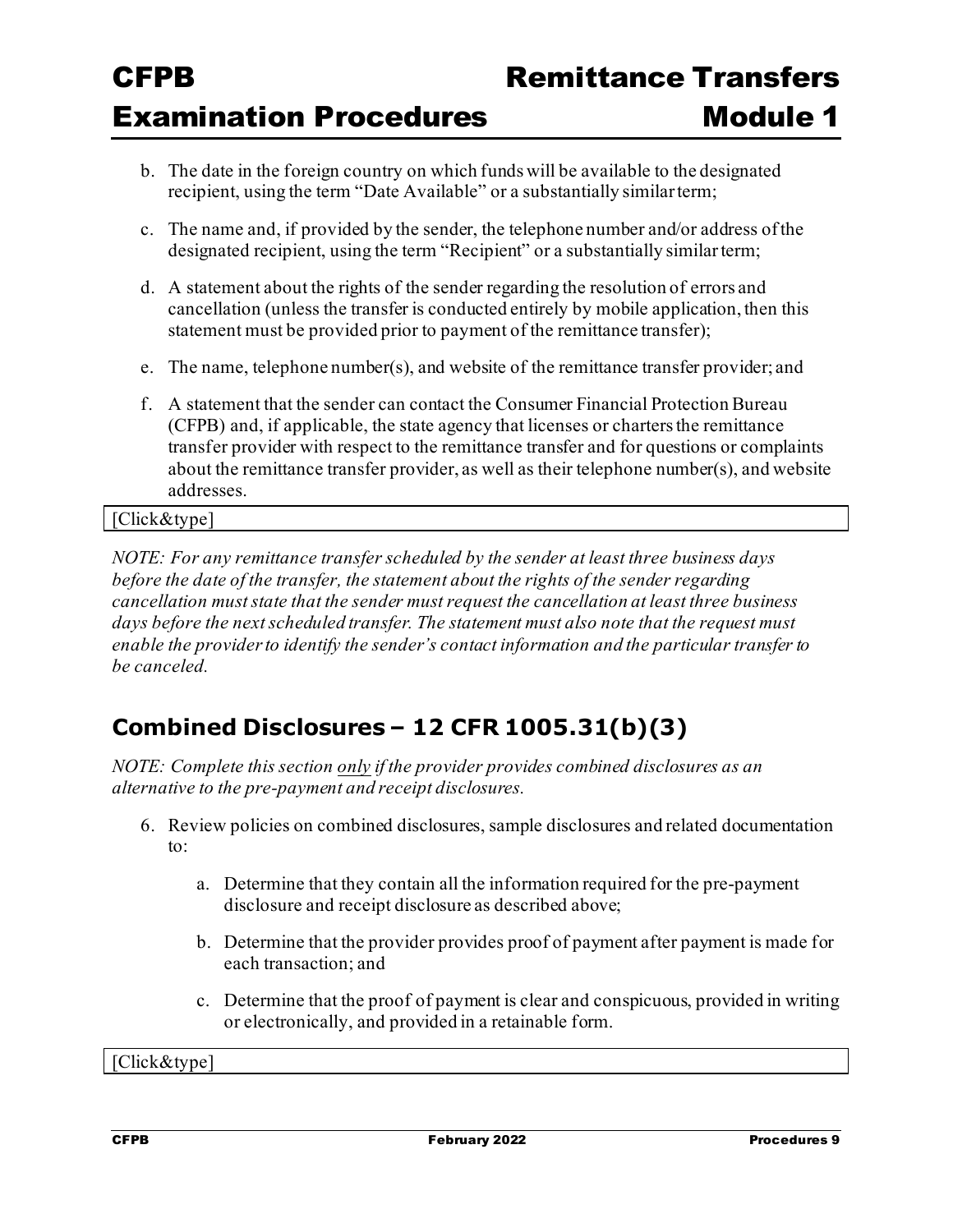## **Accuracy and Timing – 12 CFR 1005.31(e) and (f)**

- 7. Review, as appropriate, all available information including transactions or investigation/trace logs/records or similar documents to verify (subject to the disclaimer statement with respect to non-covered third-party fees and third-party taxes) the accuracy of disclosures provided to consumers:
	- a. In instances in which pre-payment disclosures and receipts are provided that do not contain estimates, confirm with respect to any transaction for which payment wasmade, that the information on the most recent pre-payment disclosure for that transaction and the information on the receipt for that transaction are the same;
	- b. For amounts that are not estimates, confirm that the disclosed amounts were accurate at the time that payment was made;
	- c. For amounts that are estimates, determine whether the estimates were calculated correctly, in accordance with the applicable bases outlined in 12 CFR 1005.32; and
	- d. In the case of estimates pursuant to  $1005.32(b)(1)$ ,  $(b)(2)$ ,  $(b)(4)$  and (b)(5) that are based on an approach that is not one of the listed bases in 1005.32(c), determine that the recipient received the same, or greater, amount of funds than what was disclosed.

### [Click&type]

- 8. Review processes and procedures or records, as appropriate, to determine whether the required disclosures are provided in accordance with the timing requirements in 12 CFR 1005.31(e).
	- a. Determine whether pre-payment disclosures are provided when the sender requests the remittance transfer, but prior to payment; and
	- b. Determine whether receipts are provided when payment is made, or in accordancewith 1005.31(e)(2) for transactions conducted by telephone.

#### [Click&type]

### **Long-form Error Resolution and Cancellation Notice – 12 CFR 1005.31(b)(4)**

9. Determine the provider's policy for providing long-form error resolution and cancellation notices to senders upon request.

[Click&type]

10.Review the provider's records of senders' requests and determine that a longform error resolution and cancellation notice is promptly provided in response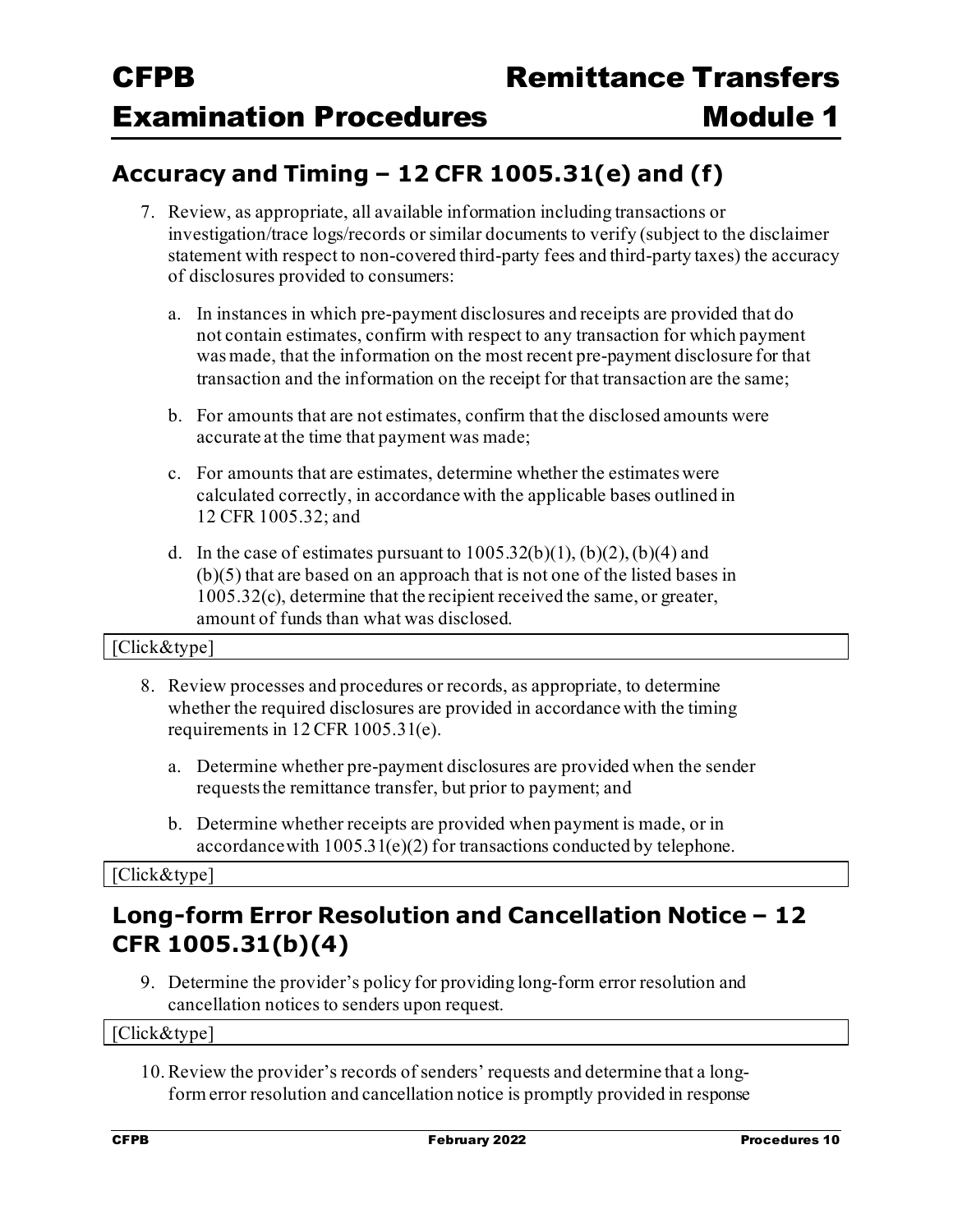Module 1

to each request.

| [Click&type]                                                                   |
|--------------------------------------------------------------------------------|
| 11. Review sample notices to determine that they use the language set forth in |
| Model Form A-36 (Model Form for Error Resolution and Cancellation              |
| Disclosures (Long) of Appendix A to Subpart B), or substantially similar       |
| language.                                                                      |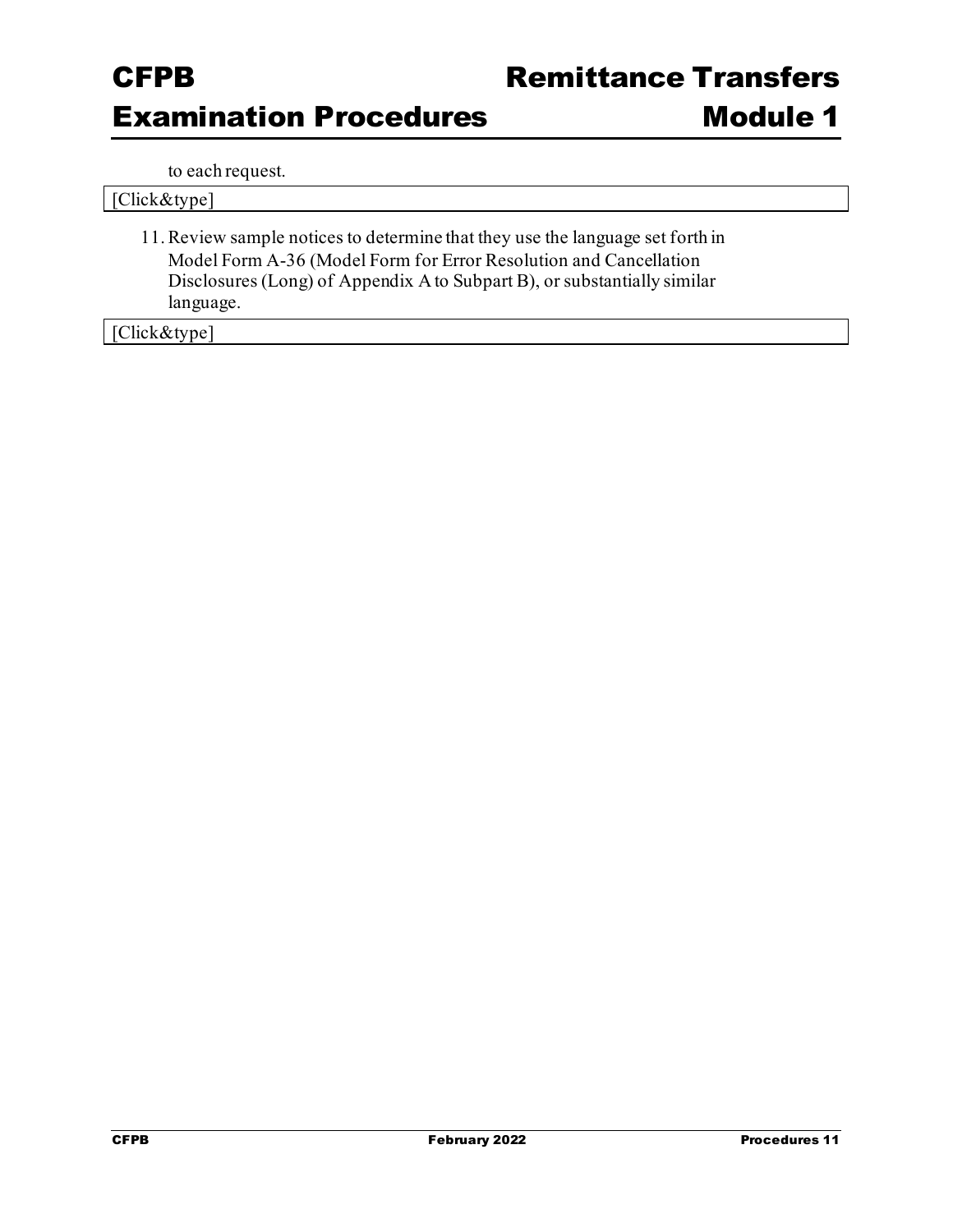## **Module 2: Estimates**

### **Temporary Exception for Insured Institutions – 12 CFR 1005.32(a)**

12.The temporary exception for insured institutions expired on July 21, 2020. Procedures relating to 12 CFR  $1005.32(a)(1)$  have been removed.

### **Permanent Exception for Transfers to Certain Countries– 12 CFR 1005.32(b)(1)**

13.Review and assess the adequacy of the provider's policy for determiningthat:

- a. The laws of the recipient country do not permit a determination of the exact amount; or
- b. The methods by which transactions are made in the recipient country do not permit such determination.

#### [Click&type]

14.Review the provider's transaction log/records to identify remittance transactions that were sent to countries on the list provided by the CFPB for which estimates may be provided on remittance transfer-related disclosures to determine if the provider properly relied on the list in making estimates.

### [Click&type]

15. Determine whether the provider gave estimates for transactions to a country that is not on the list provided by the CFPB. Review related documentation to confirm that the recipient country does not legally permit, or the method by which transactions are conducted in that country does not permit determination of exact amounts.

### [Click&type]

16.Review records to determine:

- a. The bases used for the estimates under 12 CFR 1005.32(c) and their appropriateness:
	- i. If estimates were provided in accordance with one of the bases listed in 12 CFR 1005.32(c), review documentation to confirm that inputs to estimates are appropriate; or
	- ii. If estimates are based on an approach that is not one of the listed bases, determine as appropriate, that the designated recipient received the same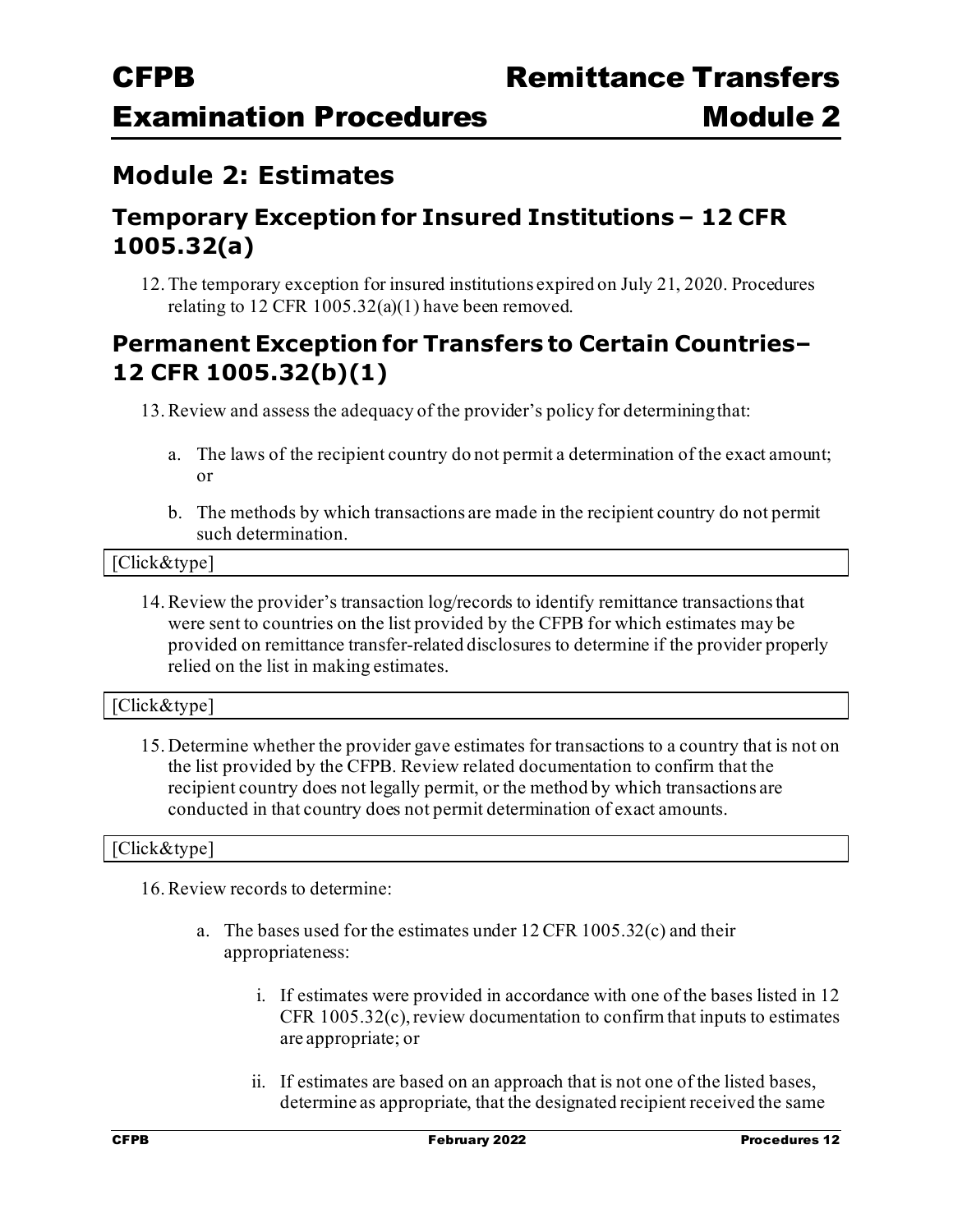amount as, or a greater amount than, the amount of funds that the remittance transfer provider disclosed.

b. That the estimated amounts are appropriately labeled with the term "Estimated" or a substantially similar term, placed in close proximity to the termdescribed.

[Click&type]

### **Permanent Exception for Transfers Scheduled Before the Date of Transfer – 12 CFR 1005.32(b)(2)**

17.Review and assess the adequacy of the provider's policy and procedures for using estimates in the case of transfers scheduled five or more business days before the date of transfer.

[Click&type]

18.Review and assess transactions for which estimates were used, as well as related disclosures (required by 12 CFR 1005.36(a)), and any other relevant documentation, as appropriate, to determine compliance with 12 CFR 1005.32(b)(2).

[Click&type]

### **Permanent Exception for Estimation of the Exchange Rate by an Insured Institution – 12 CFR 1005.32(b)(4)**

- 19. Determine that the remittance transfer provider is an insured institution within the definition provided in 12 CFR 1005.32(a)(3).
	- a. If the remittance transfer provider is not an insured institution, skip this section.

[Click&type]

- 20.Review the appropriate information including transaction log/records,etc., to identify and create a list of remittance transfer transactions that were sent from the following:
	- a. The sender's account with the institution, excluding prepaid accounts, unless that prepaid account is a payroll card account or a government benefit account.

[Click&type]

21. From the list identified in 20, identify transactions for which estimates were used.

[Click&type]

22. For each transaction identified in 21 for which estimates were used: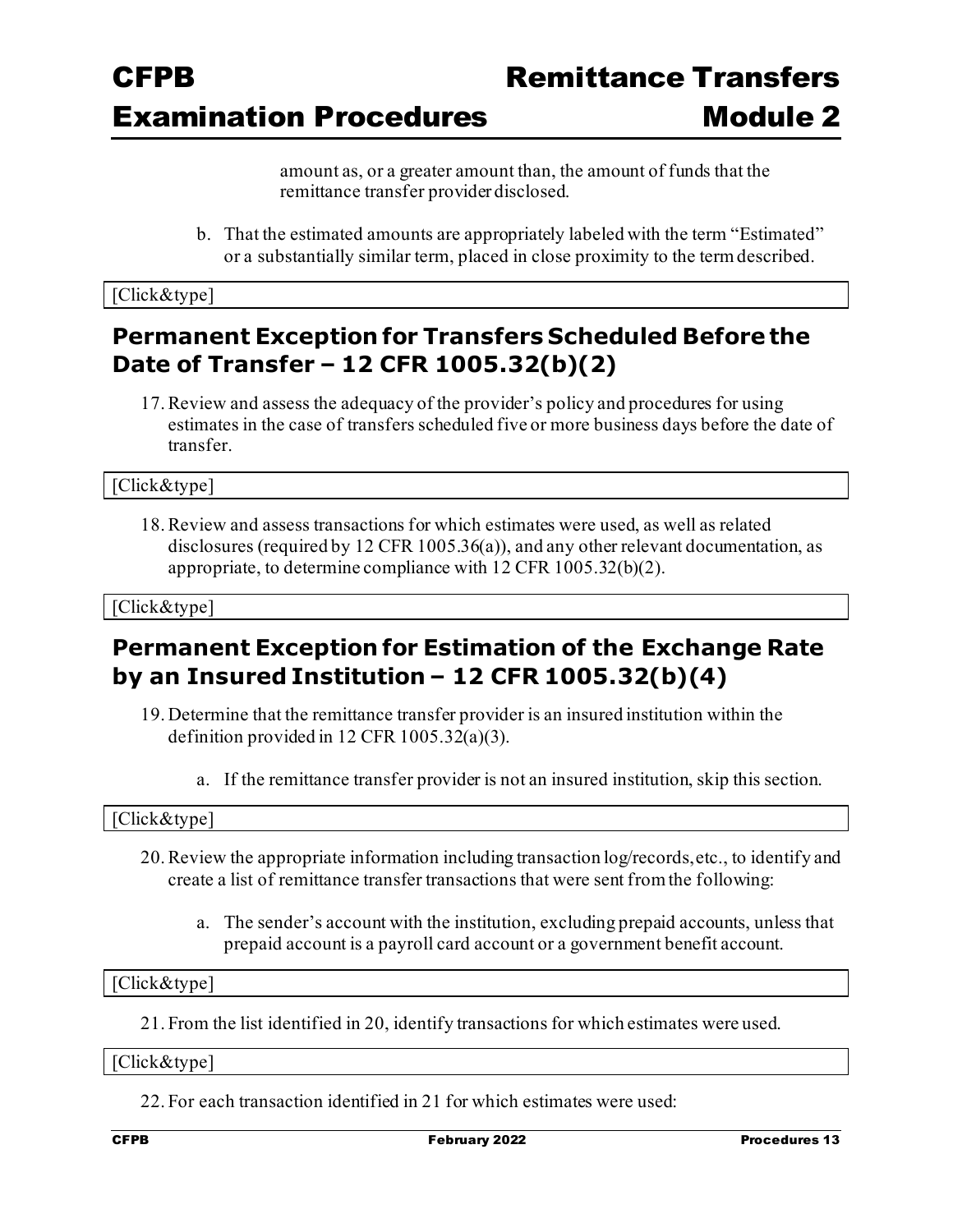- a. Determine whether the designated recipient of the remittance received funds in the country's local currency;
- b. Determine whether the insured institution could not determine the exact exchange rate required to be disclosed under 12 CFR 1005.31(b)(1)(iv) for that remittance transfer at the time the insured institution must provide, as applicable, the disclosure required by 12 CFR 1005.31(b)(1) through (3) or 12 CFR 1005.36(a)(1) or (2); and
- c. Determine whether the insured institution made 1,000 or fewer remittance transfers in the prior calendar year to the particular country for which the designated recipients of those transfers received funds in the country's local currency.

### [Click&type]

*NOTE: An insured institution acting as an agent on behalf of another in connection with a remittance transfer is not a remittance transfer provider.*

### **Permanent Exception for Estimation of Covered Third-party Fees by an Insured Institution – 12 CFR 1005.32(b)(5)**

- 23. Determine that the remittance transfer provider is an insured institution within the definition provided in 12 CFR 1005.32(a)(3).
	- a. If the remittance transfer provider is not an insured institution, skip this section.

### [Click&type]

- 24.Review the appropriate information including transaction log/records, etc., to identify and create a list of remittance transfer transactions that were sent from the following:
	- a. The sender's account with the institution, excluding prepaid accounts, unless that prepaid account is a payroll card account or a government benefit account.

#### [Click&type]

25. From the list identified in 24, identify transactions for which estimates were used.

#### [Click&type]

26. For each transaction identified in 25 for which estimates were used:

a. Determine whether the insured institution could not determine the exact covered third-party fees required to be disclosed by 12 CFR  $1005.32(b)(1)(vi)$ at the time the insured institution must provide, as applicable, the disclosure required by 12 CFR 1005.31(b)(1) through (3) or 12 CFR 1005.36(a)(1) or (2).; and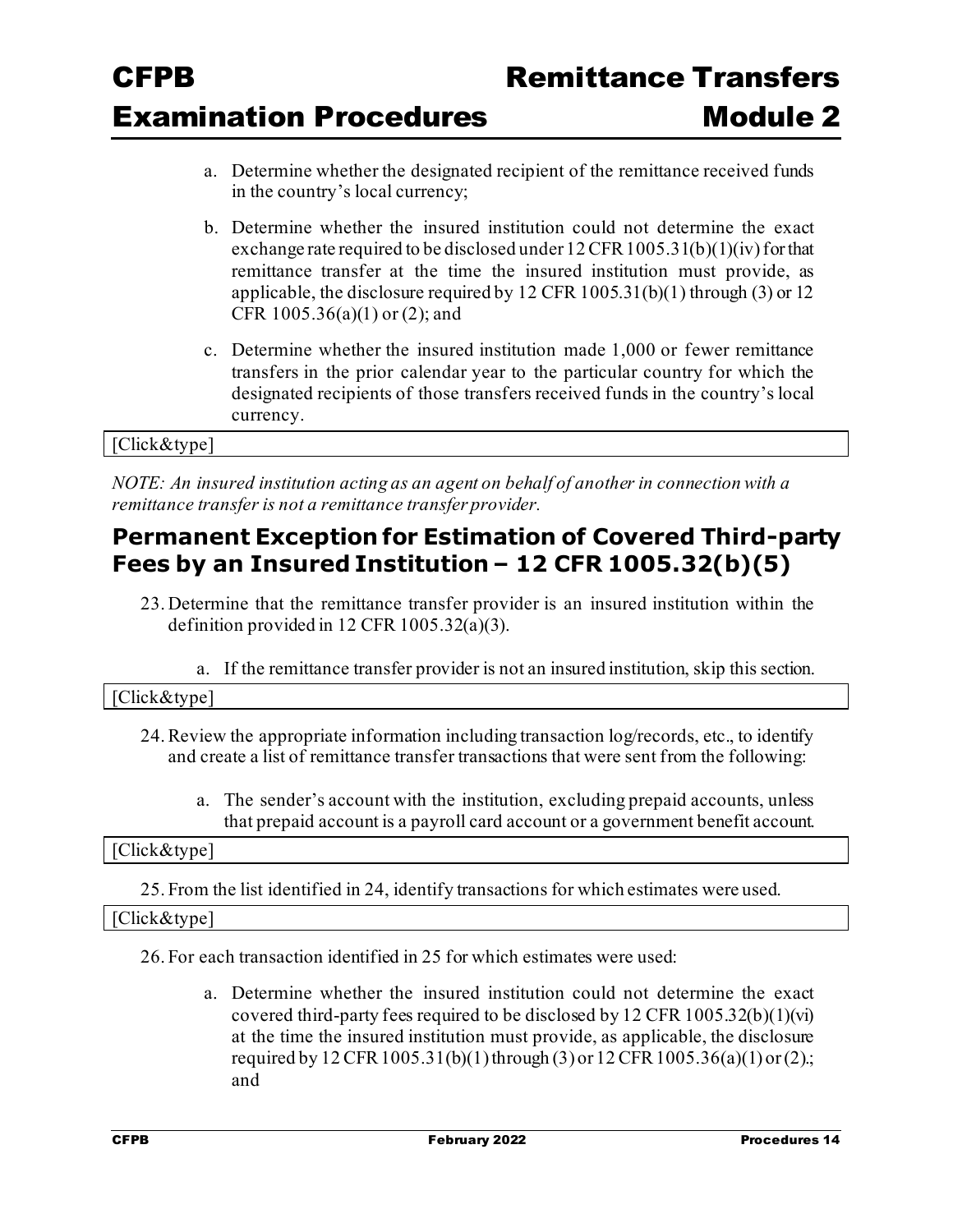- b. Either determine whether the provider made 500 or fewer remittance transfers in the prior calendar year to the designated recipient's institution; or
- c. Determine whether the institution identified a United States Federal statute or regulation prohibiting the insured institution from being able to determine the exact covered third-party fees required to be disclosed. If so, determine whether you agree.

### [Click&type]

*NOTE: Your OSP point of contact can help evaluate whether the statute or regulation is applicable.*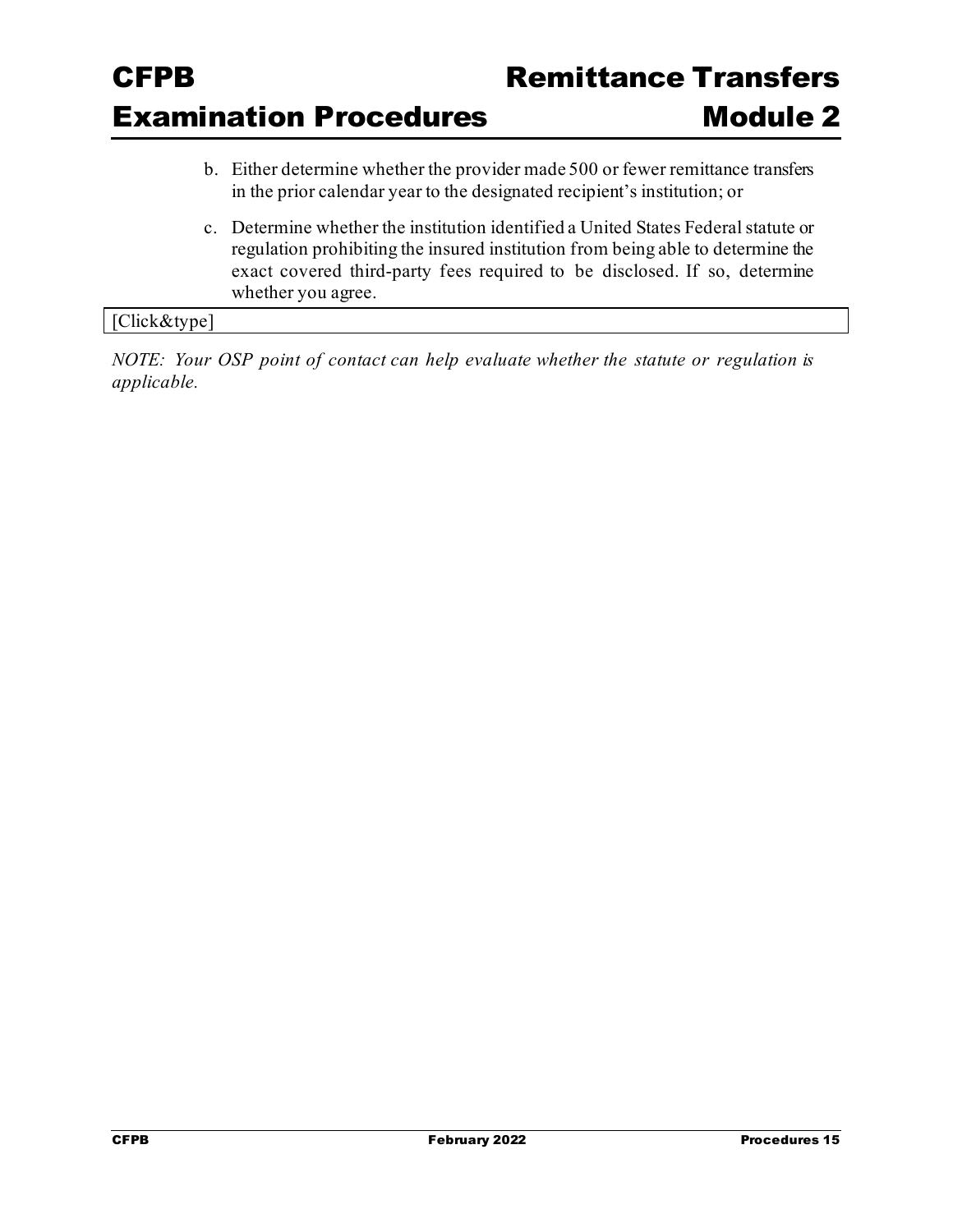### **Module 3: Error Resolution**

### **Procedures for Resolving Errors – 12 CFR 1005.33**

27.Review the provider's policies and procedures on error resolution.

#### [Click&type]

28.Review relevant error resolution statements/files, consumer complaints, form letters, etc., used in addressing errors or questions concerning remittance transfer transactions.

#### [Click&type]

- 29. Assess the provider's compliance program to determine whether it has developed and maintains adequate written policies and procedures designed to ensure compliance with the error resolution requirements applicable to remittance transfers. Consider:
	- a. The procedures for receiving complaints of error from branches, agents or other locations where a consumer may lodge a complaint;
	- b. The procedures for identifying complaints alleging "errors" as identified in 12 CFR 1005.33(a); and
	- c. The procedures for investigating, responding to, and resolvingcomplaints.

### [Click&type]

30. Determine the extent of the provider's compliance with its policies and procedures on error resolution.

#### [Click&type]

31. Determine the provider's compliance with the regulatory requirements regarding the investigation of alleged errors, and notification of consumers within the allotted time frames.

- 32. Determine the timeliness and adequacy of remedies the provider uses to address identified errors.
	- a. For errors under 12 CFR 1005.33(a)(1)(iv) *other than* those that occurred because the sender provided incorrect or insufficient information, consider:
		- i. If the provider gave the sender notice regarding the error investigation;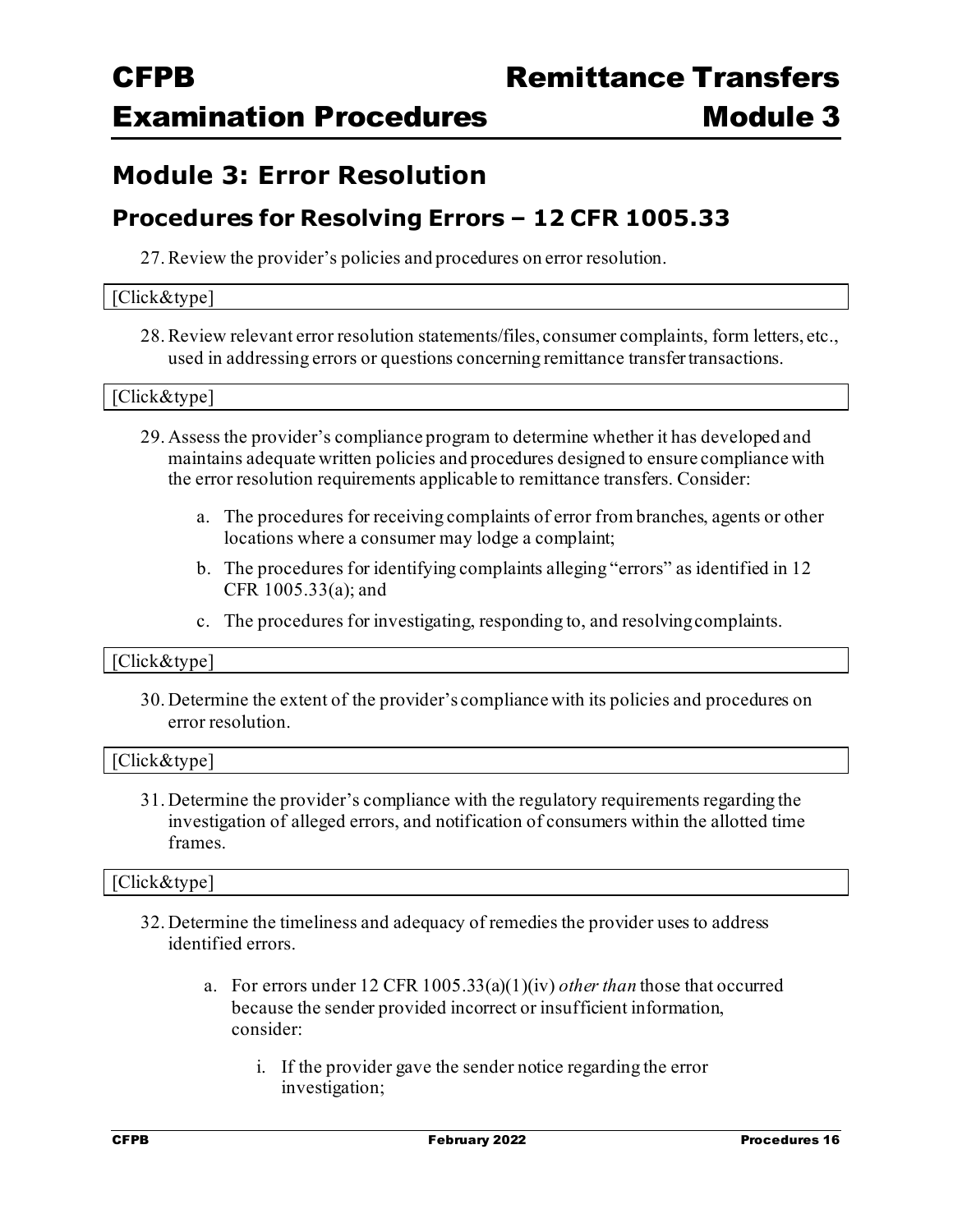- ii. If the sender requested a remedy, determine whether the provider provides the remedy selected by the sender. If a default remedy is provided, determine whether the sender had a reasonable time to designate a remedy after receiving a report of the error;
- iii. If the remedy is delivery of the amount appropriate to correct the error, determine whether the provider corrects the error within one business day, or as soon as reasonably practicable, applying the same exchange rate, fees, and taxes stated in the disclosure provided in connection with the remittance transfer with respect to which the error was made;
- iv. If the remedy is a refund, determine whether the provider refunds the appropriate amount within one business day or as soon as reasonably practicable thereafter.
- b. If the provider determines that an error occurred that relates to:
	- i. An incorrect amount paid by the sender;
	- ii. A computational or bookkeeping error made by the remittance transfer provider;or
	- iii. Failure to make the amount of currency stated in the disclosures available to the designated recipient.

### [Click&type]

## **Remedies – 12 CFR 1005.33(c)(2)**

- 33. Determine whether the provider either:
	- a. Refunds the amount of funds provided by the sender (in case of a transaction that was not properly transmitted), or the amount appropriate to resolve the error; or
	- b. Makes available to the designated recipient, the amount appropriate to resolve the error without additional cost to the sender or the designated recipient.
	- c. If the error relates to the failure to make funds available to the designated recipient by the disclosed date of availability (other than an error resulting from incorrect or insufficient information provided by the sender), determine whether the provider:
		- i. Either:
			- 1. Refunds the amount of funds that was not properly transmitted, or the amount appropriate to resolve the error to the sender; or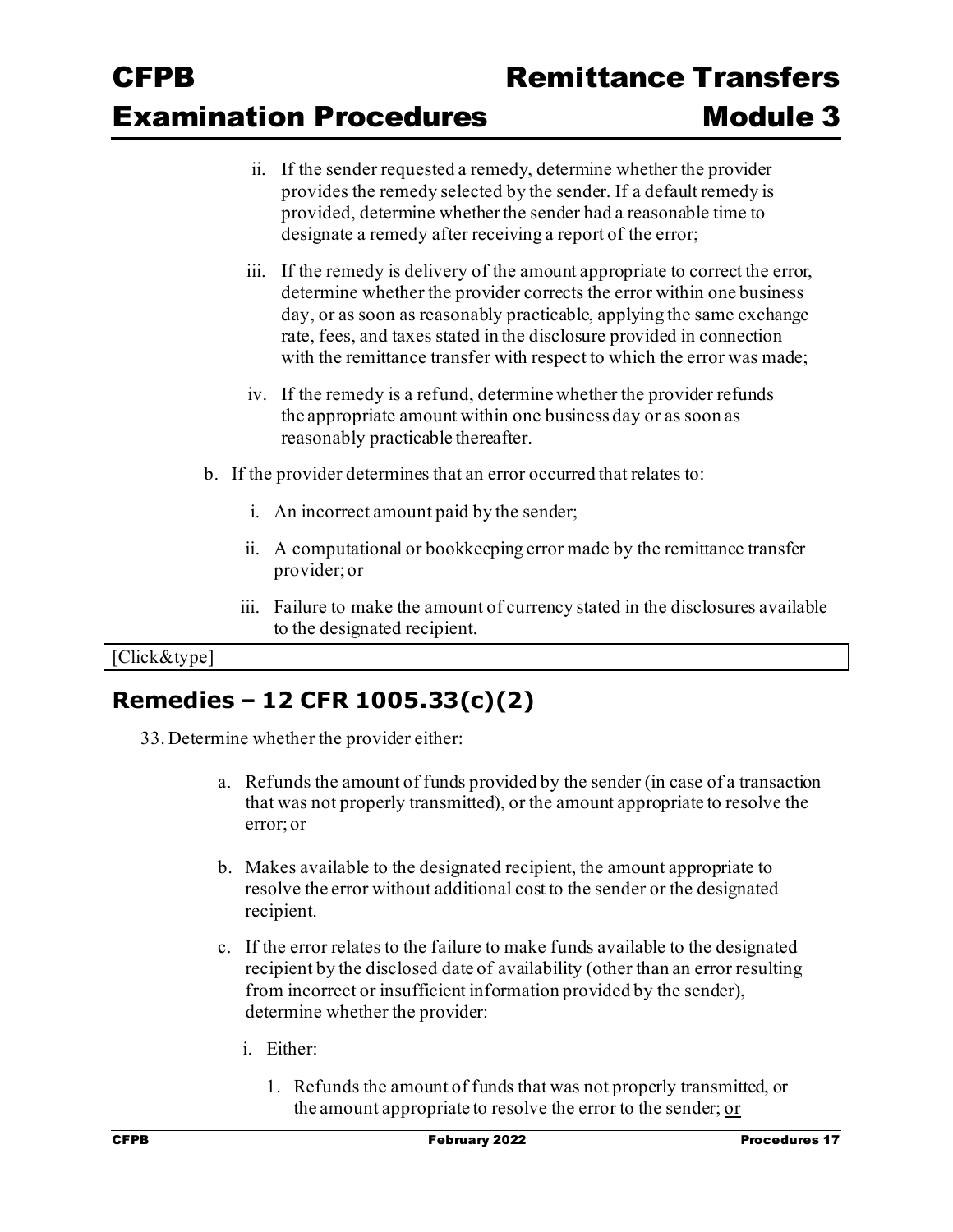- 2. Makes available to the designated recipient the amount appropriate to resolve the error; and
- ii. Refunds to the sender any fees and, to the extent not prohibited by law, taxes collected on the remittance transfer.
- d. In the case of errors involving incorrect or insufficient information provided by the sender for the transfer:
	- i. Determine whether the provider refunds to the sender the amount of funds that was not properly transmitted, or the amount appropriate to resolve the error, the fees and taxes paid by the sender in connection with the remittance transfer, and only deducts those fees actually deducted by a person other than the provider and (where not prohibited by law) taxes actually collected for the original unsuccessful transaction, within three business days of providing the written explanation of findings; or
	- ii. Alternatively, if the provider has not yet processed a refund and agrees to the sender's request to apply the funds towards a new remittance transfer, instead of a refund, determine whether the provider treats the request as a new remittance transfer, provides the appropriate disclosures, and only deducts those fees actually deducted by a person other than the provider and (where not prohibited by law) taxes actually collected for the original unsuccessful transaction.

### [Click&type]

### **Record Retention – 12 CFR 1005.33(g) & 12 CFR 1005.13**

34. Determine that the provider is maintaining records of compliance for a period of not less than two years from the date a notice of error was submitted to the provider or action was required to be taken by the provider.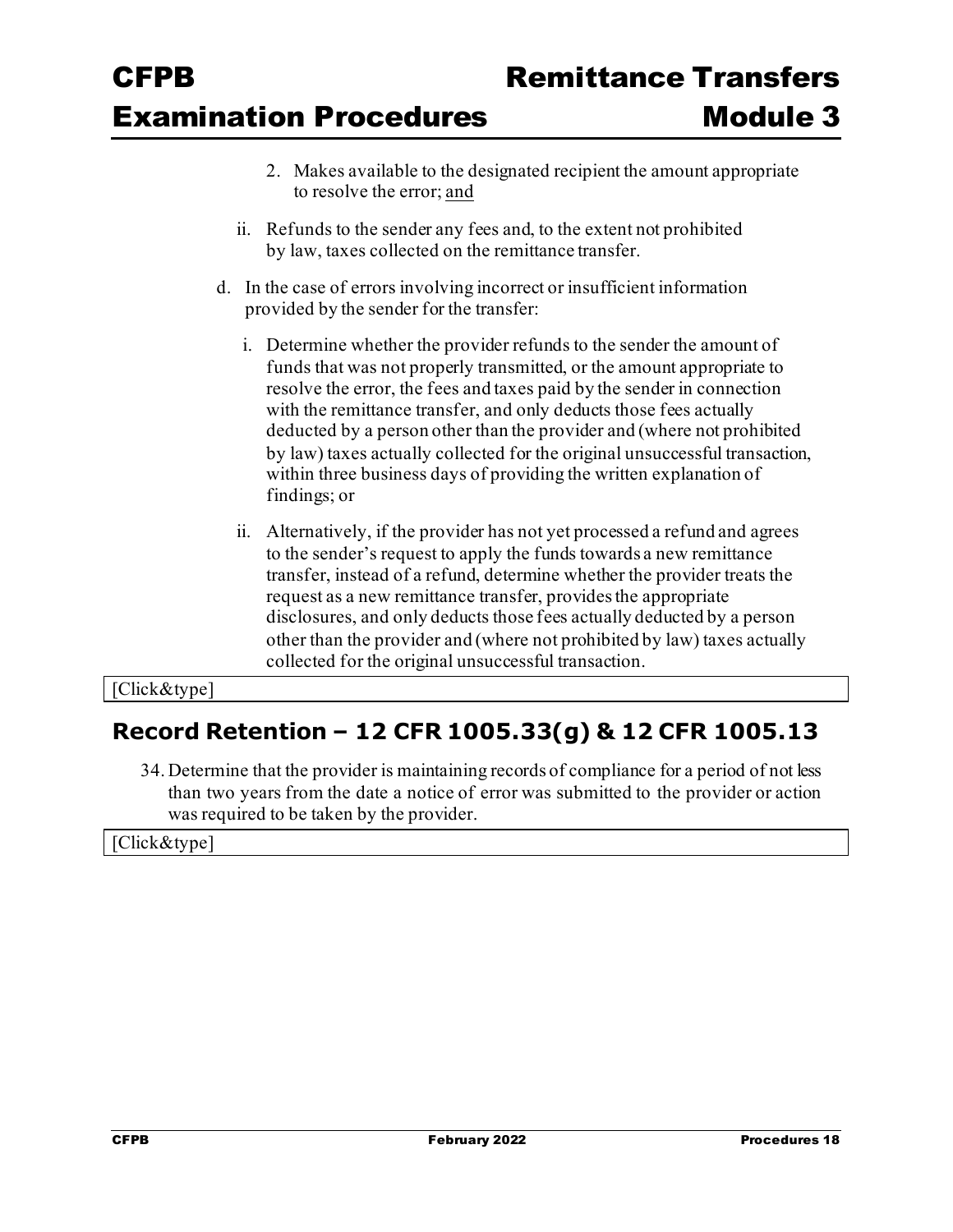## **Module 4: Cancellation and Refunds**

### **Procedures for Cancellation and Refund of Remittance Transfers – 12 CFR 1005.34 and 12 CFR 1005.36(c)**

- 35.Review and assess the provider's policies and procedures regarding cancellation and refund of remittance transfer transactions, including:
	- a. The procedures for receiving requests of cancellation from branches, agents, or other locations where a consumer may request cancellation;
	- b. The procedures for identifying which transactions are eligible for cancellation; and
	- c. The procedures for issuing refunds.

#### [Click&type]

36. Determine the extent of the provider's compliance with its own policies and procedures on cancellation and refund.

#### [Click&type]

37. Determine the provider's compliance with the regulatory requirements regarding senders' requests for cancellation and refund.

#### [Click&type]

38. Determine whether the provider complies with any oral or written request to cancel any remittance transfer scheduled by the sender at least three business days before the date of the remittance transfer.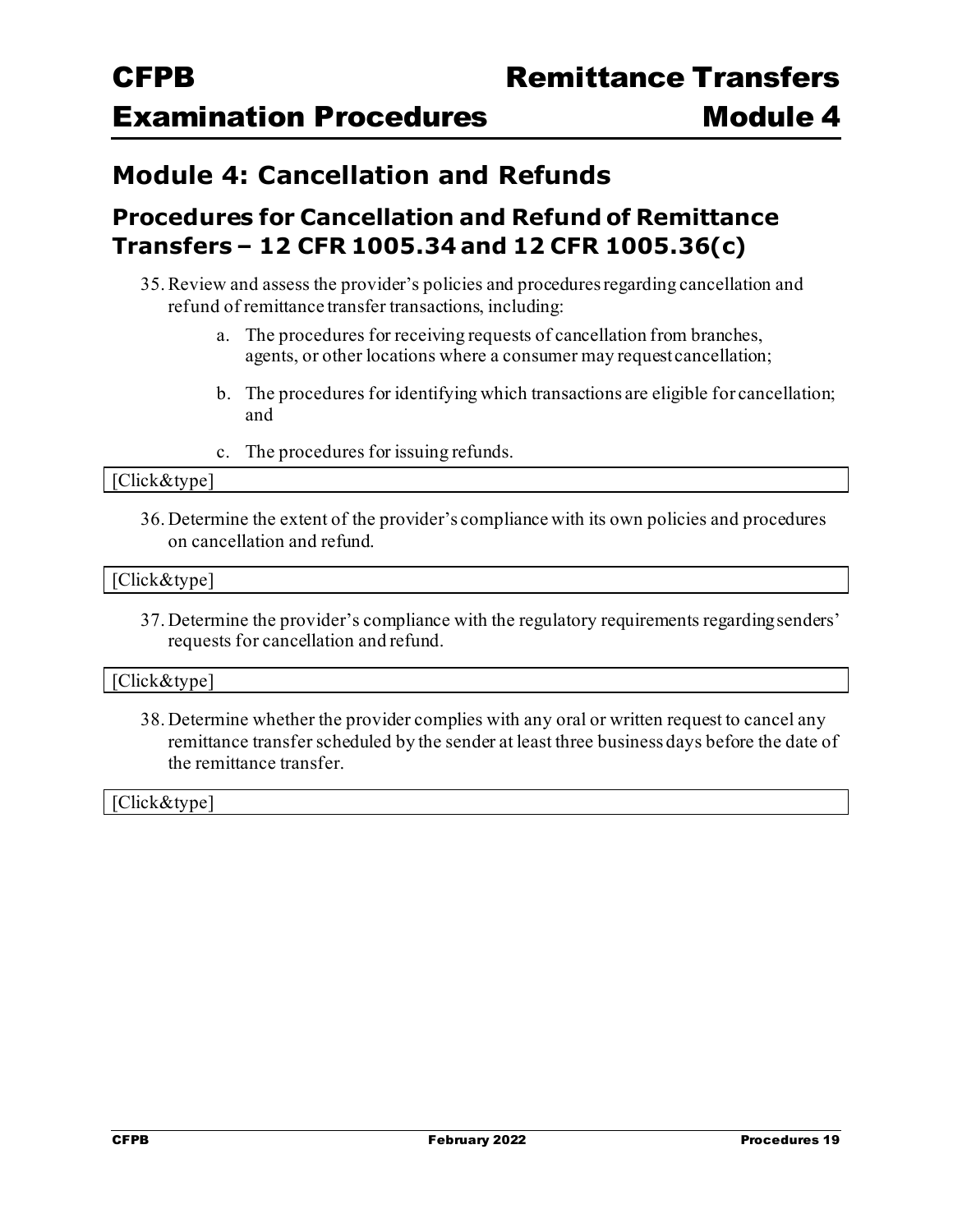## **Module 5: Agents**

### **Acts of Agents – 12 CFR 1005.35**

*NOTE: Complete this section if the provider uses agent(s) to conduct any element of remittance transfer transactions.*

39.Review the provider's agreements with agents used for remittance transfers to determine whether they are appropriate for the activities delegated.

#### [Click&type]

- 40. Determine whether the provider has established appropriate internal controls and review procedures in relation to the work done by agents on its behalf to ensure compliance with the regulatory requirements. Consider:
	- a. The extent to which the provider has established and maintained policies or procedures for compliance, including policies, procedures, or other appropriate oversightmeasures designed to assure compliance by an agent or authorized delegate acting for such provider including:
		- i. The degree of control the agent exercises over the remittance transfer activities performed on the provider's behalf;
		- ii. The quality and frequency of training provided to ensure that agents are aware of the regulatory requirements and the provider's internal policy guidelines; and
		- iii. The adequacy of the provider's oversight of agents' activities.

#### [Click&type]

41. Select a sample of agents used by the provider and review their records in addition to relevant records held by the provider directly to determine that the activities performed by the agenton the provider's behalf are in compliance with the regulatory requirements.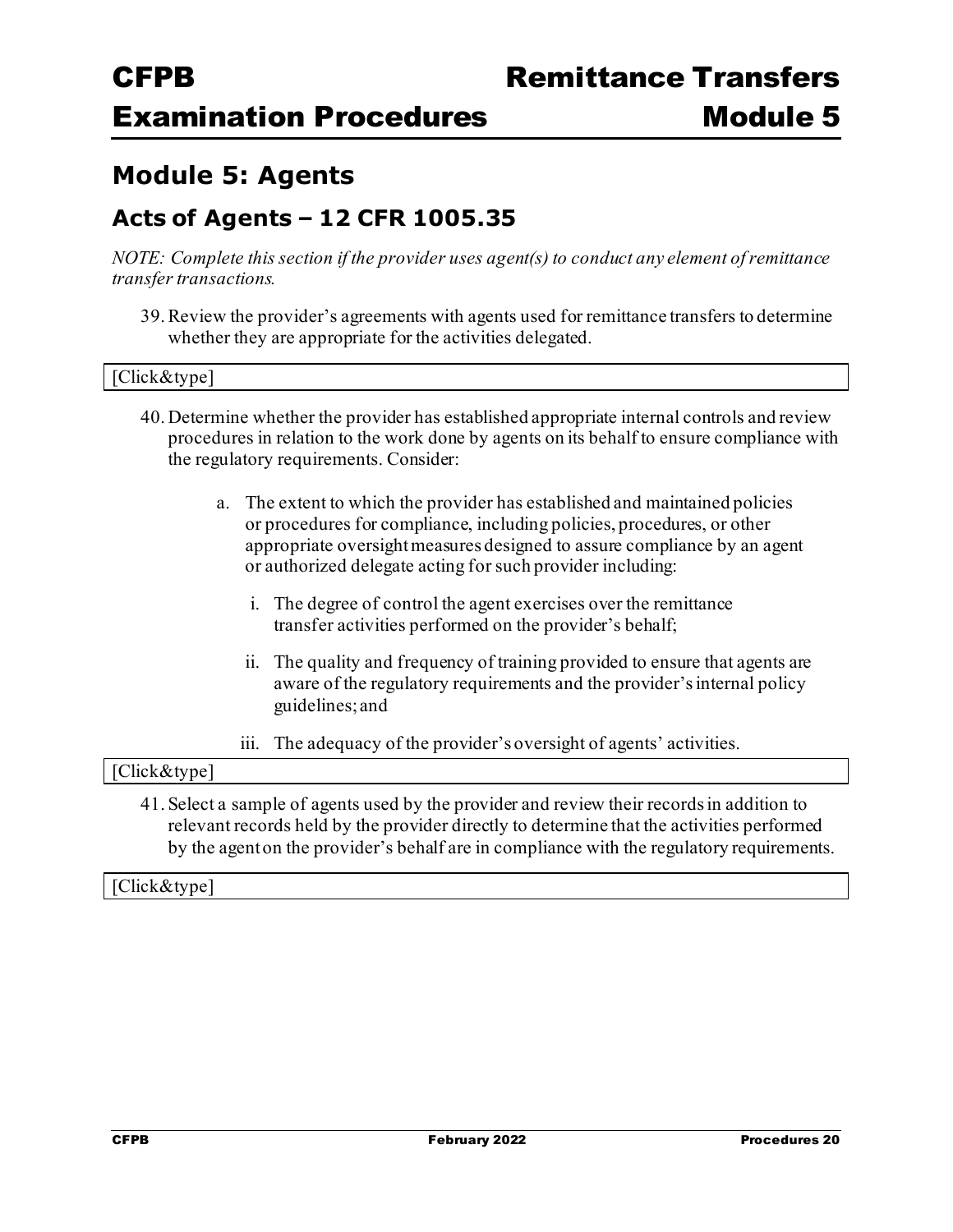## **Module 6: Pre-scheduled Transfers**

### **Transfers Scheduled Before the Date of Transfer – 12 CFR 1005.36**

42.Review and assess the adequacy of the provider's policies and procedures regarding transfers scheduled before the date of transfer.

| [Click&type] |  |
|--------------|--|
|              |  |

- 43. As appropriate, select a sample of records of transfers scheduled before the date of transferto determine whether the provider complies with the timing of disclosures, the accuracy of disclosures (and estimates pursuant to 1005.32(b)(2)) and the sender's request for cancellation. Use the same methods identified in the sections above, regarding other disclosures. Consider the following:
	- a. For one-time transfers scheduled five or more business days before the date of transfer or for the first in a series of preauthorized remittance transfers, determine whether the provider offers either a pre-payment disclosure and a receipt or a combined disclosure at the time the sender requests the transfer but prior to payment;

*NOTE: If any of the disclosures provided contain estimates as permitted by 12 CFR 1005.32(b)(2), the provider must mail or deliver an additional receipt no later than one business day after the date of the transfer. If the transfer involves the transfer of funds from the sender's account held by the provider, this additional receipt may be provided on or with the next periodic statement for that account, or within 30 days after the date of the transfer if a periodic statement is not provided.*

b. For each subsequent preauthorized remittance transfer, determine whether the provider gives an updated receipt if any of the information (other than temporal disclosures or disclosures that are permitted to be estimated) on the most recent receipt is no longer accurate;

*NOTE: The receipt must clearly and conspicuously indicate that it contains updated disclosures and must be mailed or delivered to the sender within a reasonable time prior to the scheduled date of the next subsequent preauthorized remittance transfer. A disclosure that is mailed no later than ten business days or hand or electronically delivered no later than five business days is deemed to have been provided within a reasonable time.*

c. If there is no updated information and the remittance transfer does not involve the transfer of funds from the sender's account held by the provider, determine whether the provider mails or delivers a receipt to the sender no later than one business day afterthe date of the transfer for each subsequent preauthorized transfer;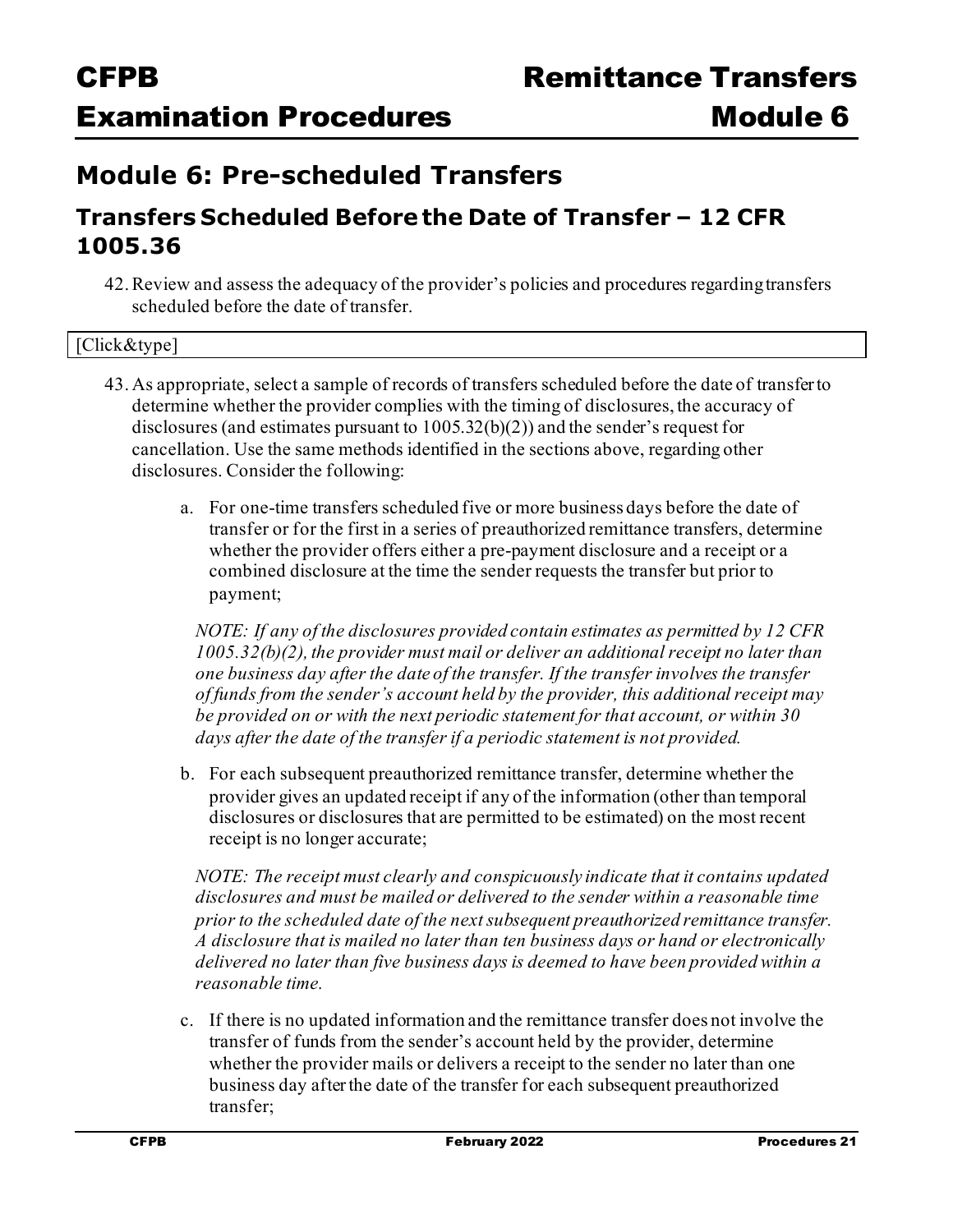# CFPB Remittance Transfer **Examination Procedures Module 6**

- d. If there is no updated information and the remittance transfer involves the transfer of funds from the sender's account held by the provider, determine whether the receipt is provided on or with the next periodic statement for that account, or within 30 days after the date of the transfer if a periodic statement is not provided; and
- e. For any subsequent transfer in a series of preauthorized remittance transfers, determine whether the provider discloses the information required by 12 CFR 1005.36(d)(1) no more than 12 months and no less than five business days prior to the date of the subsequent preauthorized remittance transfer.

### [Click&type]

*NOTE: While the rule generally provides flexibility as to when and where future transfer dates may be disclosed, for any subsequent preauthorized remittance transfer for which the date of transfer is four or fewer business days after the date payment is made, the disclosure must generally be provided on or with the receipt for the initial transfer in that series.*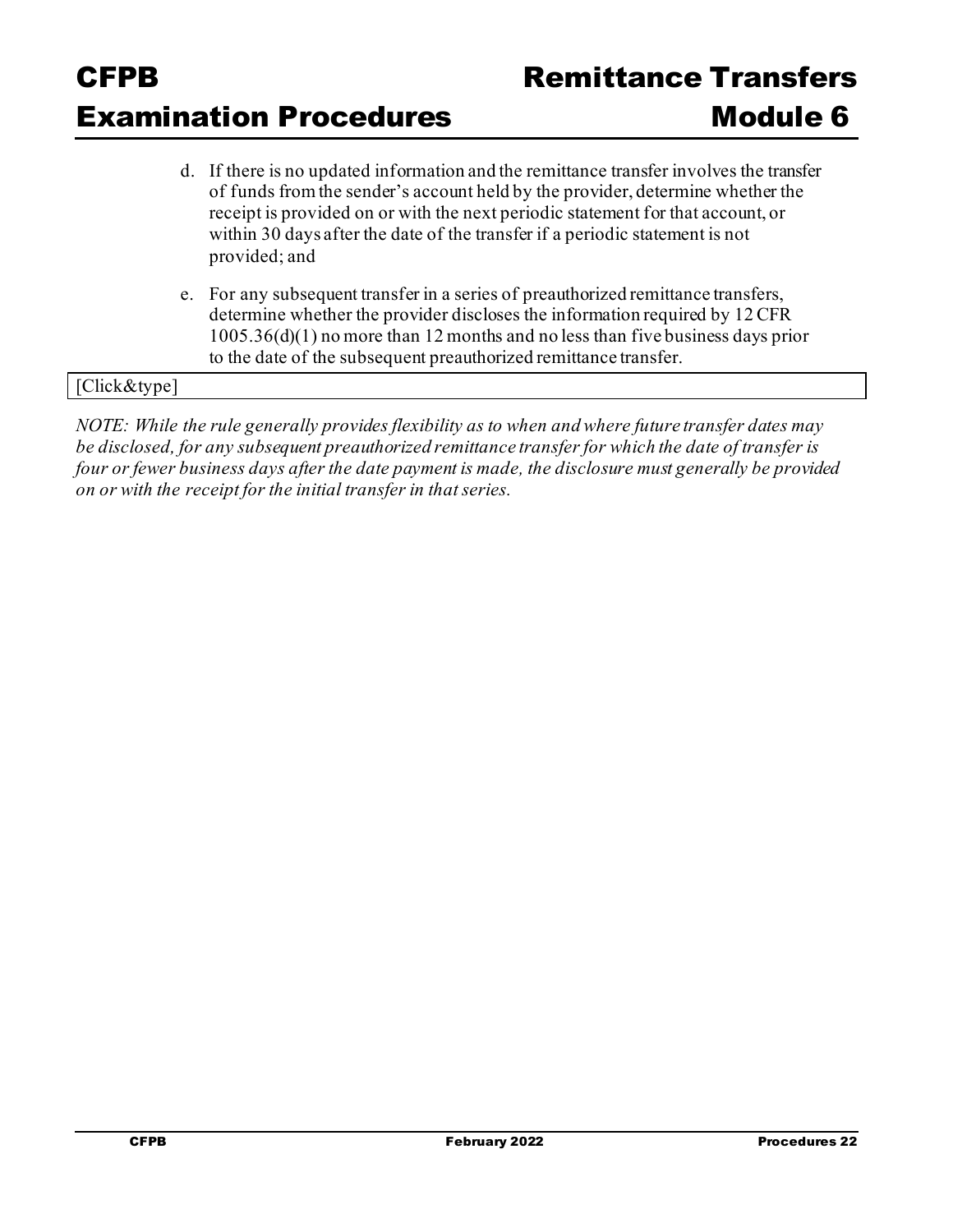## **Module 7: Other Risks to Consumers**

To carry out the objectives set forth in the Examination Objectives section, examiners also should assess the other consumer risks described below.

44. Determine whether the entity's privacy and information-sharing practices are consistent with the requirements of Sections 502 to 509 of the Gramm-Leach-Bliley Act (15 USC 6802-09) and Regulation P (12 CFR Part 1016), to the extent they apply. Refer to the Privacy of Consumer Financial Information examination procedures for more information.

#### [Click&type]

45. Determine whether any agreement or writing between the consumer and institution contains language that may constitute a waiver of any right or cause of action created by EFTA (15 USC) 1693) or Regulation E (12 CFR Part 1005). Consider the institution's account agreement with consumers.

#### [Click&type]

46. Using the examination procedures that address unfair, deceptive, or abusive acts or practices (UDAAPs), consider whether any aspect of the provider's remittance practices and operations constitute unfair, deceptive or abusive acts or practices. The particular facts and circumstances in a case are crucial to the determination of UDAAPs. Examiners should consult with headquarters to determine whether the applicable legal standards have been met before a UDAAP violation is cited.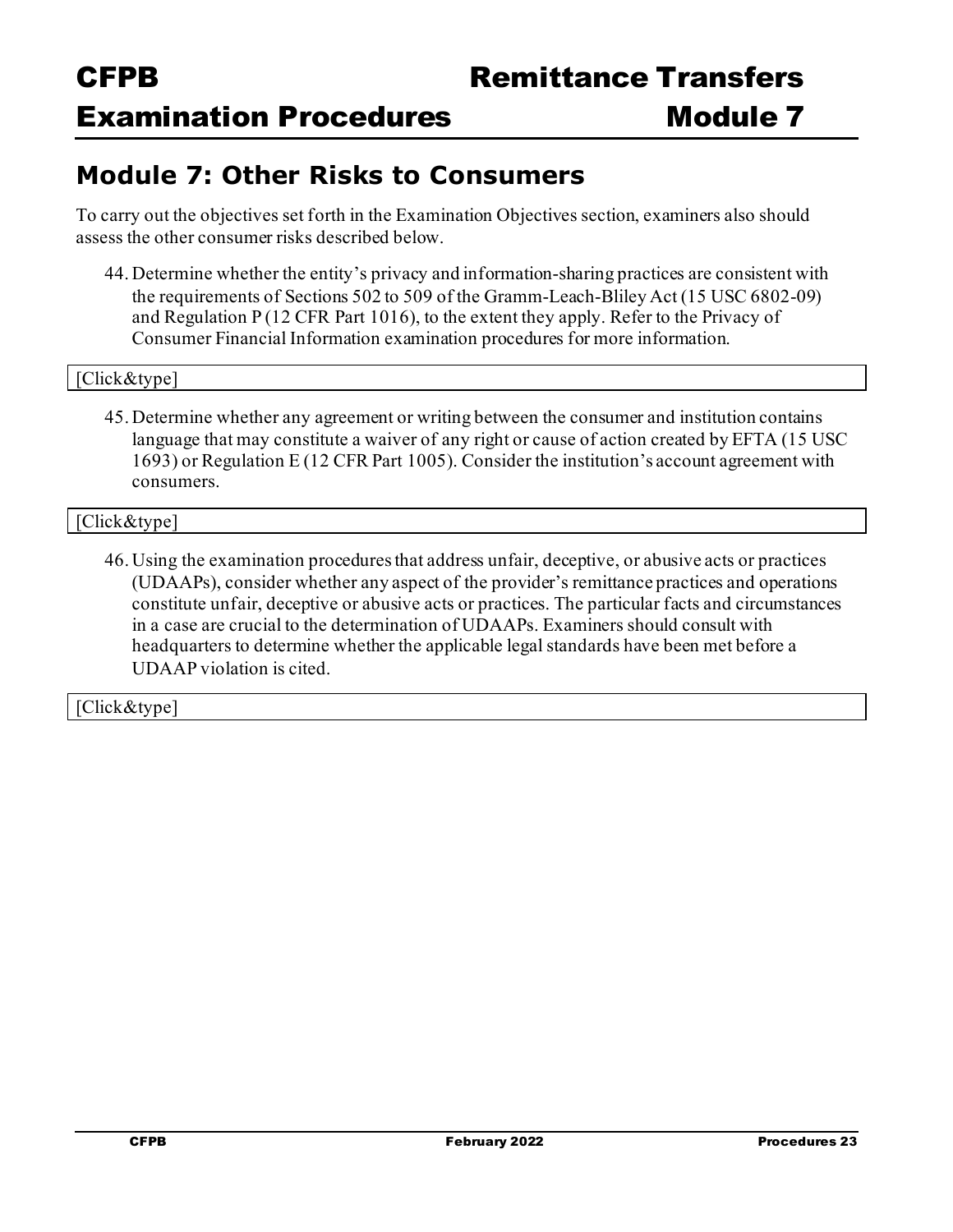## **Module 8: Examination Conclusions and Wrap-Up**

To conclude this supervisory activity, examiners must complete all steps under this section, regardless of the entity's risk profile.

47. Summarize the findings, supervisory concerns, and regulatory violations.

#### [Click&type]

48. For the violations noted, determine the root cause by identifying weaknesses in internal controls, audit and compliance reviews, training, management oversight, or other factors. Determine whether the violation(s) are pattern or practice, or isolated.

[Click&type]

49.Identify action needed to correct violations and weaknesses in the institution's compliance management system, as appropriate.

[Click&type]

50. Discuss findings with the institution's management and, if necessary, obtain a commitment for corrective action.

Click&type]

51.Record violations according to agency policy in the Report of Examination/Supervisory Letter and the CFPB's electronic database system to facilitate analysis and reporting.

#### [Click&type]

52. Determine if enforcement action is appropriate. If so, contact appropriate agency personnel for guidance.

#### [Click&type]

53. Prepare a memorandum for inclusion in the workpapers and CFPB's official system of record that outlines planning and strategy considerations for the next examination and, if appropriate, interim follow-up.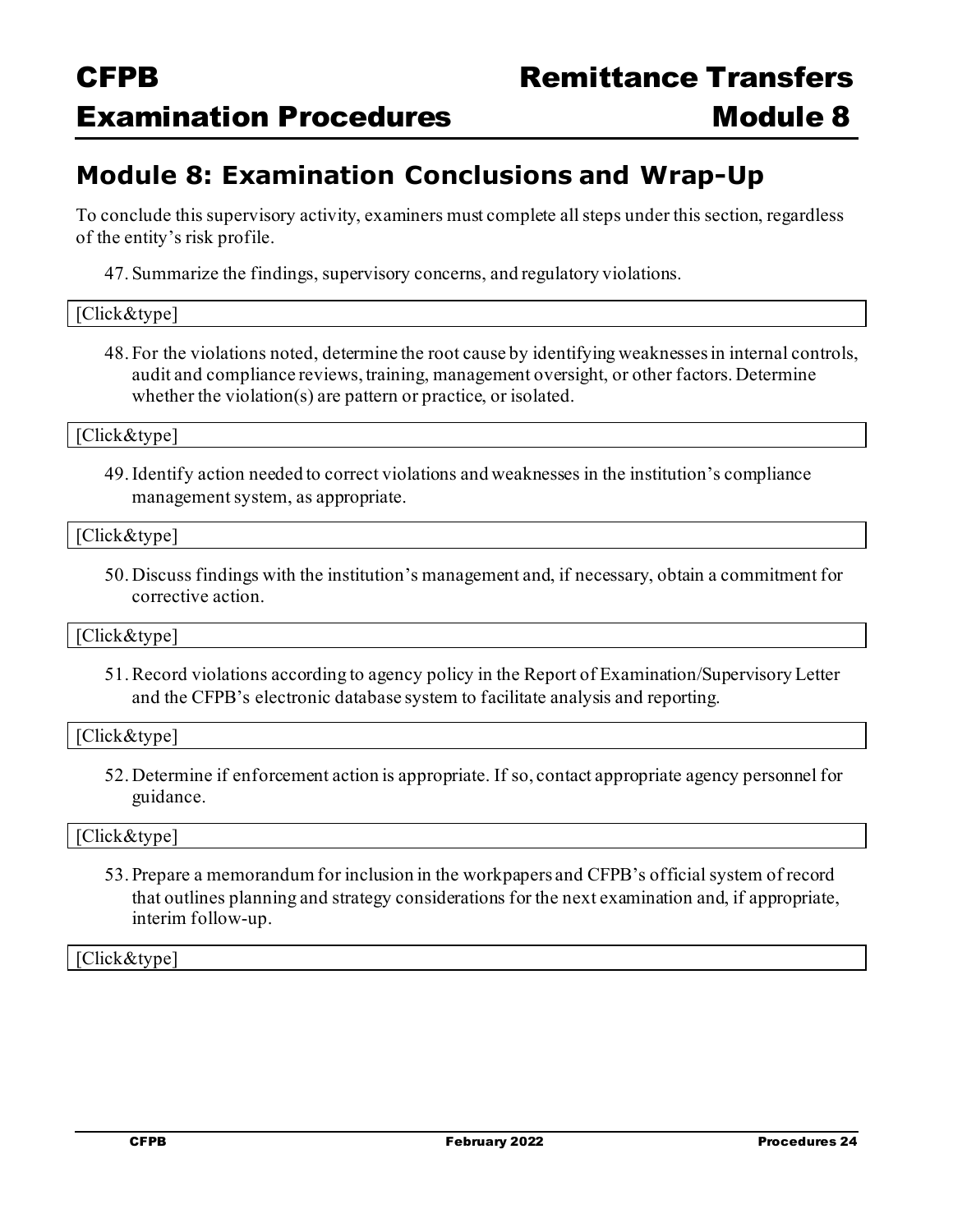SUPPLEMENTAL INFORMATION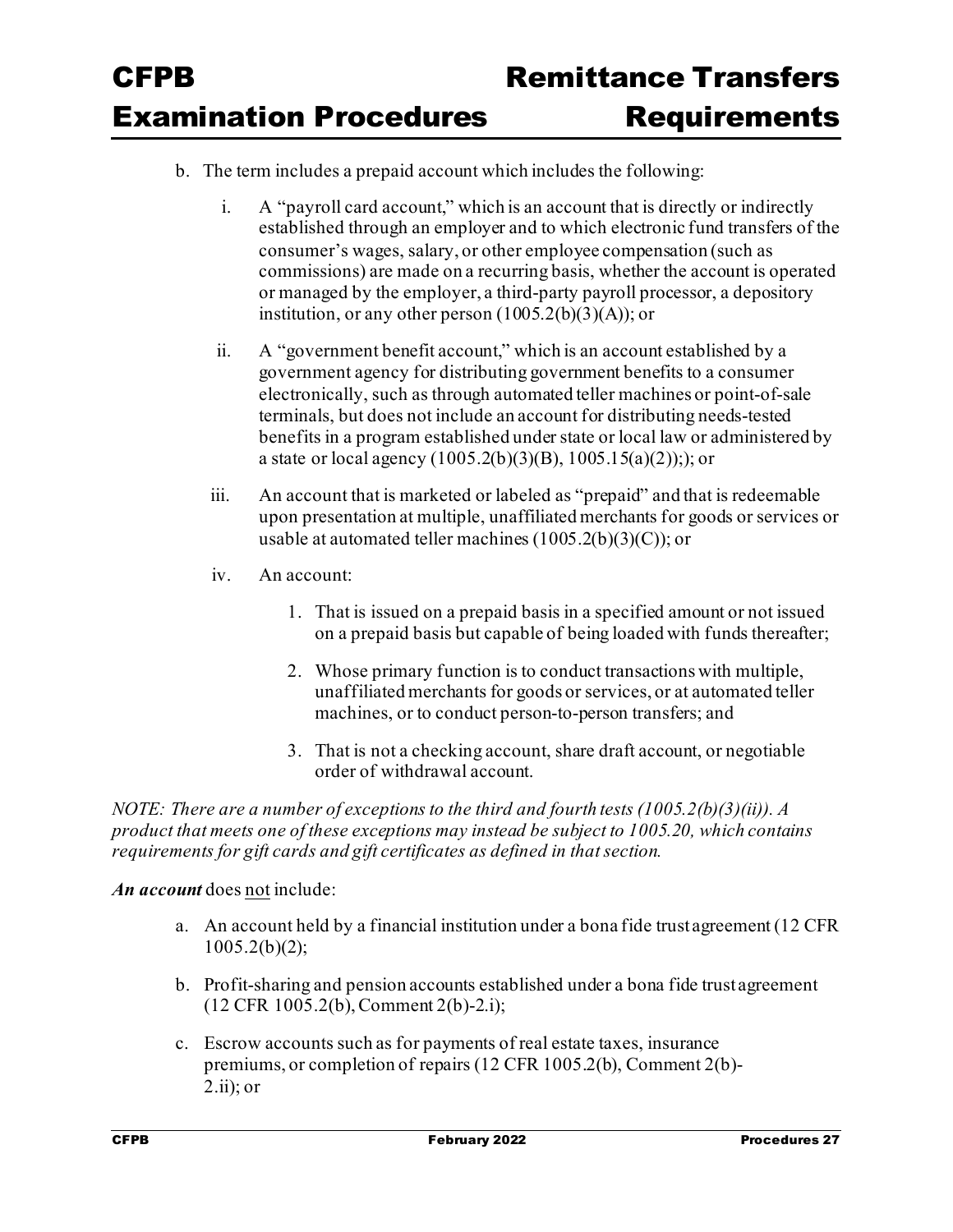### Remittance Transfer **Examination Procedures**

These procedures should be used to examine institutions that provide remittances in the normal course of business for compliance with protections afforded consumers in the United States who sed

| <b>Exam Date:</b>   | [Click&type] |
|---------------------|--------------|
| Exam IDNo.          | [Click&type] |
| <b>Prepared By:</b> | [Click&type] |
| <b>Reviewer:</b>    | [Click&type] |
| Docket#:            | [Click&type] |
| <b>Entity Name:</b> | [Click&type] |
| Event#:             | [Click&type] |

remittances to individuals and businesses in foreign countries (including to accounts abroad).

Examiners should complete a risk assessment, conduct necessary scoping, and use these procedures, in conunction with the compliance managment system review procedures, to conduct a remittance transfer examination.

### **Examination Objectives**

- To assess the uality of the regulated entitys compliance risk management systems in its remittance transfer business.
- To identify acts or practices that materially increaselte risk of violations of federal  $\ddot{\phantom{0}}$ consumer financial law and associated harm to consumers in connection with remittance transfers.
- To gather facts that help to determine whether a supervised entity engages in acts or practices that are likely to violate Fedral consumer financial law in connection with remittance transfers.
- To determine, in accordance with CFP internal consultation reulrements, whether a violation of a federal consumer financial law has occurred and whether further supervisory or enforcement actions are appropriate.

### Background

Regulatory History

The all Street Reform and Dodd-FrankAct amended the Electronic Fund TransferAct (EFTA) and created a new system of consumer protectionsfor remittance transfers sent by consumerin the United States to individuals and businesses inforeign countries. In December, the CFP restated the oards implementing Regulation E at CFR Part ( Fed.Reg.) the CFP published Subpart (December, ). In Febru ary, (Reuirements fo r Remittance Transfers) to Regulation E to implement the new remittance protections set forth in the Dodd-Frank Act (Fed. Reg. ) (February, ).

Following a series of amendments published later in and early, the ureau published a new effective date of October another amendmentin May to, among other things, establish

The amendment designated CFR . through . as Subpart  $\boldsymbol{A}$ .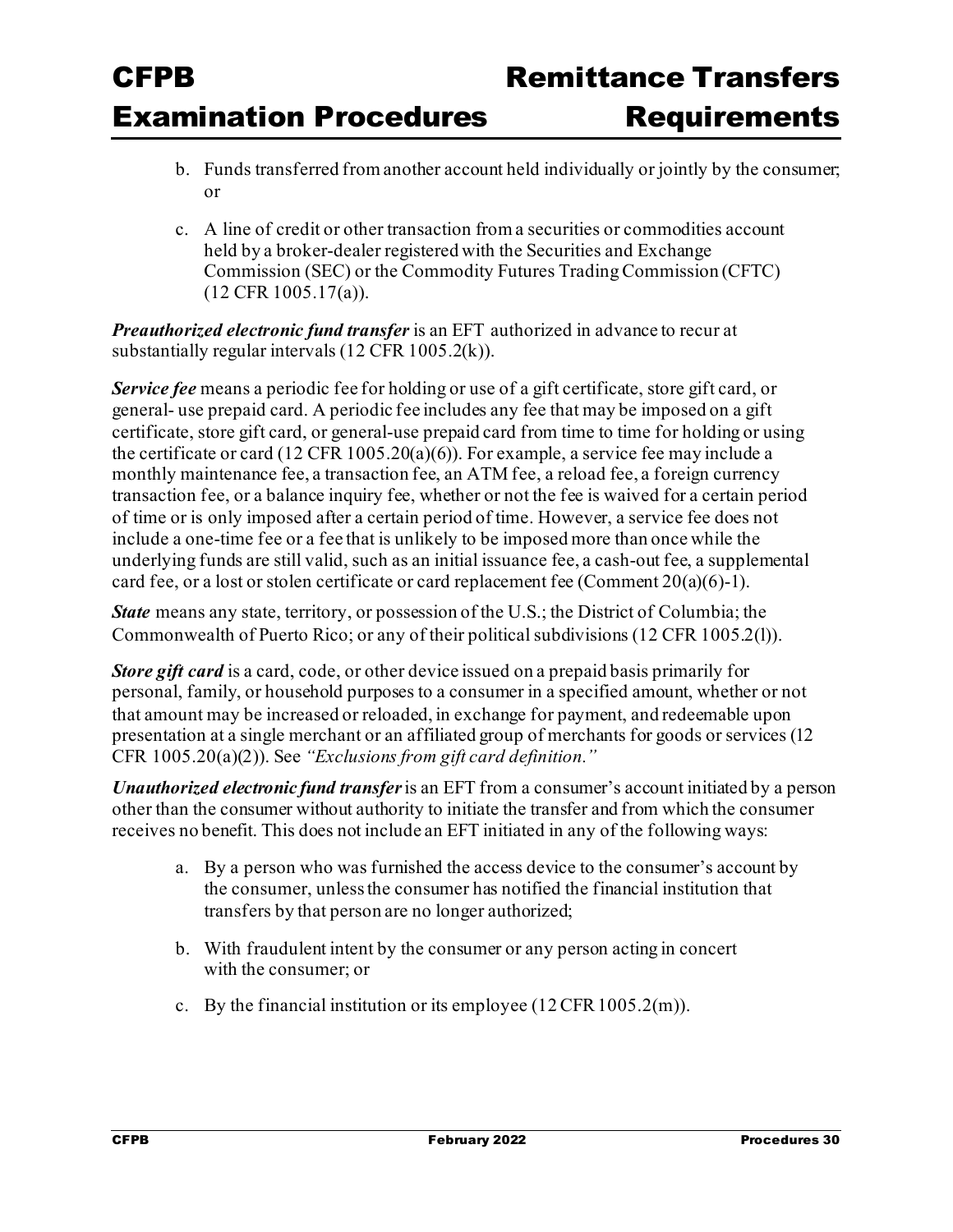### **The following definitions in Subpart B (12 CFR 1005.30) are applicable only to Subpart B.**

*Agent* is an agent, authorized delegate, or person affiliated with a remittance transfer provider, as defined under state or other applicable law, when that person acts for a remittance transfer provider. A person is not deemed a remittance transfer provider when that person performs activities as an agent on behalf of a remittance transfer provider (Comment 30(f)-1).

*A business day* is any day that the offices of a remittance transfer provider are open to the public for carrying on "substantially all business functions."

*Pre-authorized remittance transfer* is a remittance transfer authorized in advance to recur at substantially regular intervals.

*Remittance transfer* is an electronic transfer of funds requested by a consumer in a state to a designated recipient that is sent by a remittance transfer provider. The term applies whether or not the consumer holds an account and whether or not the transfer is an electronic fund transfer.

An electronic transfer of funds occurs when:

- a. A provider makes an electronic book entry between different settlement accounts to make the remittance transfer.
- b. A payment is made under a bill-payment service available to a consumer via computer or other electronic means, except in certain circumstances where a check, draft or similar paper instrument drawn on a consumer's account under the bill-payment service ismailed abroad.

An electronic transfer of funds does not occur where a sender mails funds directly to a recipient, or funds are provided to a courier for delivery to a foreign country (Comment 30(e)- (1)).

Transactions of \$15 or less and certain transactions in connection with securities and commodities transfers that are excluded from the definition of an EFT are not remittance transfers (12 CFR 1005.30(e)(2) and 12 CFR 1005.3(c)(4)).

Remittance transfers include:

- a. Transfers in cash or by another method conducted through a money transmitter or a financial institution;
- b. Consumer wire transfers conducted by a financial institution upon a sender's requestto wire money from the sender's account to a designated recipient;
- c. An addition of funds to a prepaid card by a participant in a prepaid card program, such as a prepaid card issuer or its agent, that is directly engaged with the sender to add these funds, where the prepaid card is sent or was previously sent by a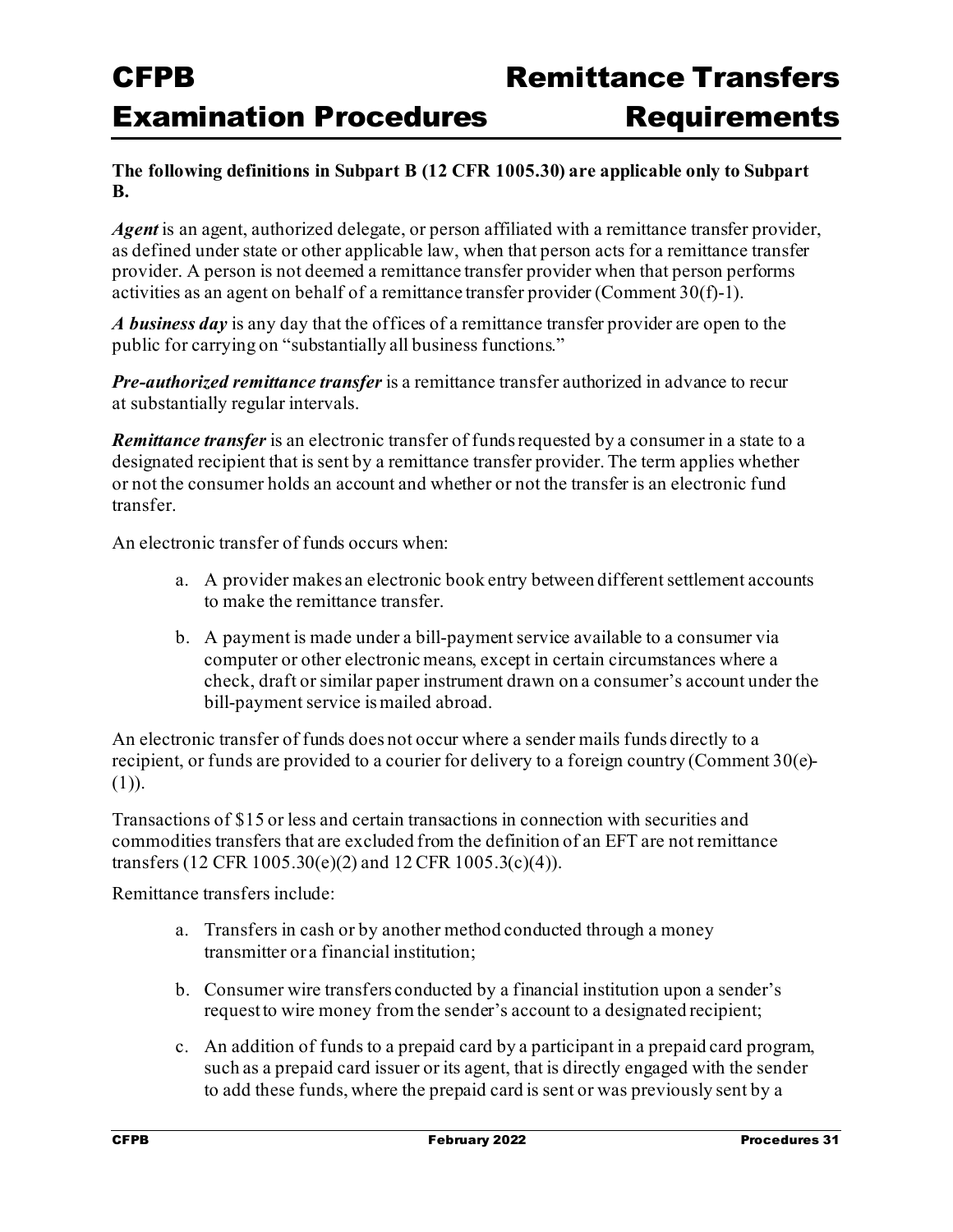participant in the prepaid card program to a person in a foreign country, even if a sender retains the ability to withdraw such funds;

- d. International ACH transactions sent by the sender's financial institution at the sender's request; and
- e. Online bill payments and other electronic transfers that a sender schedules in advance, including preauthorized remittance transfers, made by the sender's financial institution at the sender's request to a designated recipient (Comment  $30(e)-3$ ).

*Sender* is a consumer in a state, who requests a remittance transfer primarily for personal, family, or household purposes. For account-based transfers, the location of the consumer's account will determine whether the consumer is located in a state. A sender located on a U.S. military installation that is physically located in a foreign country is located in a State. For transfers not made from an account that are requested by telephone or electronically, the remittance transfer providermay make the determination of whether a consumer is located in a state based on information provided by the consumer and any records associated with the consumer (Comment  $30(g)$ -1).

*A designated recipient* is any person identified by the name provided by a sender to receive a remittance transfer at a location in a foreign country. A designated recipient can be either a natural person or an organization such as a corporation (Comment 30(c)-1). Similar to the definition of "sender," for transfers to a designated recipient's account where funds are to be received depends on where the recipient's account is located. If the funds will be received at a location on a U.S. military installation that is physically located in a foreign country, the transfer will be received in a State.

*Remittance transfer provider* or *provider* is any person that provides remittance transfers for a consumer in the normal course of business, regardless of whether the consumer holds an account with such person  $(12 \text{ CFR } 1005.30(f)(1)).$ 

Whether a person provides remittance transfers in the "normal course of business" depends on the facts and circumstances, including the total number and frequency of remittance transfers sent by the provider. The rule also provides a safe harbor for a person that provided 500 or fewer remittance transfers in the previous calendar year and provides 500 or fewer remittance transfers in the current calendar year (a total via all channels). Such a person is deemed not to be providing remittance transfers in the normal course of business and is therefore not subject to the rule's requirements. In determining whether a person qualifies for the safe harbor, any transfers that are excluded from the definition of "remittance transfer" such as small value transactions or certain securities and commodities transfers are excluded. If a person exceeds the safe harbor criteria and is providing remittance transfers for consumers in the normal course of business, that person has a reasonable period of time, not to exceed six months, to begin complying with Subpart B (12 CFR 1005.30(f)(2) and Comment 30(f)-2).

*Covered third-party fees* means any fees that are imposed on the remittance transfer by a person other than the remittance transfer provider that are not non-covered third-party fees.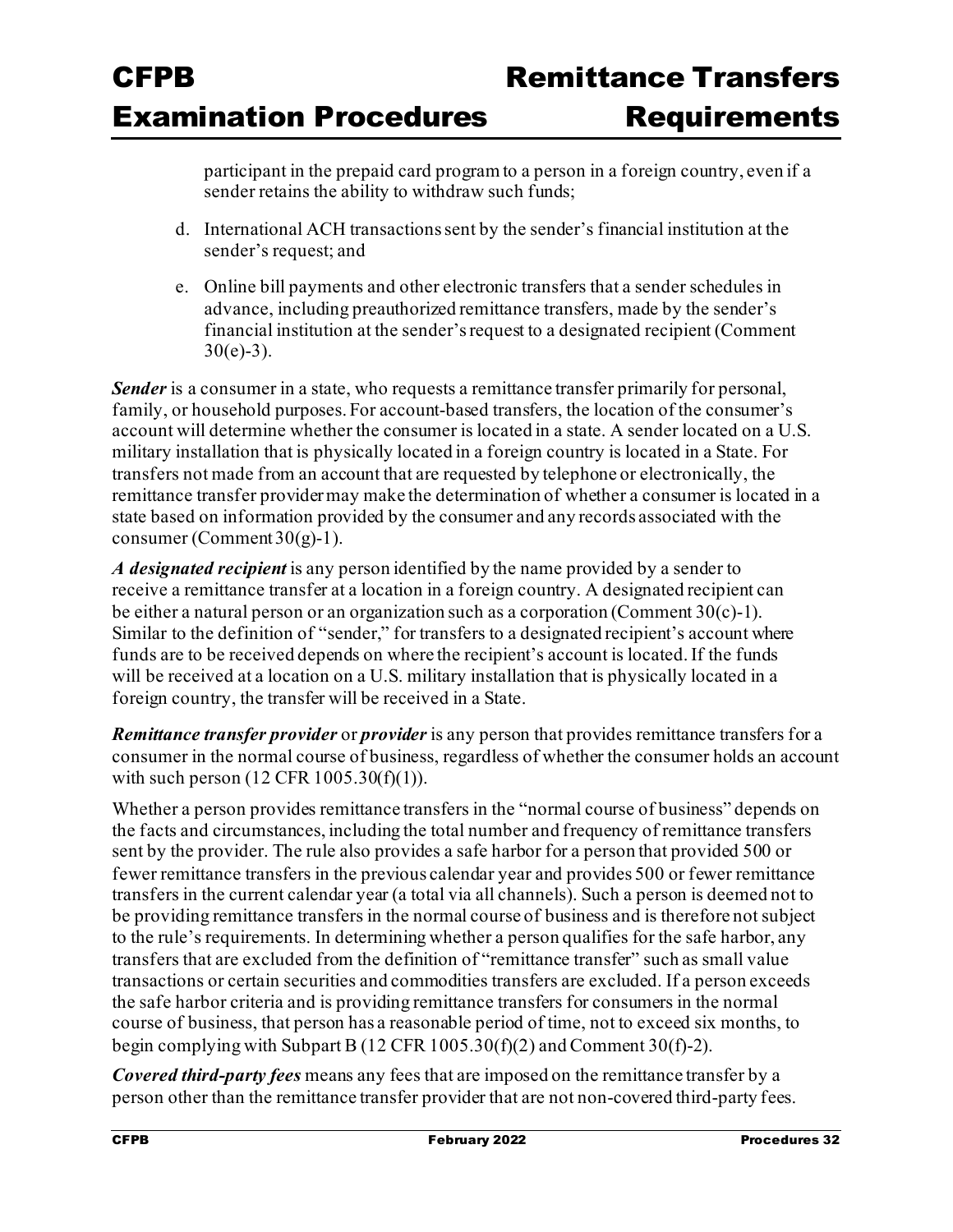Fees imposed on the remittance transfer include only those fees that are charged to the designated recipient and are specifically related to the remittance transfer (Comment 30(h)-1). Examples include fees imposed on a remittance transfer by intermediary institutions in connection with a wire transfer (sometimes referred to as "lifting fees") and fees imposed on a remittance transfer by an agent of the provider at pick-up for receiving the transfer (Comment 30(h)-2).

*Non-covered third-party fees* means any fees imposed by the designated recipient's institution for receiving a remittance transfer into an account except if the institution acts as an agent of the remittance transfer provider. For example, a fee imposed by the designated recipient's institution for receiving an incoming transfer into an account is a non-covered third-party fee, if the institution is not acting as the agent of the remittance transfer provider. A designated recipient's account does not include a credit card, prepaid card, or a virtual account held by an Internet-based or mobile telephone company that is not a bank, savings association, credit union or equivalent institution (Comment 30(h)-3).

## **II. Disclosures — 12 CFR 1005.31**

Providers must give senders disclosures at certain stages of the remittance transfer process. The rule requires providers to give senders a pre-payment disclosure when a transfer request is made, but prior to payment for the transfer. Providers must also provide a receipt when payment is made for the transfer. Model disclosure forms are provided in Appendix A.

### **General Form of Disclosures — 12 CFR 1005.31(a)**

Required disclosures or optional disclosures permitted by 12 CFR 1005.31(b)(1)(viii) or 12 CFR 1005.33(h)(3) must be clear and conspicuous and generally be provided to the sender in writing. Disclosures may contain commonly accepted or readily understandable abbreviations or symbols. Disclosures are clear and conspicuous if they are readily understandable and, in the case of written and electronic disclosures, the location and type size are readily noticeable to senders. Oral disclosures are clear and conspicuous when they are given at a volume and speed sufficient for a sender to hear and comprehend them (12 CFR 1005.31(a); Comments  $31(a)(1)-1$  and  $31(a)(2)-2$ ).

Pre-payment disclosures may be provided electronically without E-SIGN consent if the sender electronically requests the provider to send the transfer. However, the receipt for the transaction may be provided electronically only with E-SIGN consent (12 CFR 1005.31(a)(2); Comment 31(a)(2)-1).

Written and electronic disclosures generally must be made in a retainable form. Pre-payment disclosures provided via mobile application or text message (to the extent permitted by the rule) need not be retainable. In some cases, disclosures may be disclosed orally. For example, prepayment disclosures may be disclosed orally if the transaction is conducted orally and entirely by telephone and the remittance transfer provider complies with certain other disclosure requirements. A Remittance Transfer Provider may treat a written or electronic communication as an inquiry when it believes that treating the communication as a request would be impractical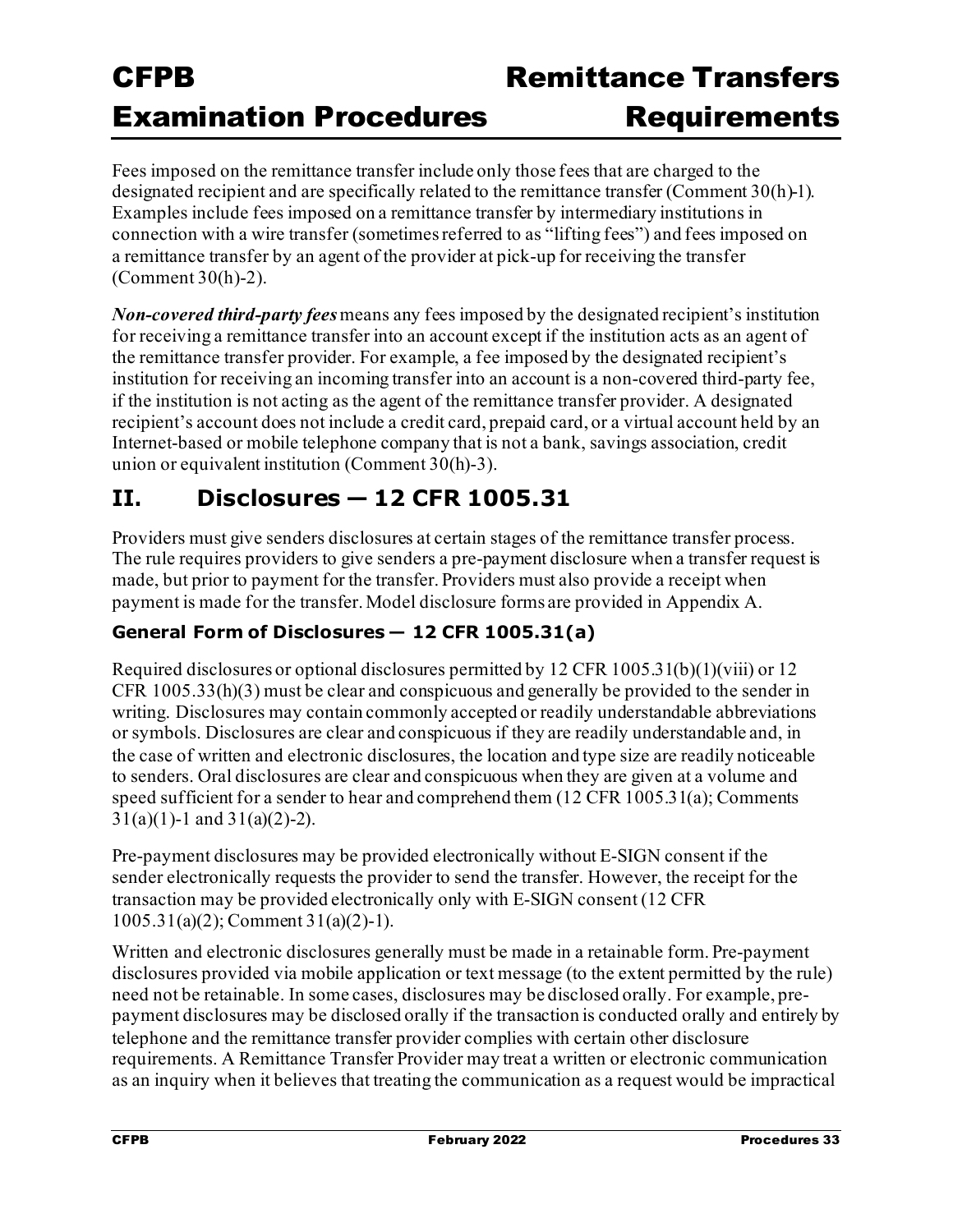and thus may comply with oral disclosure requirements instead of the written requirements discussed above (12 CFR 1005.31(a)(2), (a)(3), and (a)(3)-2).

For purposes of disclosures required to be provided pursuant to 1005.31 or 1005.36, disclosures provided by facsimile transmission (i.e., fax) are considered to be provided in writing (12 CFR 1005.31(a)(2)-5).

Additional requirements apply for certain transfers scheduled at least three days before the date of transfer that are conducted orally over the telephone or by mobile application or text messaging (12 CFR 1005.31(a)(3)(iv) and (a)(5)(iv)).

### **Disclosure Requirements — 12 CFR 1005.31(b)**

**Disclosures are provided as applicable.** The required disclosures need to be provided only to the extent applicable. A remittance transfer provider may choose to omit an item of information if it is inapplicable to a particular transaction. Alternatively, a provider may disclose a term and state that an amount or item is "not applicable," "N/A," or "None" (Comment 31(b)-1).

**Substantially similar terms, language, and notices.** Certain disclosures must be described using the terms set forth in 12 CFR 1005.31(b) or substantially similar terms. Terms may be more specific than those provided. For example, a remittance transfer provider sending funds may describe fees imposed by an agent at pick-up as "Pick-up Fees" in lieu of describing them as "Other Fees." Foreign language disclosures must contain accurate translations of the required terms, language, and notices as well as the disclosures permitted by 1005.31(b)(1)(viii) and 1005.33(h)(3) (Comment 31(b)-2).

### **Pre-payment Disclosures — 12 CFR 1005.31(b)(1)**

A remittance transfer provider must provide the pre-payment disclosure when the sender requests the remittance transfer, but prior to payment for the transfer. The provider must disclose:

- a. The amount to be transferred (transfer amount);
- b. Front-end fees imposed by the provider and any taxes collected on the remittance transfer by the provider (transfer fees and transfer taxes);
- c. Total amount of the transaction (the sum of the transfer amount and front-end fees and taxes);
- d. The exchange rate;
- e. Any covered third-party fees (other fees);
- f. The total amount to be received by the designated recipient (total amount of the transaction minus covered third-party fees); and
- g. A statement that non-covered third-party fees or taxes collected on the remittance transfer by a third person may apply to the remittance transfer and result in the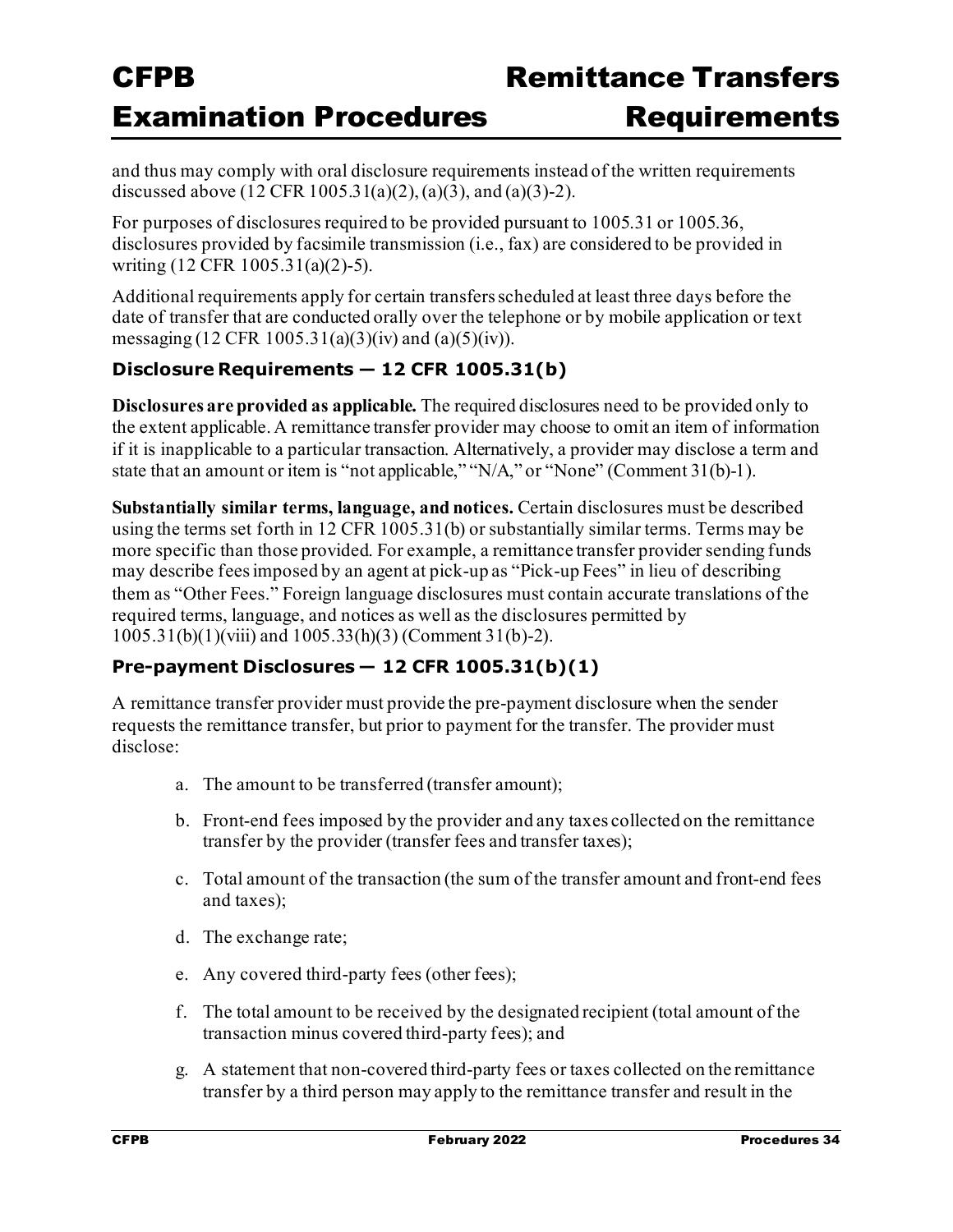designated recipient receiving less than the amount disclosed. In this statement, a provider also may, but is not required to, disclose in the currency in which the funds will be received, any applicable non-covered third-party fees or taxes collected by a person other than the provider.

**Transfer amount.** Two transfer amount disclosures are required in the pre-payment disclosures.

- 1. The transfer amount in the currency in which the sender funds the remittance transferto show the calculation of the total amount of the transaction.
- 2. The transfer amount in the currency in which the funds will be made available to the designated recipient. This second transfer amount need not be disclosed if covered third- party fees are not imposed on the remittance transfer. The terms used to describe each transfer amount should be the same (Comment 31(b)(1)-2).

**Fees and taxes.** Fees imposed and taxes collected on the remittance transfer by a provider must be disclosed in the currency in which the transaction is funded, as applicable. Taxes collected on the remittance transfer by the provider include taxes imposed on the remittance transfer by a state or other governmental body (Comment  $31(b)(1)-1(i)$ ).

The fees and taxes required to be disclosed by  $12$  CFR  $1005.31(b)(1)(ii)$  include all fees imposed and all taxes collected on the remittance transfer by the provider and include only those that are specifically related to the remittance transfer. For example, a provider must disclose any service fees imposed by an agent at the time of the transfer, and any state taxes collected on the remittance transfer (Comment  $31(b)(1)-1(ii)$ ).

**Applicable exchange rate.** If the designated recipient will receive funds in a currency other than the currency in which the remittance transfer is funded, a remittance transfer provider must disclose the exchange rate to be used by the provider for the remittance transfer (Comment  $31(b)(1)(iv)-1$ ).

**Rounding.** The exchange rate disclosed for the remittance transfer is required to be rounded on the disclosure. The provider may round to two, three, or four decimal places, at its option, but this must be done consistently for each currency (Comment 31(b)(1)(iv)-2). However, the exchange rate used to calculate: (a) the transfer amount; (b) the fees and taxes imposed on the remittance transfer by a person other than the provider; and (c) the amount received by the designated recipient, is prior to any rounding. If an exchange rate need not be rounded, a provider must use that exchange rate to calculate these disclosures (Comment 31(b)(1)-3).

**Exchange rate used.** The exchange rate used by the provider for the remittance transfer need not have been set by the provider. For example, an exchange rate set by an intermediary institution and applied to the remittance transfer would be the exchange rate used for the remittance transfer and must be disclosed by the provider (Comment  $31(b)(1)(iv) - 3$ ).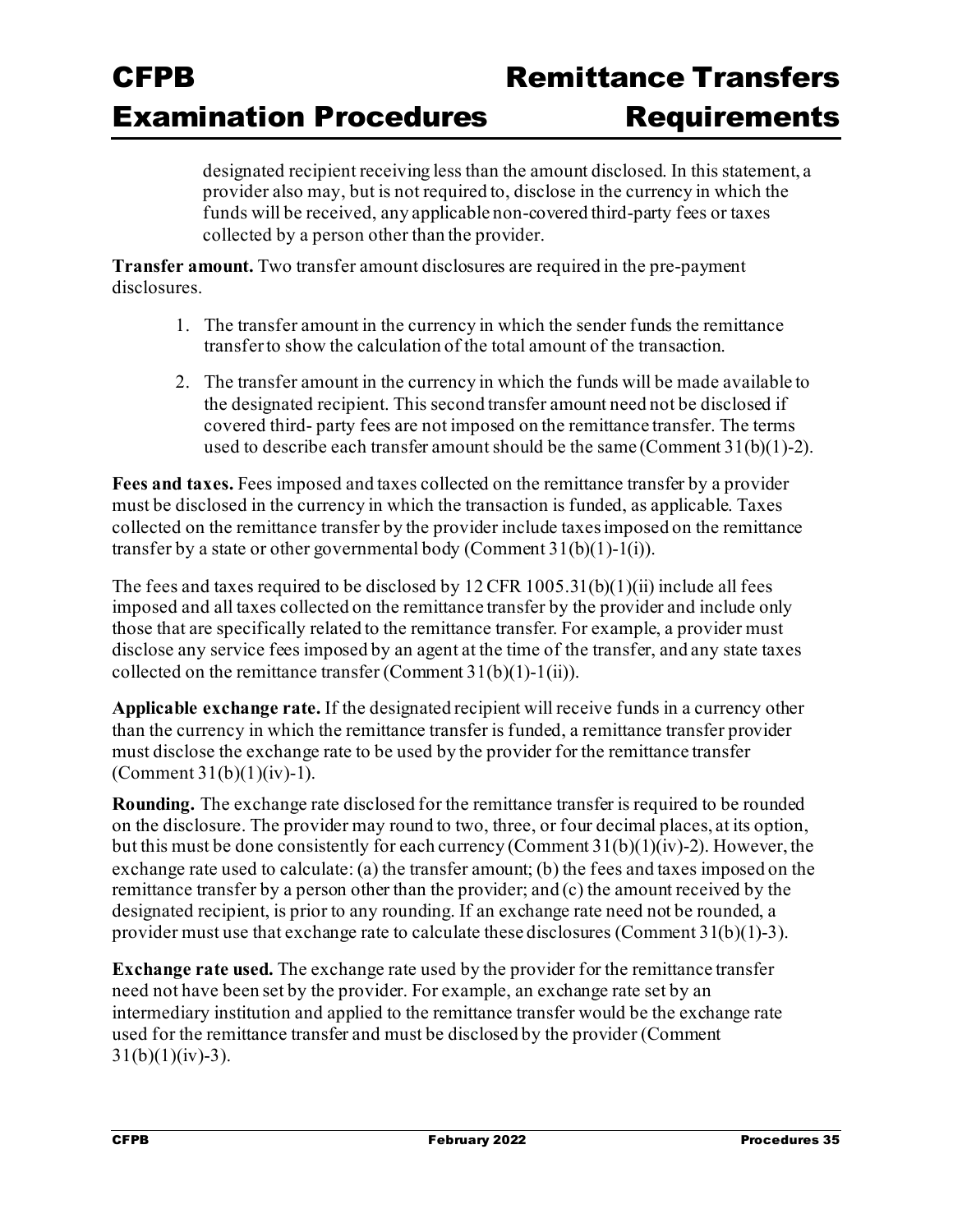# Remittance Transfer **Requirements**

**Disclosure of Covered Third-Party Fees.** Covered third-party fees must be disclosed in the currency in which the funds will be received by the designated recipient, using the applicable exchange rate, or an estimated exchange rate to the extent permitted, prior to any rounding of the exchange rate. If a provider does not have specific knowledge regarding the currency in which the funds will be received, the provider may rely on a sender's representation as to the currency in which funds will be received. If a sender does not know the currency in which funds will be received, the provider may assume that the currency in which funds will be received is the currency in which the remittance transfer is funded (Comment  $31(b)(1)(vi)-1$ ).

**Amount Received.** The remittance transfer provider is required to disclose the amount that will be received by the designated recipient in the currency in which the funds will be received. The amount received must reflect the exchange rate, all fees imposed and all taxes collected on the remittance transfer by the remittance transfer provider, as well as any covered third-party fees required to be disclosed. The disclosed amount received must be reduced by the amount of any fees or taxes (except non-covered third-party fees or taxes collected on the remittance transfer by a person other than the provider) imposed on the remittance transfer that affects the amount received even if that amount is imposed or itemized separately from the transaction amount (Comment 31(b)(1)(vii)-1).

**Required disclaimer when non-covered third-party fees and taxes collected by a person other than the provider may apply.** The provider is required to include a disclaimer that non-covered third-party fees or taxes may apply to the remittance transfer if such taxes and fees apply to a particular transfer or the provider does not know whether they apply. This disclosure may only be provided to the extent applicable. For example, if the designated recipient's institution is an agent of the provider and thus, non-covered third-party fees cannot apply to the transfer, the provider must disclose all fees imposed on the remittance transfer and may not provide the disclaimer regarding non-covered third-party fees (Comment  $31(b)(1)(viii)-1)$ .

**Optional disclosure of non-covered third-party fees and taxes collected by a person other than the provider.** The provider is permitted to disclose any non-covered third-party fees or taxes collected on the remittance transfer by a person other than the provider that will apply to a particular transaction if it knows the amount of such fees and taxes. Additionally, the provider is permitted to disclose an estimate of such fees and taxes, provided any estimates are based on a reasonable source of information (Comment 31(b)(1)(viii)-2; 12 CFR 1005.32(b)(3) and Comment 32(b)(3)-1).

### **Receipt – 12 CFR 1005.31(b)(2)**

When payment is made, a remittance transfer provider must provide a receipt to a sender disclosing all applicable information required in the pre-payment disclosure. The receipt must also disclose, as applicable:

- a. The date of availability of the funds (date available);
- b. The name and, if provided by the sender, the telephone number and/or

address of the designated recipient (recipient);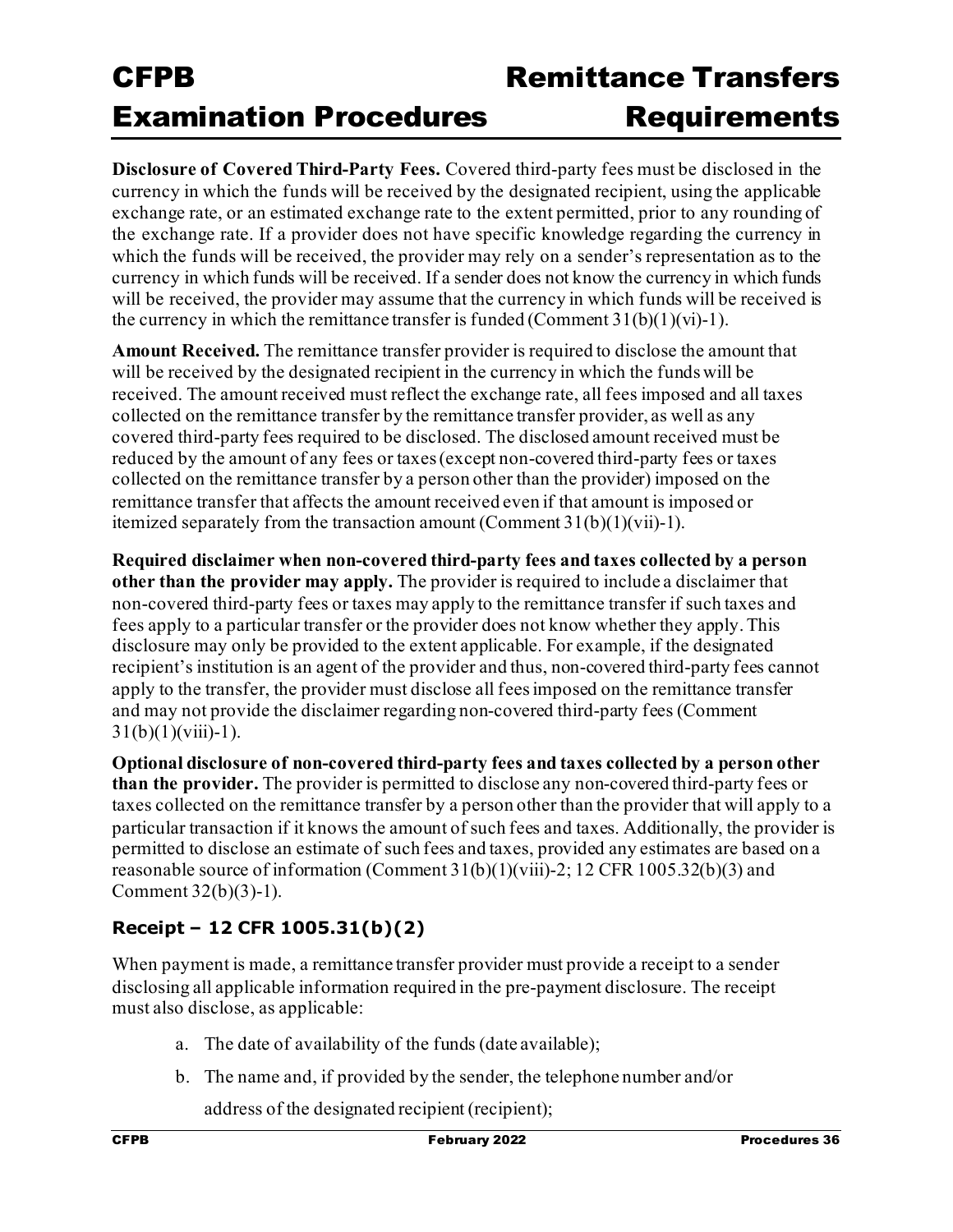- c. A statement about the sender's error resolution and cancellation;
- d. Specified contact information for the remittance transfer provider; and
- e. The transfer date for remittance transfers scheduled at least three business

daysin advance, or the first transfer in a series of preauthorized transfers.

The provider must also provide a statement that the sender can contact the state agency that licenses or charters the remittance transfer provider with respect to the particular transfer (if there is such a state agency), and the Consumer Financial Protection Bureau (CFPB) for questions or complaints about the remittance transfer provider. The statement must include the name of the agency(ies), telephone number(s), and website address(es).

**Date funds will be available.** The provider must disclose the date in the foreign country on which the funds will be available to the designated recipient, using the term "Date Available" or a substantially similar term. If a provider does not know the exact date on which funds will be available, the provider may disclose the latest date on which the funds will be available. The provider may also disclose that funds "may be available sooner" or use a substantially similar term to inform senders that funds may be available to the designated recipient on a date earlier than the date disclosed (Comment 31(b)(2)-1).

**Agencies required to be disclosed.** The provider must disclose information about a state agency that licenses or charters the provider with respect to the particular remittance transfer. If a financial institution is solely regulated by a federal agency, the institution does not need to disclose information about a state agency. However, information about the CFPB must be provided whether or not the CFPB is the provider's primary federal regulator (Comment 31(b)(2)-2). If a provider is licensed in multiple states, and the state agency that licenses the provider with respect to the remittance transfer is determined by the sender's location, a provider may make the determination of the sender's state based on information provided by the sender and on any records associated with the sender. A state-chartered bank must disclose information about the state agency that granted its charter, regardless of the location of the sender (Comment 31(b)(2)-3).

**Date of transfer on receipt.** For remittance transfers scheduled at least three business days in advance, or the first transfer in a series of preauthorized transfers, the date of transfer for the remittance transfer must be disclosed on the receipt. Additional disclosures apply to subsequent preauthorized remittance transfers, as described below regarding 12 CFR 1005.36(d) (Comments 31(b)(2)-4).

**Cancellation Disclosure.** The provider may provide the three-business-day right to cancel notice (for transfers scheduled three or more business days before the transfer date) and the 30 minute right to cancel notice (for transfers scheduled fewer than three business days in advance), on the same disclosure, with a checkbox or other method to clearly designate the applicable cancellation period. For transfers scheduled three or more business days before the transfer date, the cancellation disclosure should be phrased and formatted in such a way that it is clear to the sender which cancellation period is applicable to the date of transfer disclosed on the receipt (Comment  $31(b)(2)-6$ ).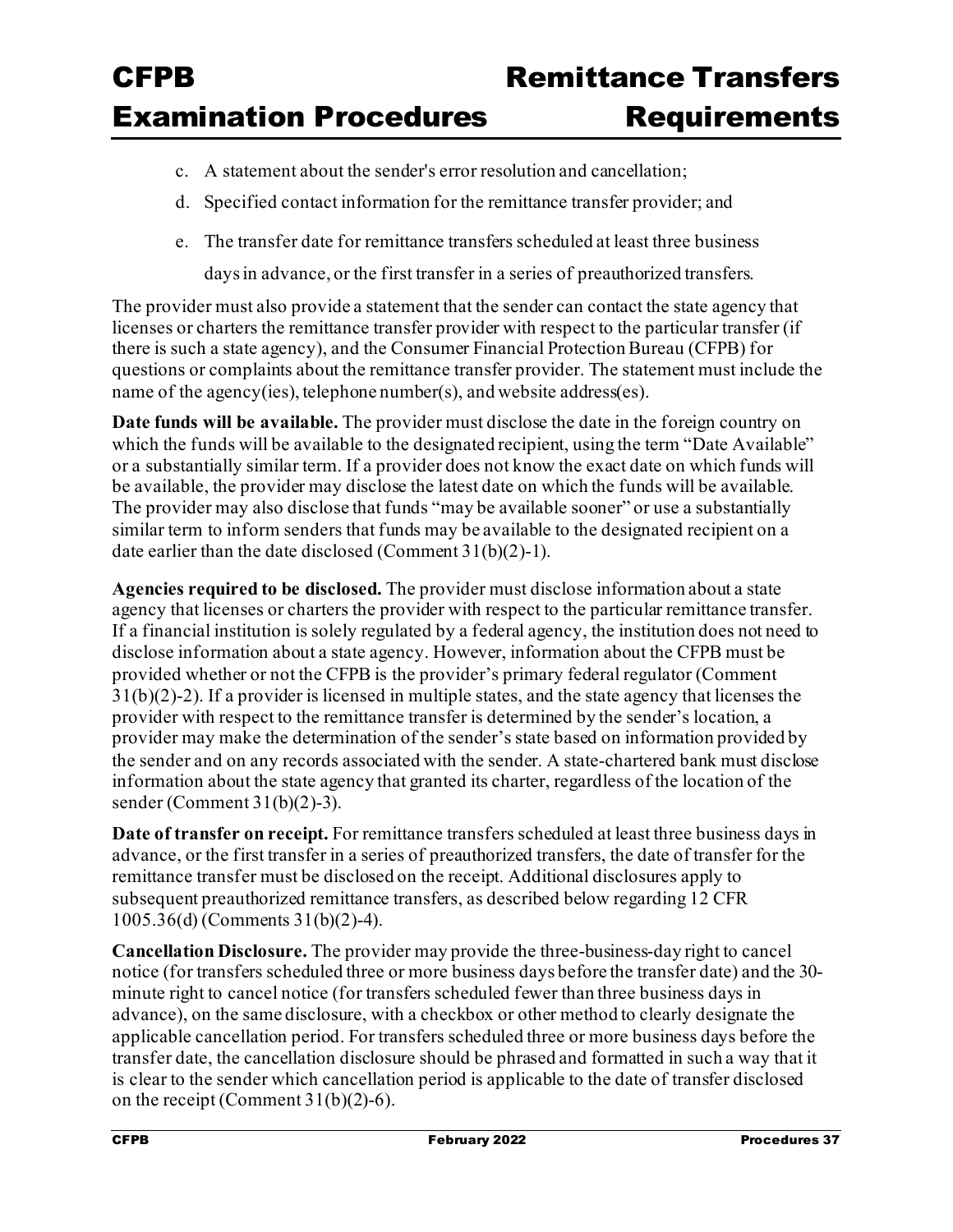#### **Combined Disclosure — 12 CFR 1005.31(b)(3)**

As an alternative to providing separate pre-payment and receipt disclosures, a remittance transfer providermay provide the information in the receipt in a single disclosure when the sender requests the remittance transfer, but prior to payment for the transfer. If this combined disclosure is provided and the sender completes the transfer, the remittance transfer provider must provide the sender with proof of payment when payment is made for the remittance transfer. For one-time transfers scheduled at least five business days in advance, or for the first in a series of preauthorized transfers, the provider may provide confirmation that the transaction has been scheduled in lieu of the proof of payment if payment is not processed at the time the remittance transfer is scheduled. No further proof of payment is required when payment is later processed.

**Proof of payment/confirmation of scheduling.** The proof of payment or confirmation of scheduling must be clear and conspicuous, provided in writing or electronically, and provided in a retainable form. The proof of payment for the transaction may be provided on the same piece of paper as the combined disclosure or on a separate piece of paper. A provider may also provide this additional information to a sender on a separate piece of paper when payment is made (12 CFR 1005.31(b)(3)(ii) and Comment 31(b)(3)-1).

#### **Long-Form Error Resolution and Cancellation Notice — 12 CFR 1005.31(b)(4)**

At the sender's request, a remittance transfer provider is required promptly to provide a notice describing the sender's error resolution and cancellation rights, using the language set forth in Model Form A-36 of Appendix A or substantially similar language. For any remittance transfer scheduled by the sender at least three business days before the date of the transfer, the description of the rights of the sender regarding cancellation must instead reflect the requirements of 12 CFR 1005.36(c).

#### **Specific Format of Disclosures — 12 CFR 1005.31(c)**

**Grouping of disclosed information.** Disclosures related to transfer amount, transfer fees and taxes imposed by the provider, and the total amount of the transaction generally must be grouped together. Similarly, disclosures related to the transfer amount in the currency to be made available to the designated recipient, covered third-party fees, taxes collected on the remittance by the provider, the total amount to be received by the designated recipient, and the disclaimer statement generally must be grouped together. Information is grouped together if multiple disclosures are in close proximity to one another and a sender can reasonably calculate the total amount of the transaction and the amount that will be received by the designated recipient (12 CFR 1005.31(c)(1) and Comment 31(c)(1)-1).

**Proximity of disclosed information.** The exchange rate used for the remittance transfer generally must be disclosed in close proximity to the other information required in the prepayment disclosure. Disclosures on error resolution and cancellation rights generally must be disclosed in close proximity to the other disclosures required on the receipt (12 CFR  $1005.31(c)(2)$ ).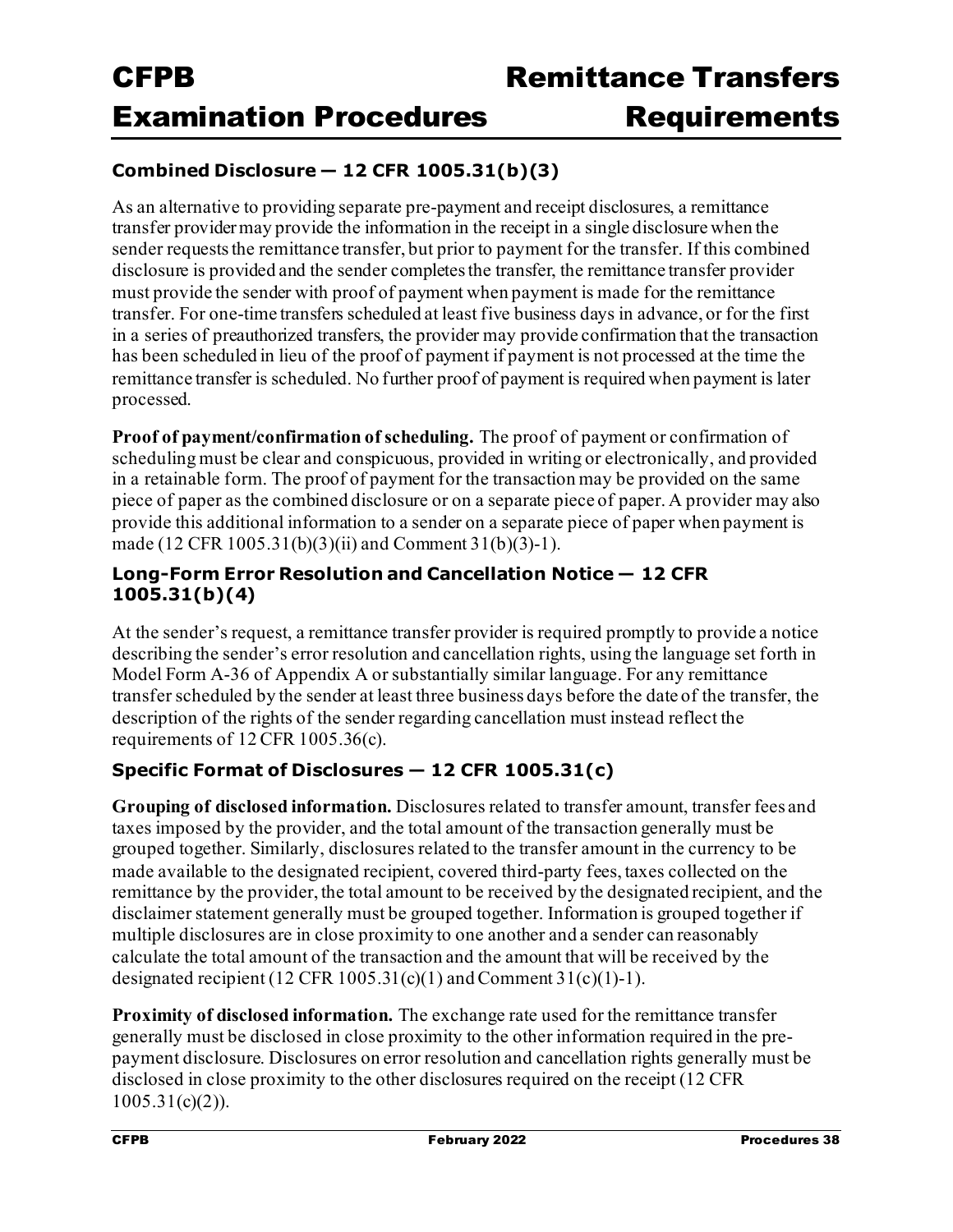**Prominence and size of disclosures.** Disclosures required by Subpart B or permitted by 12 CFR 1005.31(b)(1)(viii) that are provided in writing or electronically, other than disclosures permitted to be provided via mobile application or text message, must be in a minimum of eight-point font and in equal prominence to each other. They must be provided on the front of the page on which the disclosures are printed  $(12 \text{ CFR } 1005.31(c)(3))$ .

**Segregation of disclosures from other information.** Disclosures that are provided in writing or electronically, other than disclosures permitted to be provided via mobile application or text message, must be segregated from everything else and must contain only information that is "directly related" to the disclosures (12 CFR 1005.31(c)(4)). The following is "directly related" information:

- a. The date and time of the transaction;
- b. The sender's name and contact information;
- c. The location at which the designated recipient may pick up the funds;
- d. The confirmation or other identification code;
- e. A company name and logo;
- f. An indication that a disclosure is or is not a receipt or other indicia of proof of payment;
- g. A designated area for signatures or initials;
- h. A statement that funds may be available sooner;
- i. Instructions regarding the retrieval of funds, such as the number of days the funds will be available to the recipient before they are returned to the sender;
- j. A statement that the provider makes money from foreign currency exchange; and
- k. Disclosure of any non-covered third-party fees and any taxes collected by a person other than the provider (Comment  $31(c)(4)-2$ ).

**Terms used in the case of estimated disclosures.** A remittance transfer provider may provide estimates of the amounts required to be disclosed in the pre-payment disclosure, receipt, and combined disclosure to the extent permitted by 12 CFR 1005.32. An estimate must be described using the term "Estimated" or a substantially similar term in close proximity to the estimated term or terms. For example, a remittance transfer provider could describe an estimated disclosure as "Estimated Transfer Amount," "Other Estimated Fees and Taxes," or "Total to Recipient (Est.)" (12 CFR 1005.31(d) and Comment 31(d)-1).

**Request to send a remittance transfer.** Determining whether a consumer has requested a remittance transfer depends on the facts and circumstances. A senderthat asks a provider to send a remittance transfer, and provides transaction-specific information to the provider in order to send funds to a designated recipient, has requested a remittance transfer. On the other hand, a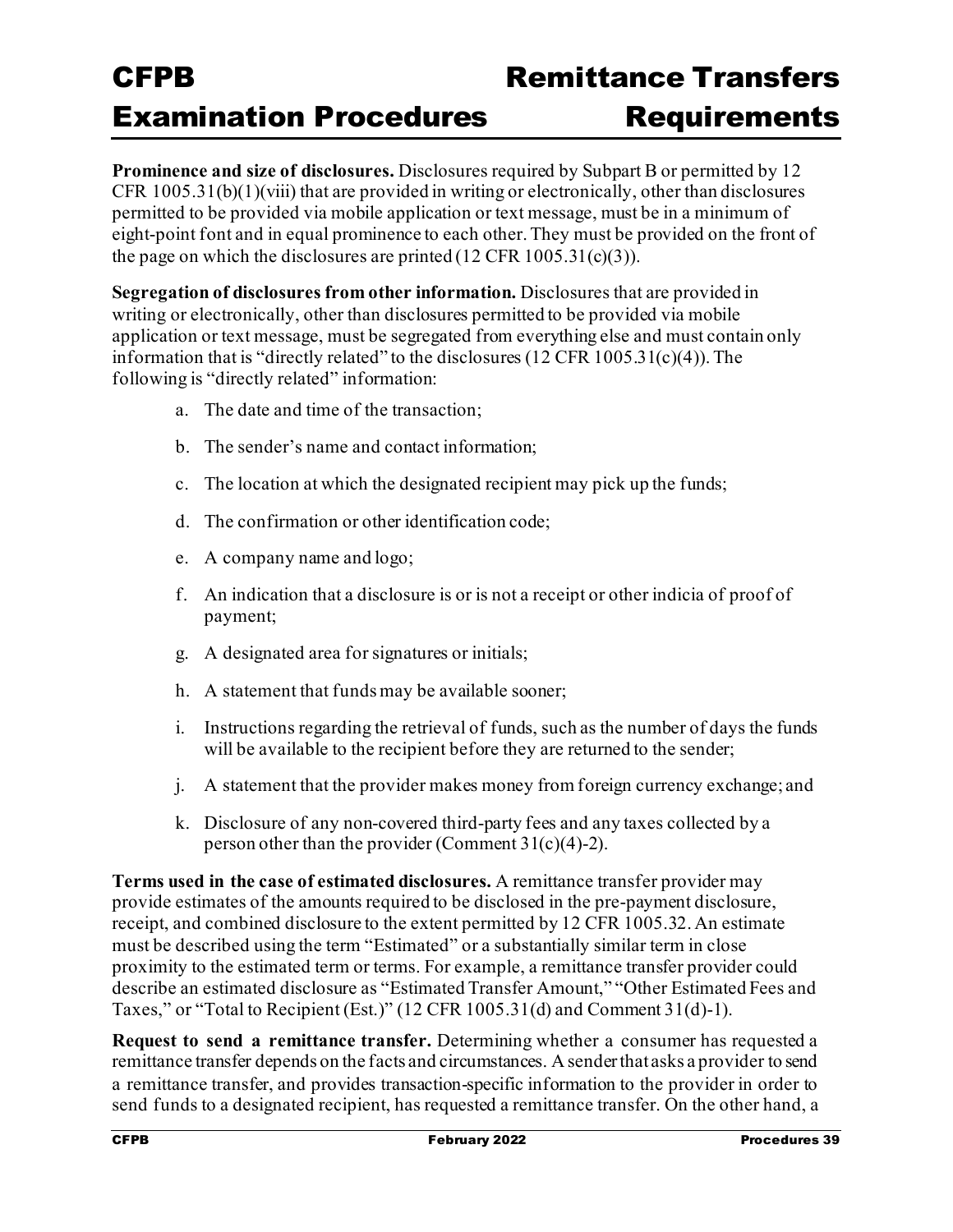consumer who solely inquires about that day's rates and fees to send to a particular country has not requested the provider to send a remittance transfer (Comment  $31(e)-1$ ).

**When payment is made.** Payment is made when a sender provides cash to the remittance transfer provider or when payment is authorized (Comment 31(e)-2).

**Disclosures related to mobile application and text message transactions.** If a transaction is conducted entirely by telephone via mobile application or text message, a receipt may be mailed or delivered to the sender pursuant to the timing requirements for transfers conducted entirely by telephone (Comment 31(e)-4).

**Accuracy of disclosures - when payment is made.** Disclosures required by Subpart B or permitted by 12 CFR 1005.31(b)(1)(viii) must be accurate when a sender makes payment for the remittance transfer, except to the extent estimates are permitted. A remittance transfer provider is not required to guarantee the terms of the remittance transfer in the pre-payment disclosures for any specific period of time. However, if any of these disclosures are not accurate when a sender makes payment for the remittance transfer, the provider must give new disclosures before accepting payment (12 CFR 1005.31(f) and Comment 31(f)-1).

#### **Foreign Language Disclosures**

Written and electronic disclosures required by Subpart B or permitted by 12 CFR 1005.31(b)(1)(viii) generally must be provided in English and in each foreign language principally used to advertise, solicit, or market remittance transfer services at the office in which a sender conducts a transaction or asserts an error. Alternatively, written and electronic disclosures can be provided in English and in the foreign language primarily used by the sender with the remittance transfer provider, provided such foreign language is principally used to advertise, solicit, or market remittance transfers at the office in which a sender conducts a transaction or asserts an error. For transfers requested orally, by text message, or mobile application, the disclosures must be in the language primarily used by the sender to communicate with the transfer provider  $(12 \text{ CFR } 1005.31(g))$ .

**Number of foreign languages used in the written disclosure.** There is no limit to the number of languages that may be used on a single document, but such disclosures must be clear and conspicuous. If the remittance transfer provider chooses to provide written and electronic disclosures in English and in the foreign language primarily used by the sender with the remittance transfer provider, it may provide disclosures in a single document with both languages or in two separate documents with one document in English and the other document in the applicable foreign language (Comment  $31(g)-1$ ).

**Language "primarily used."** The language primarily used by the sender with the remittance transfer provider to conduct the transaction is the primary language used by the sender with the remittance transfer provider to convey the information necessary to complete the transaction. Similarly, the language primarily used by the sender with the remittance transfer provider to assert the error is the primary language used by the sender with the remittance transfer provider to provide the information required to assert an error (Comment  $31(g)$ -2).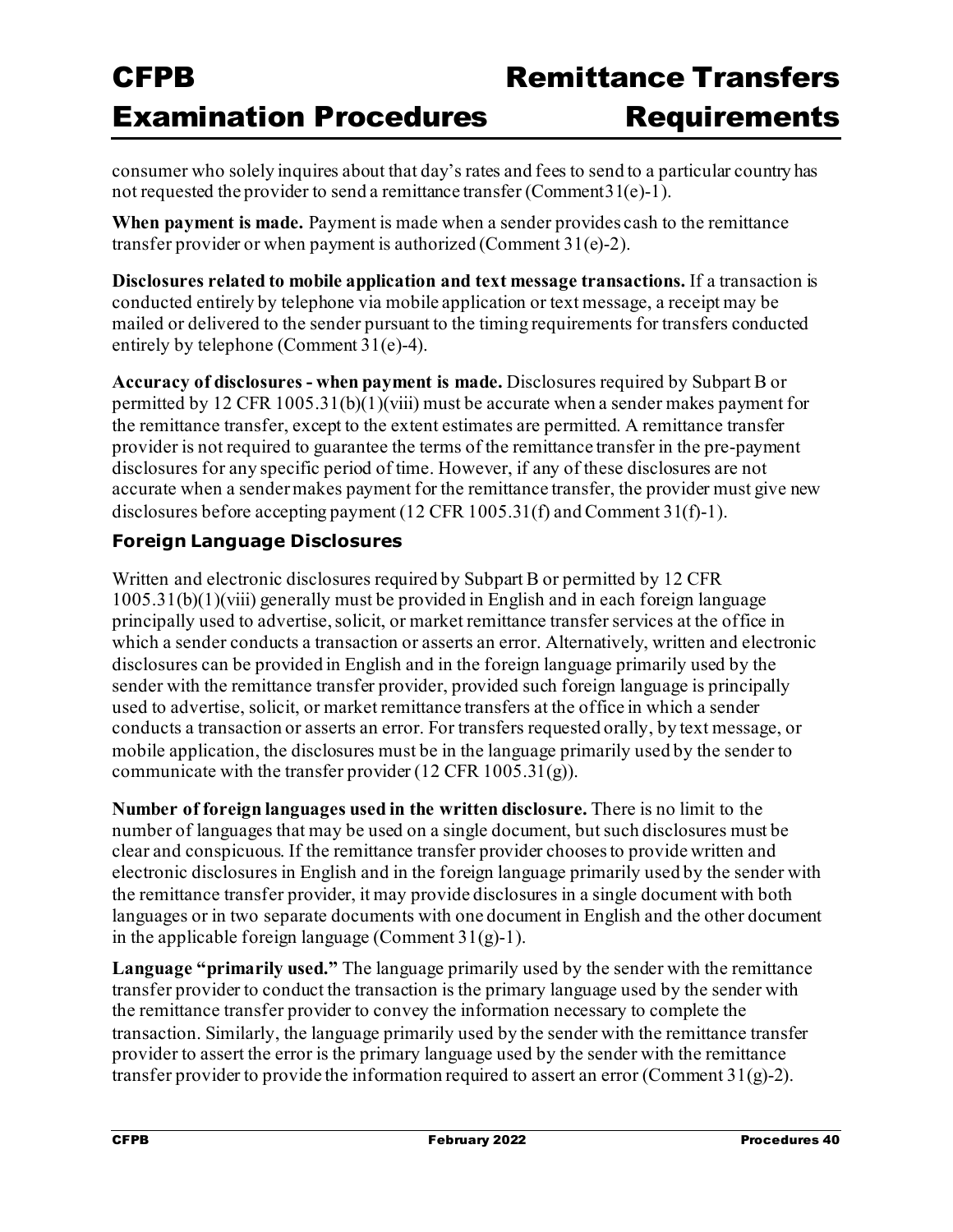**Language "principally" used.** Whether a foreign language is principally used by the remittance transfer provider to advertise, solicit, or market is determined from all relevant facts and circumstances, including:

- a. The frequency with which the foreign language is used in advertising, soliciting, or marketing of remittance transfer services at that office;
- b. The prominence of the advertising, soliciting, or marketing of remittance transfer services in that foreign language at that office; and
- c. The specific foreign language terms used in the advertising, soliciting, or marketing of remittance transfer services at that office (Comment  $31(g)(1)$ - $1(i)$ ).

**Language used to advertise, solicit, or market.** Any commercial message in a foreign language, appearing in any medium, that promotes directly or indirectly the availability of remittance transfer services constitutes advertising, soliciting, or marketing in such foreign language (Comment  $31(g)(1)-2$ ).

**Office.** An office includes any physical location, telephone number, or website of a remittance transfer provider where a sender may conduct a remittance transfer or assert an error for a remittance transfer (Comment  $31(g)(1)-3$ ).

**At the office.** Any advertisement, solicitation, or marketing is considered to be made at the office in which a sender conducts a transaction or asserts an error if it is posted, provided, or made: at a physical office; on a website of a remittance transfer provider that may be used by senders to conduct remittance transfers or assert errors; during a telephone call with a remittance transfer provider that may be used by senders to conduct remittance transfers or assert errors; or via mobile application or text message if the mobile application or text message may be used by senders to conduct remittance transfers or assert errors (Comment  $31(g)(1)$ -4).

### **III. Estimates – 12 CFR 1005.32**

**Disclosures for which estimates may be used.** Estimates may be used in certain circumstances for certain information required in pre-payment disclosures, receipts, and combined disclosures.

#### **Temporary Exception for Insured Institutions — 12 CFR 1005.32(a)**

The temporary exception provision of the regulation expired on July 21, 2020.

#### **Insured Institution — 12 CFR 1005.32(a)(3)**

The term "insured institution" means insured depository institutions (which includes uninsured U.S. branches and agencies of foreign depository institutions) as defined in Section 3 of the Federal Deposit Insurance Act (12 USC 1813), and insured credit unions as defined in Section 101 of the Federal Credit Union Act (12 USC 1752).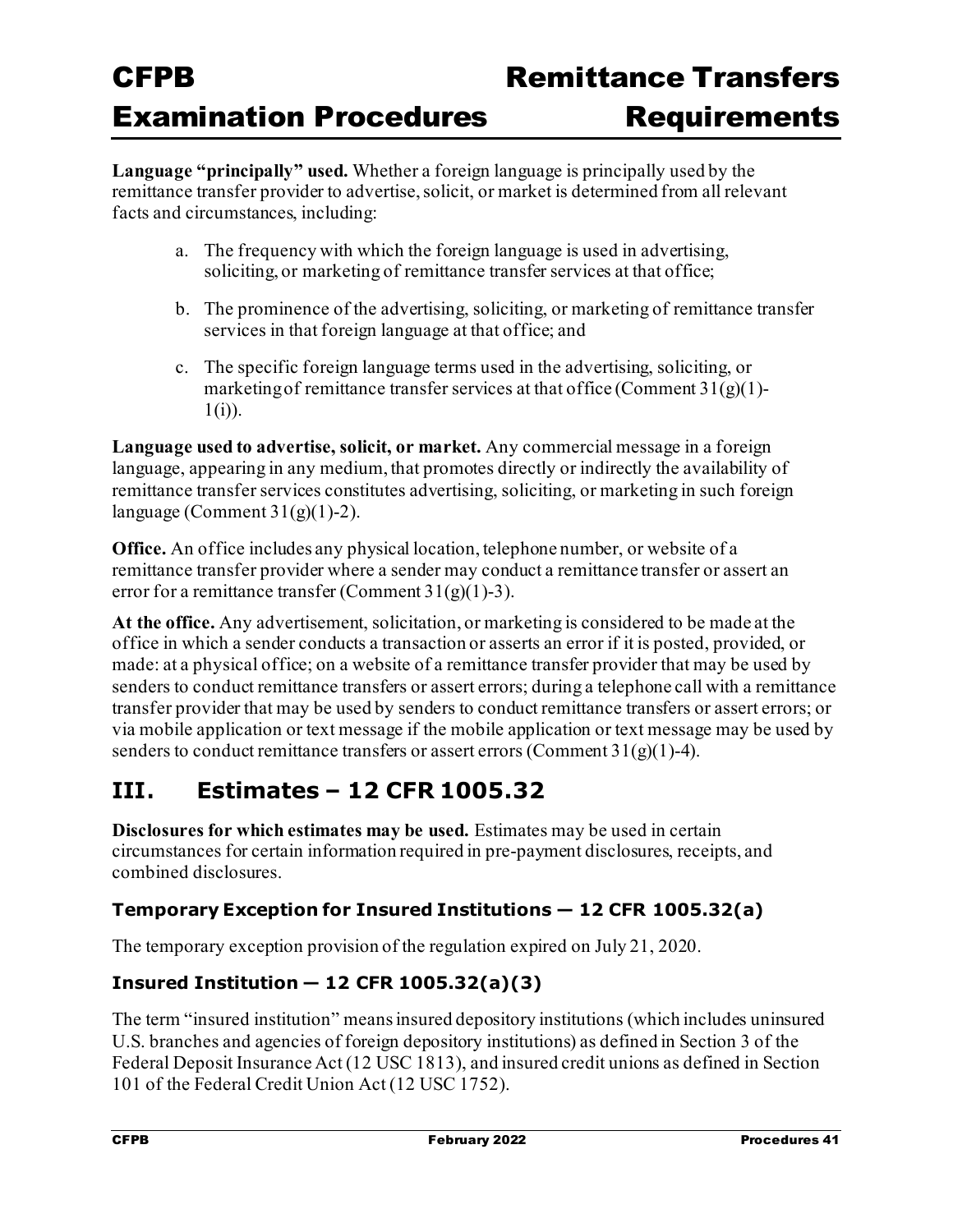#### **Permanent Exception for Transfers to Certain Countries — 12 CFR 1005.32(b)(1)**

Estimates may be provided in pre-payment disclosures, receipts, or combined disclosures for transfers to certain countries if a remittance transfer provider cannot determine the exact amounts at the time the disclosure is required either because:

- a. The laws of the recipient country do not permit such a determination, or
- b. The method by which transactions are made in the recipient country does not permitsuch determination.

**Laws of the recipient country.** The laws of the recipient country do not permit a remittance transfer provider to determine exact amounts required to be disclosed when a law or regulation of the recipient country (e.g., currency exchange or certain privacy laws) do not allow the person making funds directly available to the designated recipient to determine the exact amounts at the time the disclosure is required. A typical example is where the law requires an exchange rate to be either:

- a. Set by the government of the recipient country after the remittance transfer provider sends the remittance transfer; or
- b. Set when the designated recipient receives the funds (Comment  $32(b)(1)-1$ ).

**Method by which transactions are made in the recipient country.** The method by which transactions are made in the recipient country does not permit a remittance transfer provider to determine exact amounts required to be disclosed when transactions are sent via international ACH on terms negotiated between the U.S. government and the recipient country's government, under which the exchange rate is a rate set by the recipient country's central bank or other governmental authority after the provider sends the remittance transfer (Comment  $32(b)(1)-3$ ).

**Safe harbor list.** The remittance transfer provider may rely on a list of countries published by the CFPB to determine whether estimates may be provided for the exchange rate, the transfer amount, covered third-party fees and total amount to the recipient. If a country is on the CFPB's list, the provider may give estimates under this section, unless it has information that a country on the list legally permits the provider to determine exact disclosure amounts. If a country does not appear on the CFPB's list, the provider may give estimates if it determines that the recipient country does not legally permit or the method by which transactions are conducted in that country does not permit the provider to determine exact disclosure amounts (Comments 32(b)(1)-5 and 32(b)(1)-6).

**Change in laws of the recipient country.** If the laws of a recipient country change such that a remittance transfer provider can determine exact amounts, the remittance transfer provider must begin providing exact amounts for the required disclosures as soon as reasonably practicable. If the laws of a recipient country change such that the provider cannot determine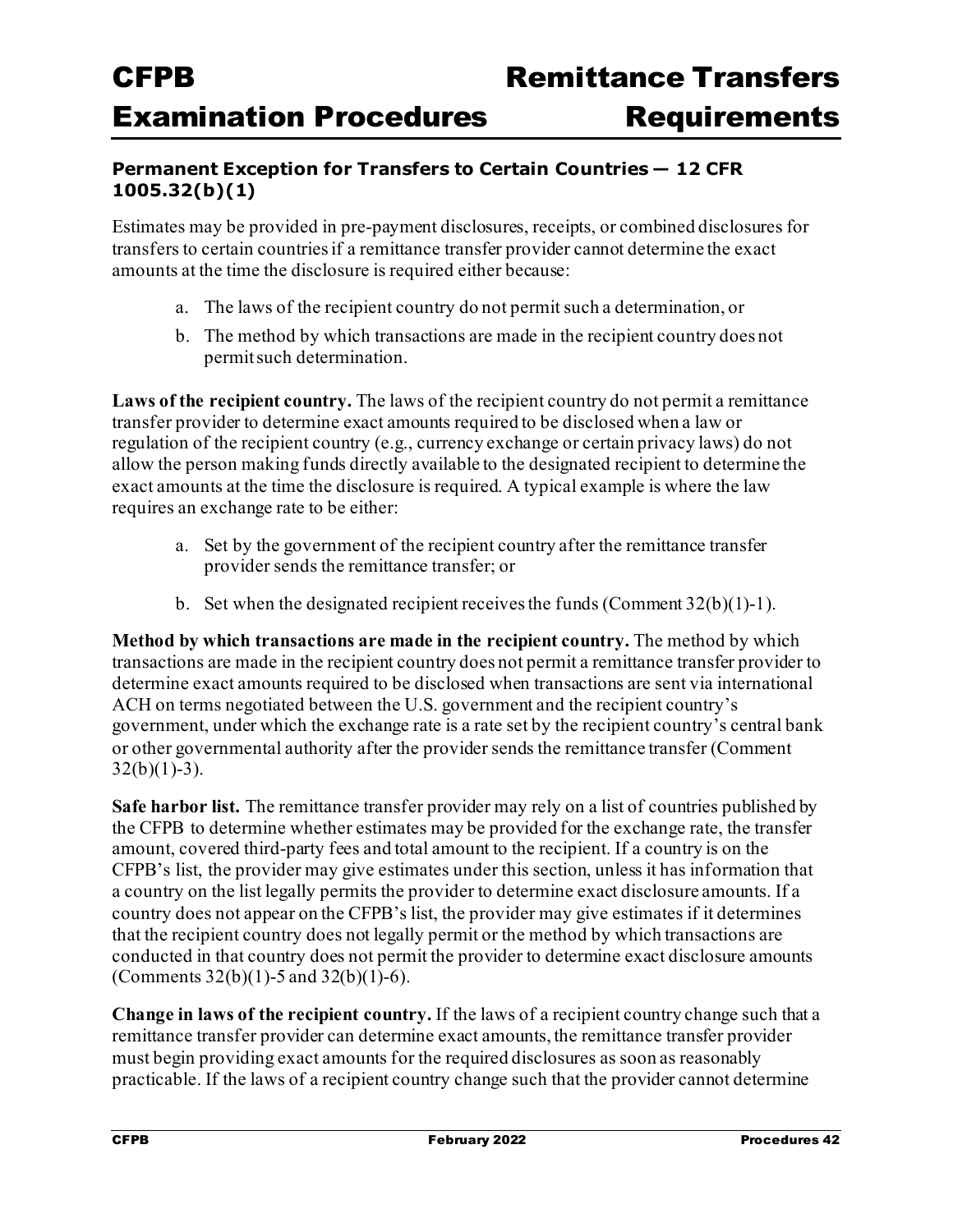exact disclosure amounts, the provider may give estimates even if that country does not appear on the list published by the CFPB (Comment 32(b)(1)-7).

#### **Permanent Exception for Transfers Scheduled Before the Date of Transfer — 12 CFR 1005.32(b)(2)**

For remittance transfers scheduled five or more business days before the date of the transfer, estimates may be provided for the exchange rate, transfer amount, covered thirdparty fees (where the exchange rate is also estimated and affects such fees) and the total amount to the recipient, if at the time the sender schedules such a transfer, the provider agrees to a sender's request to fix the amount to be transferred in the currency in which the remittance transfer will be received and not the currency in which it is funded. For example, if a sender schedules a wire transfer to be sent from the sender's bank account denominated in U.S. dollars but to be paid to the recipient in Euro, the provider is allowed to estimate the transfer amount, front-end fees or taxes collected by the provider (if based on the amount transferred), and the total amount of the transaction. The provider is also allowed to estimate any covered third-party fees if the exchange rate is also estimated and the estimated exchange rate affects the amount of fees (12 CFR 1005.32(b)(2) and Comment 32(b)(2)-1).

#### **Permanent Exception for Optional Disclosure of Non-Covered Third-Party Fees and Taxes Collected on the Remittance Transfer by a Person Other Than the Provider — 12 CFR 1005.32(b)(3)**

The remittance transfer provider may provide estimates (as part of the required disclaimer statement) for applicable non-covered third-party fees and taxes collected on the remittance transfer by a person other than the provider if such estimates are based on reasonable sources of information. Reasonable sources of information may include, for example: information obtained from recent transfers to the same institution or the same country or region; fee schedules from the recipient institution; fee schedules from the recipient institution's competitors; surveys of recipient institution fees in the same country or region as the recipient institution; information provided or surveys of recipient institutions' regulators or taxing authorities; commercially or publicly available databases, services or sources; and information or resources developed by international nongovernmental organizations or intergovernmental organizations (Comment 32(b)(3)-1).

#### **Permanent Exception for Estimation of the Exchange Rate by an Insured Institution — 12 CFR 1005.32(b)(4)**

A remittance transfer provider that is an insured institution (as defined in Section 1005.32(a)(3)), may estimate the exchange rate for a remittance transfer to a particular country if all of the following conditions are met:

- a. the designated recipient will receive funds in the country's local currency;
- b. the insured institution cannot determine the exact exchange rate for that particular remittance transfer at the time the Rule requires it to provide the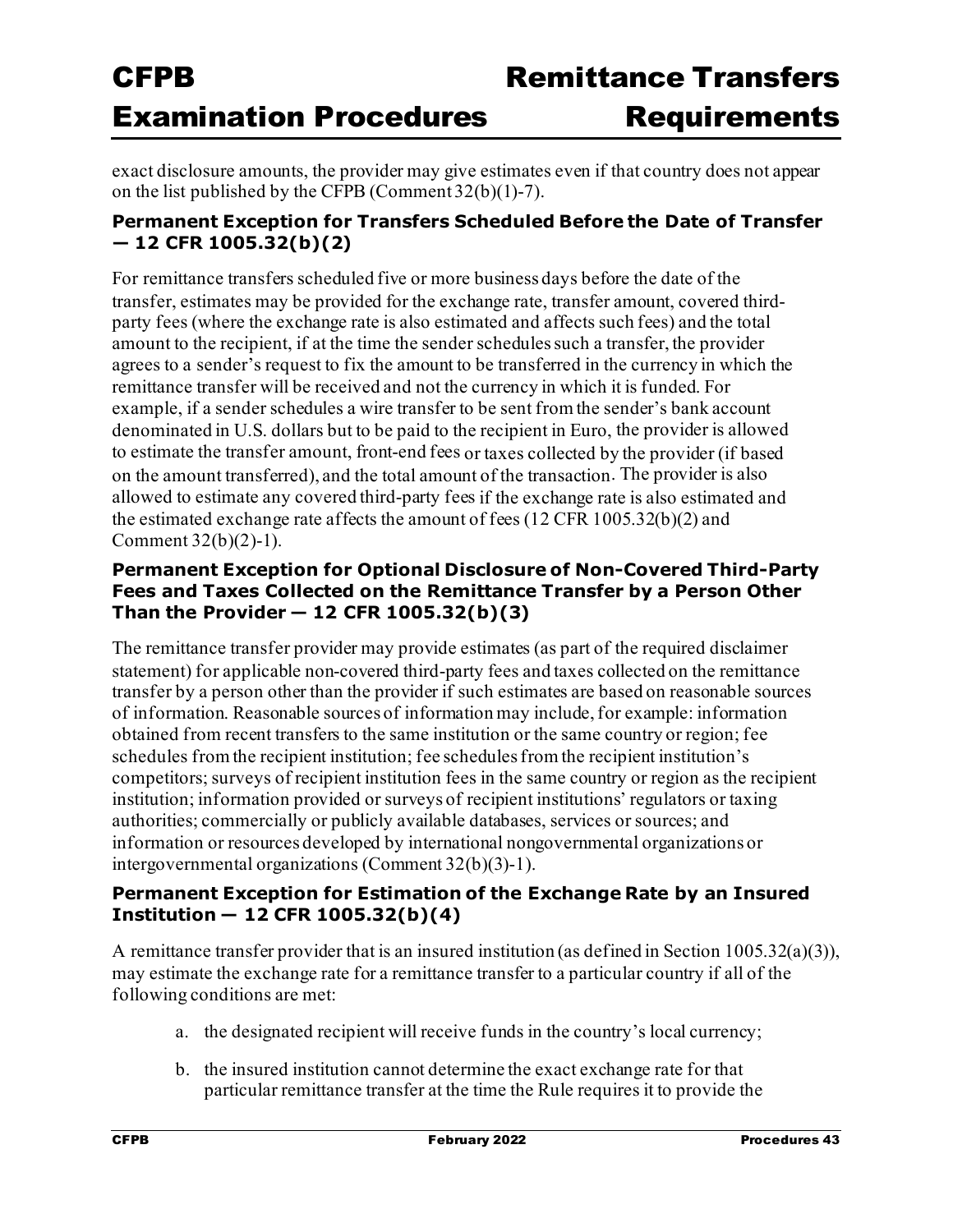applicable exchange rate;

- c. the insured institution made 1,000 or fewer remittance transfers in the prior calendar year to that country when the designated recipient received funds in the country's local currency; and
- d. the remittance transfer is sent from the sender's account with the insured institution, excluding prepaid accounts unless the prepaid account is a payroll card account or a government benefit account.

**Determining the exact exchange rate.** An insured institution meets the requirements in  $(b)(4)(i)(B)$  for being unable to determine the exact exchange rate if a person other than the insured institution sets the exchange rate for that transfer, except where that person has a correspondent relationship with the insured institution, that person is a service provider for the insured institution, or that person acts as an agent of the insured institution (Comment 32(b)(4)-1).

**Threshold.** Determining whether an insured institution made 1,000 of fewer remittance transfers in the prior calendar year to a particular country requires inquiring into what currency the recipient obtained the transfer. The number of remittance transfers does include those received in the country's local currency, regardless of whether the exchange rate was estimated for those transfers. Conversely, the number of remittances transfers does not include transfers made to a country when the recipient did not receive the funds in the country's local currency (Comments  $32(b)(4)$ -2.i and  $32(b)(4)$ -2.ii).

**Transition Period.** If an insured institution did not exceed the 1,000 transfer threshold in the previous calendar year, but does in the current calendar year, the insured institution has a reasonable amount of time after exceeding 1,000 transfers to begin providing exact exchange rates in disclosures. The reasonable time must not exceed the later of six months or January 1 of the next year (Comment 32(b)(4)-3).

#### **Permanent Exception for Estimation of Covered Third-party Fees by an Insured Institution — 12 CFR 1005.32(b)(5)**

A remittance transfer provider that is an insured institution (as defined in Section 1005.32(a)(3), may estimate covered third-party fees (and other amounts affected by the estimation of such fees) when the following conditions are met:

- a. the insured institution cannot determine the exact covered third-party fees for a transfer to a particular designated recipient's institution at the time the Rule requires it to provide the disclosures;
- b. the insured institution made 500 or fewer remittance transfers to that designated recipient's institution in the prior calendar year or a United States Federal statute or regulation prohibits the insured institution from being able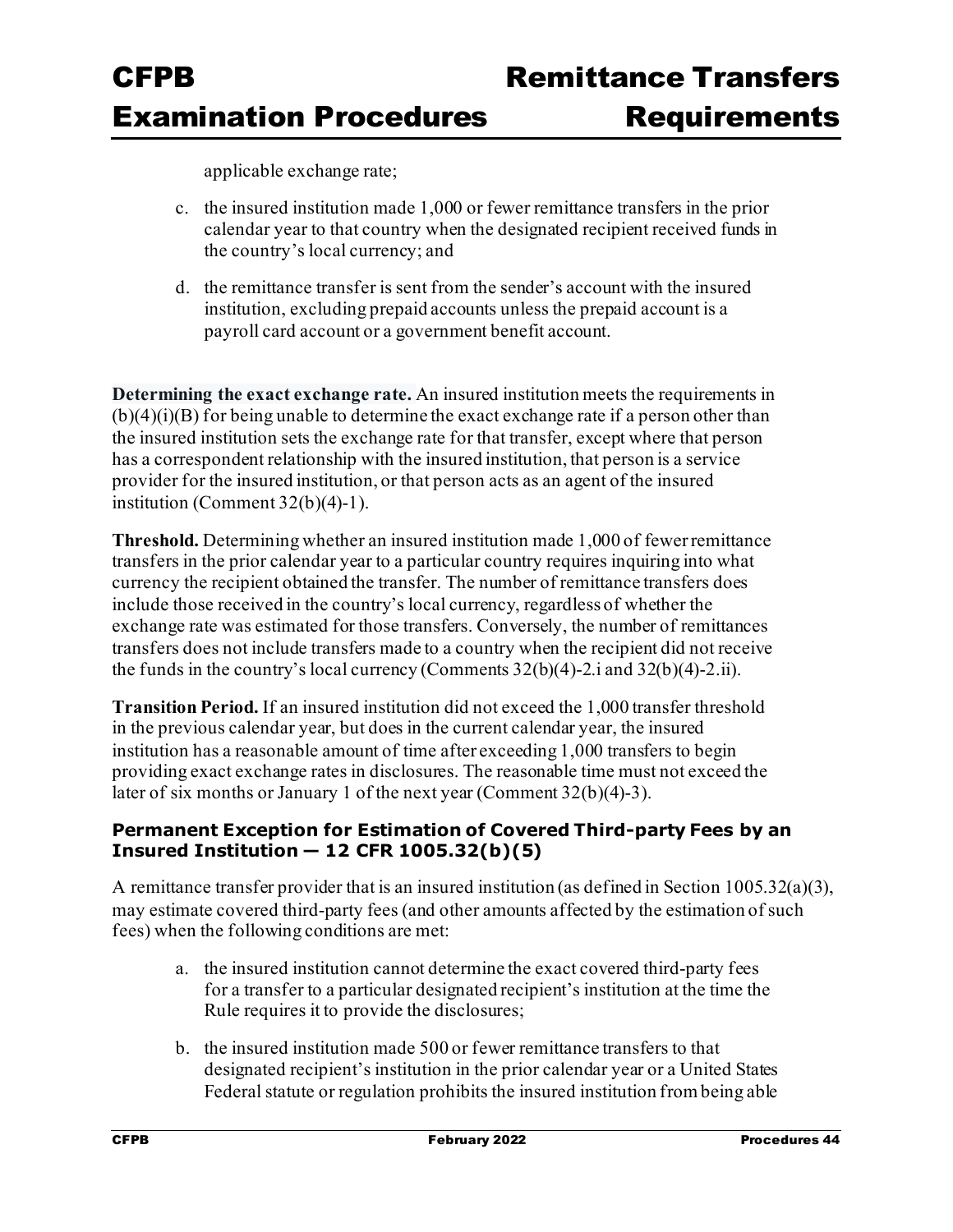to determine the exact covered third-party fees; and

c. the remittance transfer is sent from the sender's account with the insured institution, excluding prepaid accounts unless the prepaid account is a payroll card account or a government benefit account.

**Determining the Exact Covered Third-Party Fees.** An insured institution meets the requirements under  $(b)(5)(i)(B)$  for being unable to determine the exact covered thirdparty fees when 1) the insured institution does not have a correspondent relationship with the designated recipient's institution; 2) the designated recipient's institution does not act as an agent of the insured institution; 3) the insured institution does not have an agreement with the designated recipient's institution with respect to the imposition of covered third-party fees on the remittance transfer; and 4) the insured institution does not know at the time disclosures are given that the only intermediary financial institutions that will impose covered third-party fees on the transfer are those institutions that have a correspondent relationship with or act as an agent for the insured institution, or have otherwise agreed upon the covered third-party fees with the insured institution. The insured institution may not use the exception if any of the above conditions are not met (Comments 32(b)(5)-1 and 32(b)(5)-2).

**Threshold.** Determining whether an insured institution made 500 or fewer remittance transfers in the prior calendar year should include transfers regardless of whether the covered third-party fees were estimated for those transfers. Moreover, the number of remittance transfers includes transfers regardless of whether the amount was received in the country's local currency (unlike Section 1005.32(b)(4)). Further the number includes transfers provided to the designated recipient's institution and any of its branches in the country to which the particular transfer is being sent (Comment 32(b)(5)-3).

**United States Federal Statute or Regulation.** Even if the insured institution has sent more than 500 transfers to the designated recipient's institution in the prior calendar year, an insured institution may still estimate covered third-party fees if a United States Federal statute or regulation prohibits it. The statute or regulation may either directly prohibit the insured institution from disclosing exact covered third-party fees in disclosures for transfers to a designated recipient's institution or make it infeasible for the insured institution to form a relationship with the designated recipient's institution and that relationship is necessary for the insured institution to be able to determine, at the time it must provide the applicable disclosures, exact covered third-party fees (Comment  $32(b)(5)-4$ ).

**Transition Period.** If an insured institution did not exceed the 500 transfer threshold to a particular designated recipient's institution in the previous calendar year, but does in the current calendar year, the insured institution has a reasonable amount of time after exceeding 500 transfers to begin providing exact exchange rates in disclosures. The reasonable time must not exceed the later of six months or January 1 of the next year. This reasonable period assumes there is no United States Federal statute or regulation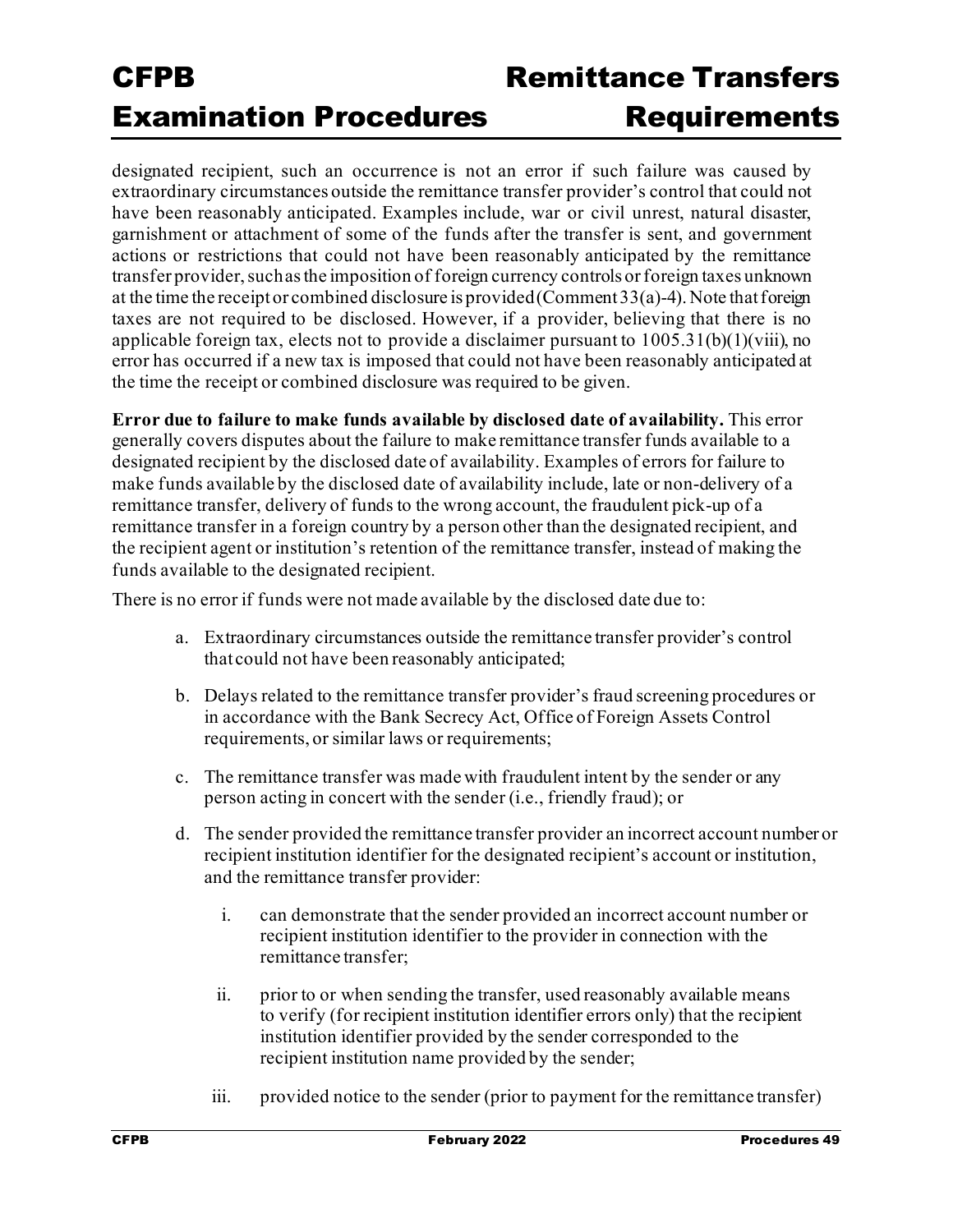that, in the event the sender provided an incorrect account number or recipient institution identifier, the sender could lose the transfer amount;

- iv. the incorrect account number or recipient institution identifier resulted in the deposit of the remittance transfer into a customer's account that is not the designated recipient's account; and
- v. promptly used reasonable efforts to recover the amount that was to be received by the designated recipient.

**Account number or recipient institution identifier.** Account number and recipient institution identifier refer to alphanumerical account or institution identifiers other than names or addresses, such as account numbers, routing numbers, Canadian transit numbers, International Bank Account Numbers, Business Identifier Codes, and other similar account or institution identifiers used to route a transaction. Designated recipient's account refers to an asset account but does not include a credit card, prepaid card, or a virtual account held by an Internet-based or mobile telephone company that is not a bank, savings association, credit union or equivalent institution (Comment 33(a)-8).

**Reasonable methods of verification.** Reasonably available means may include accessing a directory of Business Identifier Codes and verifying that the code provided by the sender matches the provided institution name, and if possible the specific branch or location provided by the sender. A provider may also rely on other commercially available databases or directories to check other recipient institution identifiers. The requirement to verify would be met if no reasonably available means exist to verify the accuracy of the recipient institution identifier if the other conditions are satisfied (Comment 33(h)-1).

**Reasonable efforts.** Whether a provider has used reasonable efforts does not depend on whether the provider is ultimately successful in recovering the amount that was to be received by the designated recipient. If the remittance transfer provider is requested to provide documentation or other supporting information in order for the pertinent institution or authority to obtain the proper authorization for the return of the incorrectly credited amount, reasonable efforts to recover the amount include the timely provision of any such documentation to the extent that it is available and permissible under law (Comment 33(h)-2).

**Promptness of Reasonable Efforts.** Whether a provider acts promptly to use reasonable efforts depends on the facts and circumstances. For example, if before the disclosed date of availability the sender informs the provider that the sender provided a wrong account number, the provider will have acted promptly if it attempts to contact the recipient's institution before the date of availability (Comment 33(h)-3).

**Failure to make funds available by disclosed date of availability due to circumstances outside the remittance transfer provider's control.** A remittance transfer provider's failure to deliver or transmit a remittance transfer by the disclosed date of availability is not an error if such failure was caused by extraordinary circumstances outside the remittance transfer provider's control that could not have been reasonably anticipated. Examples of such circumstances include war or civil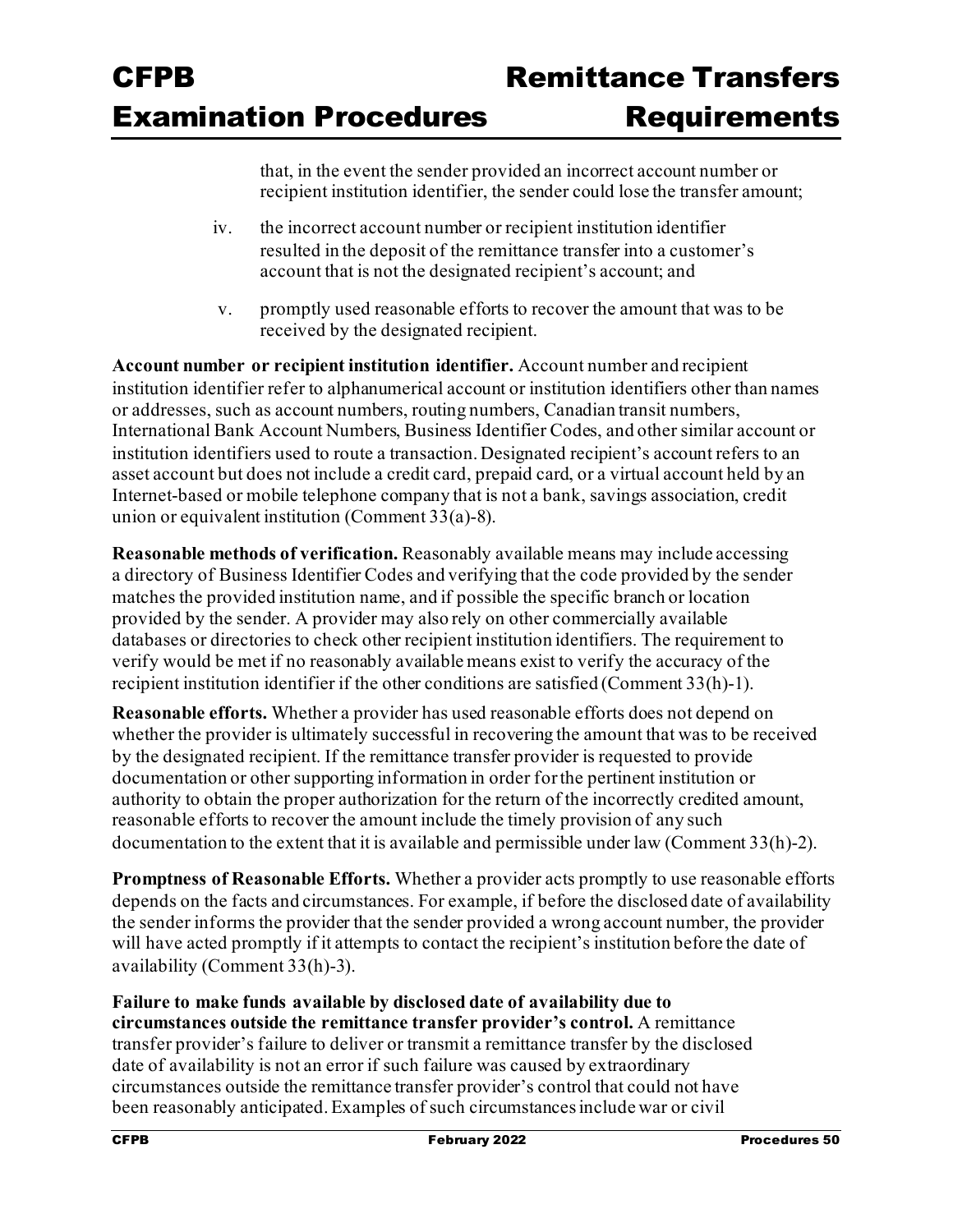unrest, natural disaster, garnishment or attachment of funds after the transfer is sent, and government actions or restrictions that could not have been reasonably anticipated by the remittance transfer provider, such as the imposition of foreign currency controls (Comment 33(a)-6).

**Failure to make funds available by disclosed date of availability - fraud and other screening procedures.** A remittance transfer provider's failure to deliver funds by the disclosed date of availability is not an error if such delay is related to the provider's or any third party's investigation necessary to address potentially suspicious, blocked or prohibited activity, and the provider did not and could not have reasonably foreseen the delay so as to enable it to timely disclose an accurate date of availability when providing the sender with a receipt or combined disclosure. However, if a delay could have been reasonably foreseen, the exception in § 1005.33(a)(1)(iv)(B) would not apply (Comment 33(a)-7).

#### **Issues that are not considered errors under Subpart B**

The following are not errors:

- a. An inquiry about the status of a remittance transfer except where the funds from the transfer were not made available to a designated recipient by the disclosed date of availability;
- b. A request for information for tax or other recordkeeping purposes;
- c. A change requested by the designated recipient that the remittance transfer provider or others involved in the remittance transfer decide to accommodate; or
- d. A change in the amount or type of currency received by the designated recipient from the amount or type of currency stated in the disclosure provided to the sender if the remittance transfer provider relied on information provided by the sender (12 CFR 1005.33(a)(2) and Comment 33(a)-10)).

#### **Notice of Error from Sender — 12 CFR 1005.33(b)**

**Person asserting or discovering error.** The error resolution procedures apply only when a notice of error is received from the sender (Comment 33(b)-1).

**Timing of error notice.** The notice of error must be received by the remittance transfer provider within 180 days of the disclosed date of availability of the remittance transfer (12 CFR 1005.33(b)(1)). But if the notice of error is based on documentation, additional information, or clarification provided by the remittance transfer provider, then notice is timely if it is received by the remittance transfer provider the later of:

- a. 180 days after the disclosed date of availability of the remittance transfer, or
- b. 60 days after the provider sent the documentation, information, or clarification that had been requested  $(12 \text{ CFR } 1005.33(b)(2))$ .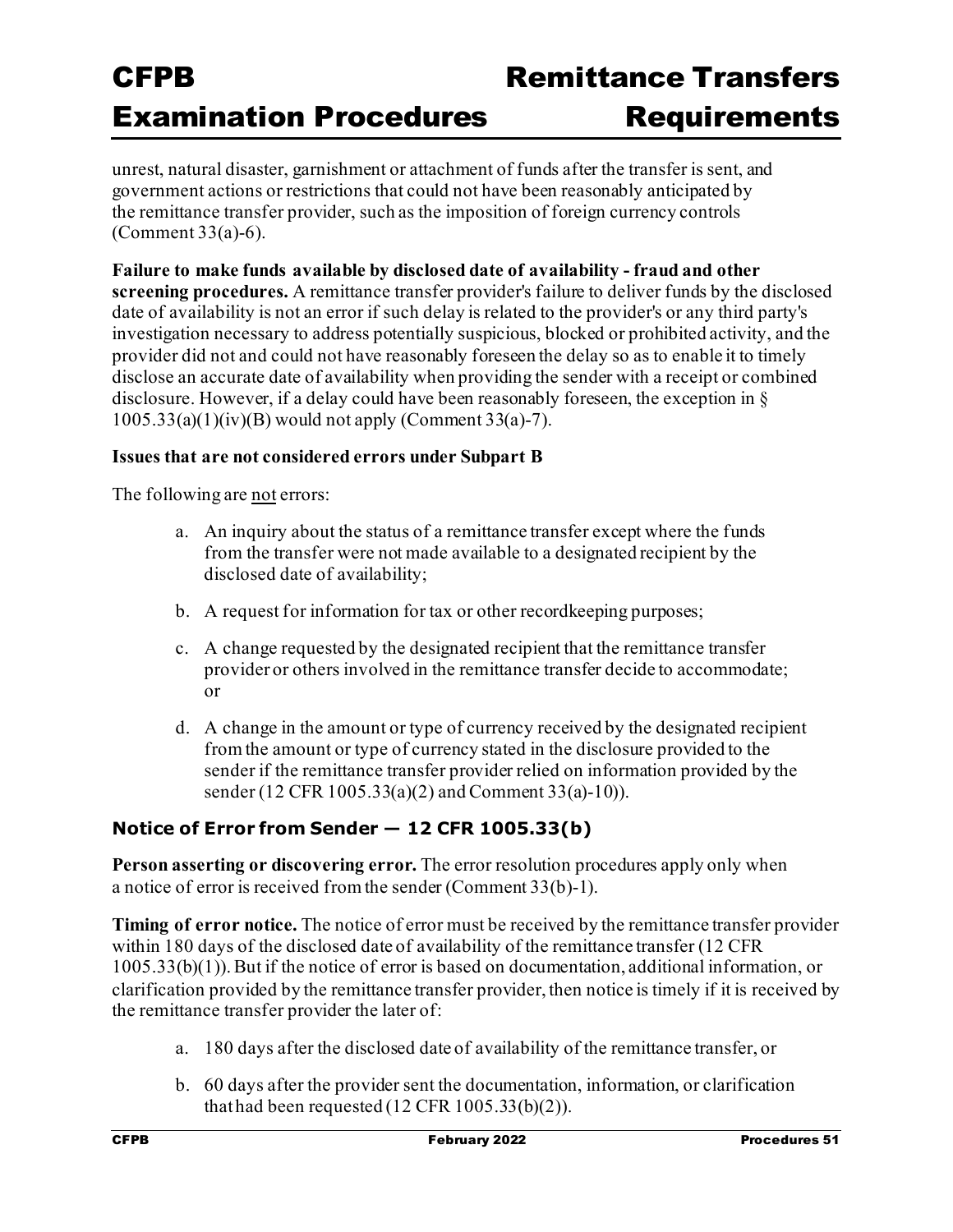**Content of error notice.** Errors may be reported orally or in writing. The notice of error is effective so long as the remittance transfer provider is able to identify:

- a. The sender's name and telephone number or address (or email address);
- b. The recipient's name and, if known, telephone number and address;
- c. The remittance transfer to which the notice of error applies; and
- d. Why the sender believes an error exists and if possible the type, date, and amount of the error, except for errors involving requests for documentation, additional information or clarification.

For example, the sender could provide the confirmation number or code that would be used by the designated recipient to pick up the transfer, or other identification number or code supplied by the remittance transfer provider in connection with the transfer, if the number or code is sufficient for the remittance transfer provider to identify the sender (and contact information), designated recipient, and the transfer in question (Comment 33(b)-2 and 3).

**Effect of late notice.** A remittance transfer provider is not required to comply with the error resolution requirements for any notice of error from a sender that is received more than 180 days from the disclosed date of availability of the remittance transfer or, if applicable, more than 60 days after a provider sent documentation, additional information, or clarification requested by the sender (Comment 33(b)-4).

**Notice of error provided to the agent.** A notice of error provided by a sender to an agent of the remittance transfer provider is deemed to be received by the provider when the agent receives it (Comment 33(b)-5).

**Consumer notice of error resolution rights.** In addition to the requirement to provide an abbreviated notice of the consumer's error resolution rights on the receipt or combined notice, the remittance transfer provider must make available to a sender, upon request, a notice providing a full description of the sender's error resolution rights, using the language set forth in Appendix A (Model Form A-36) or substantially similar language (Comment 33(b)-6).

#### **Time Limits and Extent of Investigation — 12 CFR 1005.33(c)**

A remittance transfer provider must investigate promptly and determine whether an error occurred within 90 days of receiving a notice of error. The remittance transfer provider must report the results to the sender within three business days after completing its investigation and include notice of any remedies available for correcting any error that the provider determines has occurred. If the remittance transfer provider determines during its investigation that an error occurred as described by the sender, the remittance provider may inform the sender of its findings either orally or in writing. However, if the provider determines that no error or a different error occurred, the provider must provide a written explanation of the findings and note the sender's right to request the documents on which the provider relied in making its determination (Comment 33(c)-1).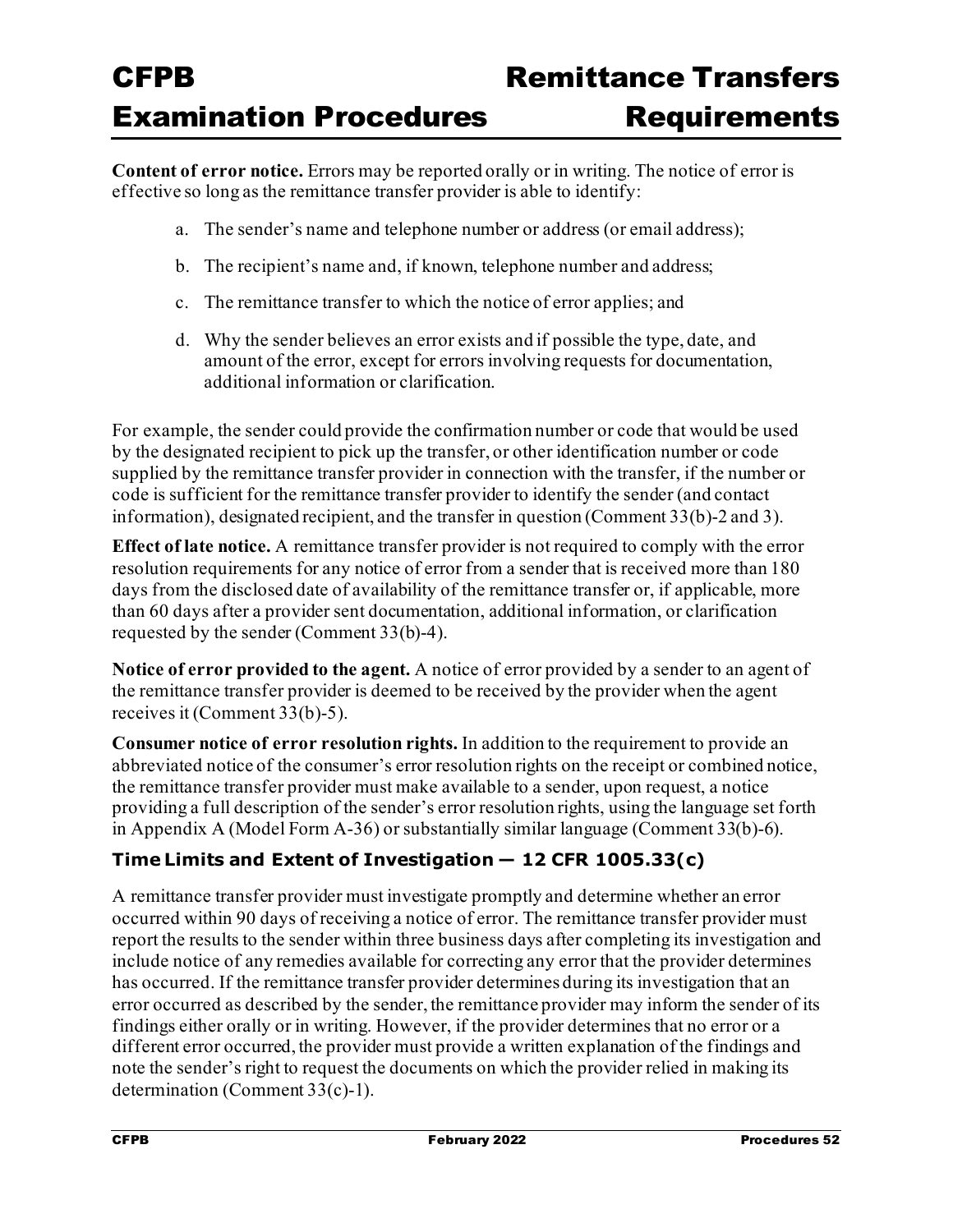# Remittance Transfer **Requirements**

**Remedies.** If the remittance transfer provider determines an error (as defined in Subpart B) occurred and the error relates to:

- a. an incorrect amount paid by the sender;
- b. a computational or bookkeeping error made by the remittance transfer provider; or
- c. failure to make the amount of currency stated in the disclosures available to the designated recipient;

then the provider must either:

- a. refund the amount of funds provided by the sender in connection with a remittance transfer which was not properly transmitted, or the amount appropriate to resolve the error; or
- b. make available to the designated recipient, the amount appropriate to resolve the error without additional cost to the sender or the designated recipient (12 CFR 1005.33(c)(2)(i)).

If the error relates to a sender's request for documentation or additional information or clarification to determine whether an error exists, the remittance transfer provider must provide the requested information (12 CFR 1005.33(c)(2)(iv)).

#### **Remedy in the case of failure to make funds available by the disclosed date of availability.**

1. Where failure to make funds available by the disclosed date of availability occurred due to incorrect or insufficient information provided by the sender:

The remittance transfer provider is required to refund to the sender the amount of funds that was not properly transmitted, or the amount appropriate to resolve the error and any fees and taxes paid by the sender in connection with the remittance transfer, within three business days of providing the written explanation of findings. However, the provider may agree to the sender's request, upon receiving the results of the error investigation, to apply the funds towards a new remittance transfer, rather than be refunded, if the provider has not yet processed a refund.

The provider may deduct from the amount refunded or applied towards a new transfer any fees actually deducted by a person other than the provider (except those that will ultimately be refunded to the provider) on or, to the extent not prohibited by law, taxes actually collected on the remittance transfer as part of the first unsuccessful remittance transfer attempt and inform the sender of the deduction and reason. The agreement to apply the funds towards a new transfer is treated as a new remittance transfer and the provider must provide new disclosures in accordance with 12 CFR 1005.31 and all other applicable provisions of Subpart B (12 CFR 1005.33(c)(2)(iii)) and Comments  $33(c)$ -11 and -12).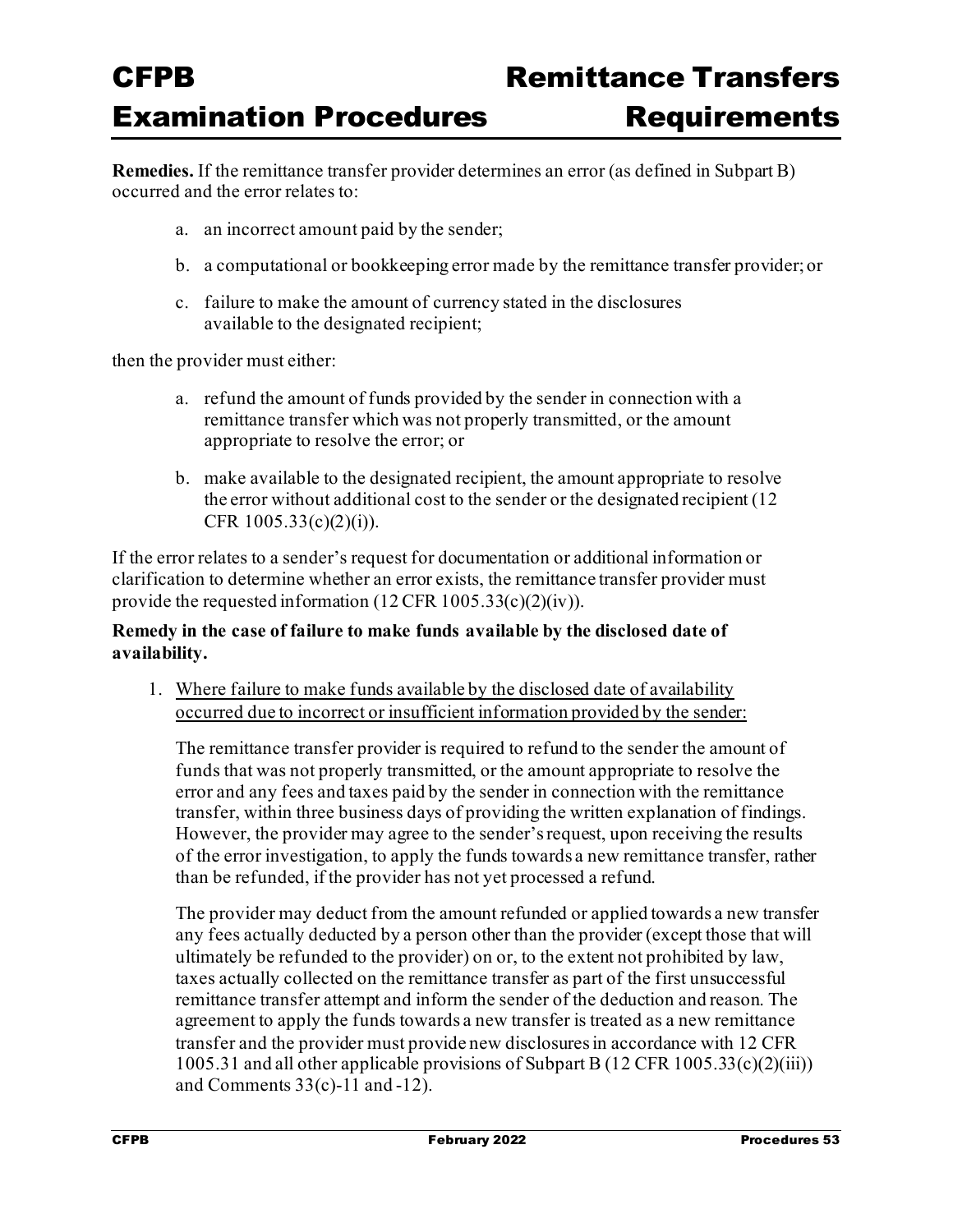#### 2. All other instances of failure to make funds available by the disclosed date of

availability: As applicable, the remittance transfer provider must either:

- i. Refund to the sender, the amount of funds which was not properly transmitted or the amount appropriate to resolve the error; or
- ii. Make available to the designated recipient the amount appropriate to resolve the error without additional cost to the sender or to the designated recipient; *and*

Refund to the sender any fees imposed and, to the extent not prohibited by law, taxes collected on the remittance transfer (12 CFR 1005.33(c)(2)(ii).

**Designation of requested remedy.** The provider may request that the sender indicate the preferred remedy when providing the notice of the error. If the provider does so, it should indicate that a resend remedy may be unavailable if the error occurred because the sender provided incorrect or insufficient information. If the sender does not indicate the desired remedy at the time of providing notice of error, the remittance transfer provider must notify the sender of any available remedies in the written explanation of findings (Comment 33(c)- 3).

**Default remedy (except where the sender provided incorrect or insufficient information).**  The provider may set a default remedy that the remittance transfer provider will use if the sender does not designate a remedy within a reasonable time after receiving the written explanation of findings. If a default remedy is provided, the remittance transfer provider must correct the error within one business day or as soon as reasonably practicable, after the reasonable time for the sender to designate the remedy has passed. For purposes of designating a remedy, 10 days is deemed a reasonable time (Comment 33(c)-4).

**Amount appropriate to resolve the error.** The amount appropriate to resolve the error is the specific amount of transferred funds that should have been received if the remittance transfer had taken place without error. It does not include consequential damages (Comment  $33(c)-5$ ).

**Form of refund.** Where a refund may be issued, a remittance transfer provider may generally, at its discretion, issue a refund either in cash or in the same form of payment that was initially provided by the sender for the remittance transfer (Comment 33(c)-6).

**Remedies for the incorrect amount paid.** If an error relates to the payment of an incorrect amount, the sender may request a refund of the amount necessary to resolve the error or request that the remittance transfer provider make the amount necessary to resolve the error available to the designated recipient at no additional cost (Comment 33(c)-7).

**Correction of an error if funds were not available by disclosed date.** If the remittance transfer provider determines an error related to failure to make funds available by the disclosed date occurred, it must correct the error and refund any fees imposed by the provider or a third party involved in sending the transfer, such as an intermediary bank involved in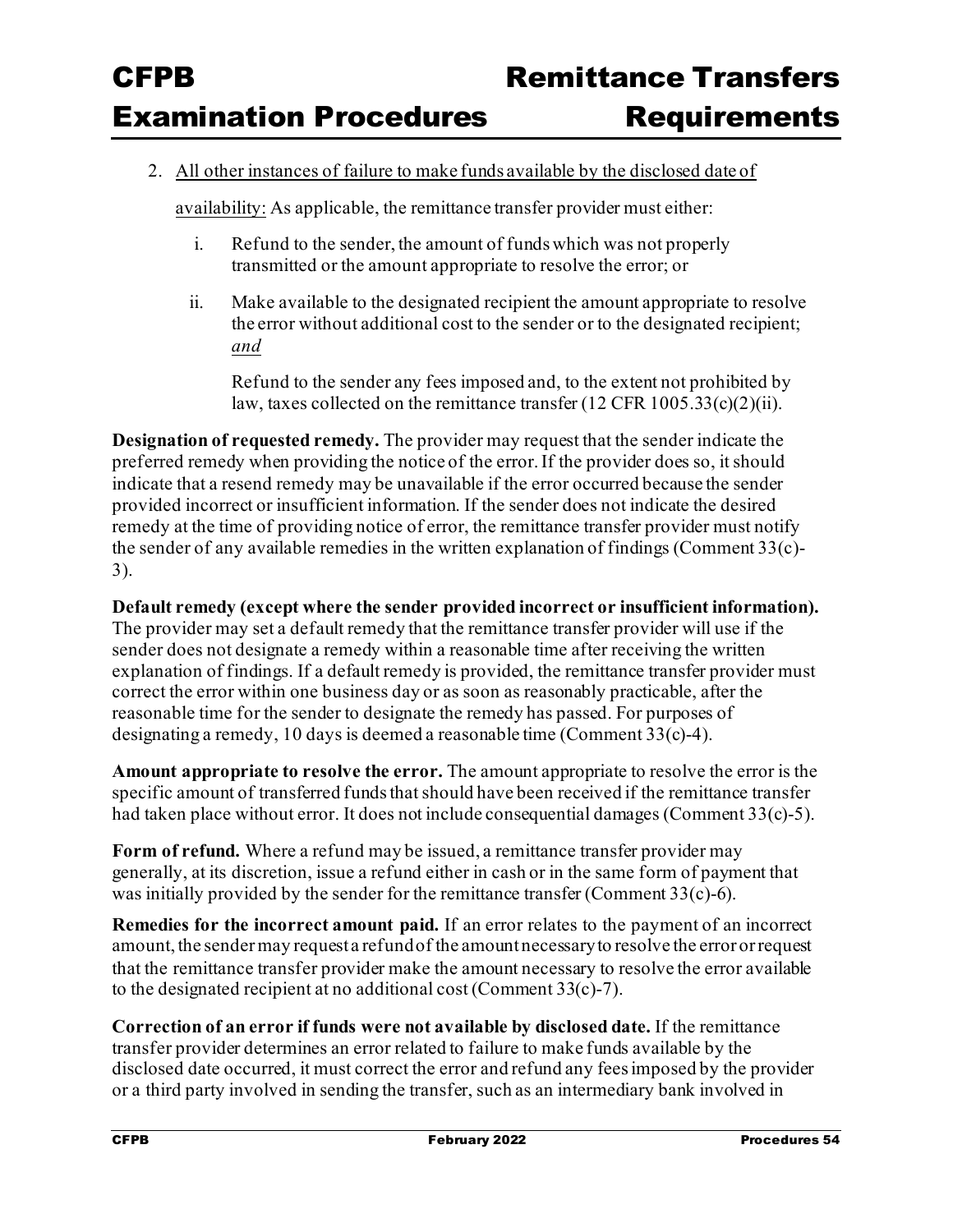sending a wire transfer or the institution from which the funds are picked up (unless the sender provided incorrect or insufficient information to the remittance transfer provider in connection with the remittance transfer) (Comment 33(c)-8).

**Charges for error resolution.** If an error occurred, whether as alleged or in a different amount or manner, the remittance transfer provider may not impose a charge related to any aspect of the error resolution process (including charges for documentation or investigation) (Comment 33(c)-9).

**Correction without investigation.** A remittance transfer provider may correct an error, without investigation, in the amount or manner alleged by the sender, or otherwise determined, to be in error, but must comply with all other applicable requirements (Comment  $33(c)-10$ ).

#### **Procedures if Remittance Transfer Provider Determines No Error or Different Error Occurred — 12 CFR 1005.33(d)**

If the remittance transfer provider determines that no error occurred or that an error occurred in a manner or amount different from that described by the sender, its report of the results of the investigation must include a written explanation of the provider's findings and shall note the sender's right to request the documents on which it relied in making its determination. The explanation should also address the specific complaint of the sender. Upon the sender's request, the remittance transfer provider must also promptly provide copies of the documents on which it relied to make its error determination (12 CFR 1005.33(d)).

**Error different from that alleged.** If a remittance transfer provider determines that an error occurred in a manner or amount different from that described by the sender, it must comply with the requirements of both 12 CFR 1005.33(c) (concerning the investigation) and (d) (procedures if remittance transfer provider determines no error or different error occurred), as applicable. The provider may give the notice of correction and the explanation separately or in a combined form (Comment 33(d)-1).

#### **Reassertion of Error — 12 CFR 1005.33(e)**

A remittance transfer provider that has fully complied with the error resolution requirements of this section generally has no further responsibilities should the sender later reassert the same error, except in the case of an error asserted by the sender following receipt of additional information requested from the provider (12 CFR 1005.33(e)).

**Withdrawal of error; right to reassert.** The remittance transfer provider has no further error resolution responsibilities if the sender voluntarily withdraws the notice alleging an error. A sender who has withdrawn an allegation of error has the right to reassert the allegation unless the remittance transfer provider had already complied with all of the error resolution requirements before the allegation was withdrawn. The sender must do so, however, within the original 180- day period from the disclosed date of availability or, if applicable, the 60-day period for a notice of error based on documentation or clarification that the sender previously requested (Comment 33(e)-1).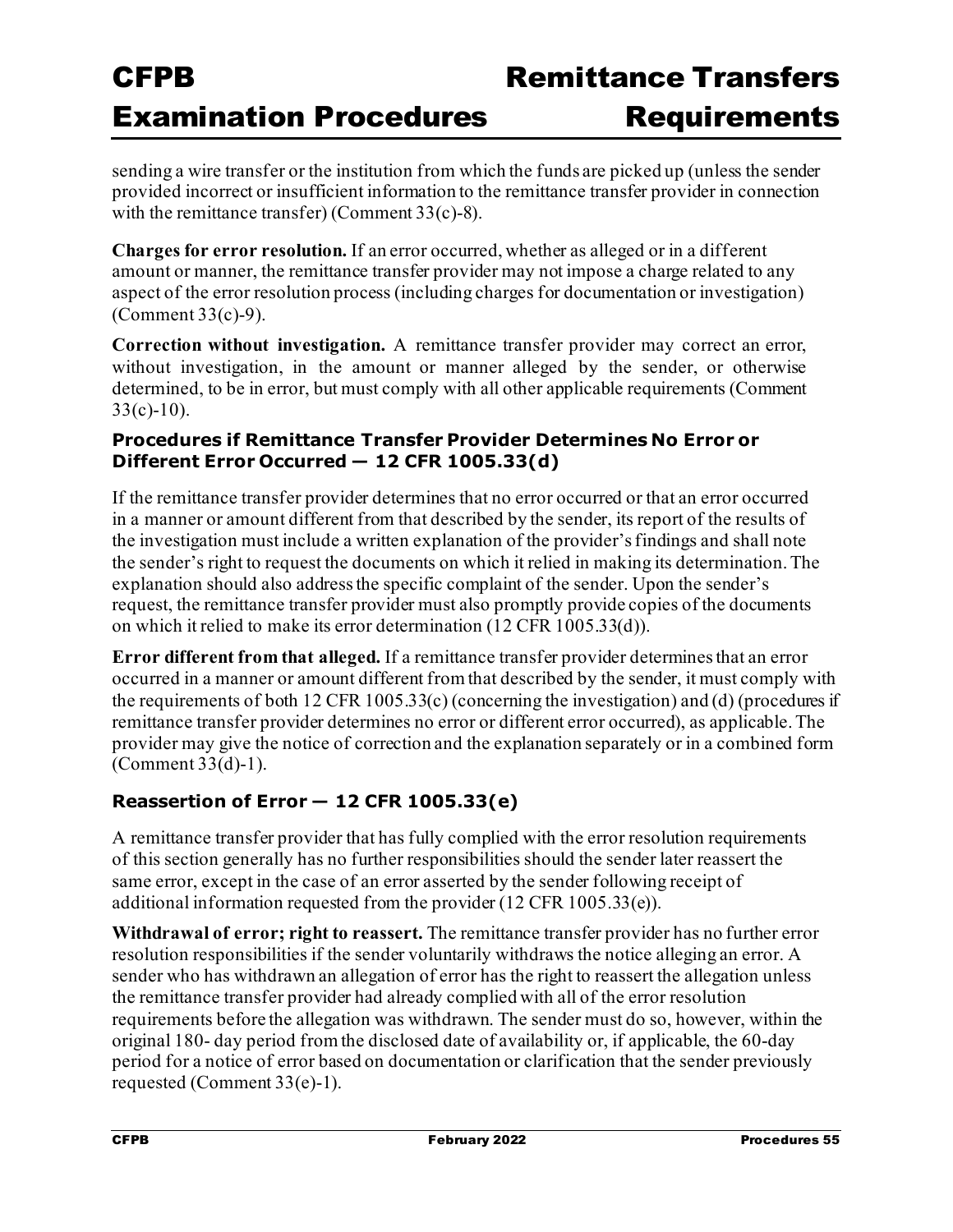#### **Relation to Other Laws — 12 CFR 1005.33(f)**

#### **Relation to Regulation E for incorrect EFTs from a sender's account – 12 CFR**

**1005.11).** If an alleged error involves an incorrect electronic fund transfer from a sender's account in connection with a remittance transfer, and the sender provides a notice of error to the account-holding institution, the requirements of 12 CFR 1005.11 governing error resolution apply if the account-holding institution is not also the remittance transfer provider. However, if the remittance transfer provider is also the account holding institution, then the error-resolution provisions of 12 CFR 1005.33 apply when the sender provides such notice of error  $(12 \text{ CFR } 1005.33(f)(1)).$ 

**Concurrent error obligations.** A remittance transfer provider that holds the sender's account may have error obligations under both 12 CFR 1005.11 and 1005.33, depending on the relationship with the sender and the nature of the error. For example, if a sender asserts an error under 12 CFR 1005.11 with a remittance transfer provider that holds the sender's account, and the error is not also an error under 12 CFR 1005.33 (such as the omission of an EFT on a periodic statement), then the error-resolution provisions of 12 CFR 1005.11 exclusively apply to the error. However, if a sender asserts an error under 12 CFR 1005.33 with a remittance transfer provider that holds the sender's account, and the error is also an error under 12 CFR 1005.11 (such as when the amount the sender requested to be deducted from the sender's account and sent for the remittance transfer differs from the amount that was actually deducted from the account and sent), then the error-resolution provisions of 12 CFR 1005.33 exclusively apply to the error (Comment 33(f)-1).

**Relation to Truth in Lending Act and Regulation Z.** If an alleged error involves an incorrect extension of credit in connection with a remittance transfer, an incorrect amount received by the designated recipient that is an extension of credit for property or services not delivered as agreed, or the failure to make funds available by the disclosed date of availability that is an extension of credit for property or services not delivered as agreed, and the sender provides a notice of error to the creditor extending the credit, the error resolution provisions of Regulation Z, 12 CFR 1026.13 apply to the creditor, rather than the requirements of 12 CFR 1005.33, even if the creditor is the remittance transfer provider. However, if the creditor is the remittance transfer provider, the error resolution requirements of 12 CFR 1005.33(b) will apply instead of 12 CFR 1026.13(b). If the sender instead provides a notice of error to the remittance transfer provider that is not also the creditor, then the error-resolution provisions of 12 CFR 1005.33 apply to the remittance transfer provider (12 CFR 1005.33(f)(2)).

**Unauthorized remittance transfers.** If an alleged error involves an unauthorized electronic fund transfer for payment in connection with a remittance transfer, 12 CFR 1005.6 and 1005.11 apply with respect to the account-holding institution. If an alleged error involves an unauthorized use of a credit account for payment in connection with a remittance transfer, the provisions of Regulation Z, 12 CFR 1026.12(b), if applicable, and 12 CFR 1026.13, apply with respect to the creditor  $(12 \text{ CFR } 1005.33(f)(3))$ .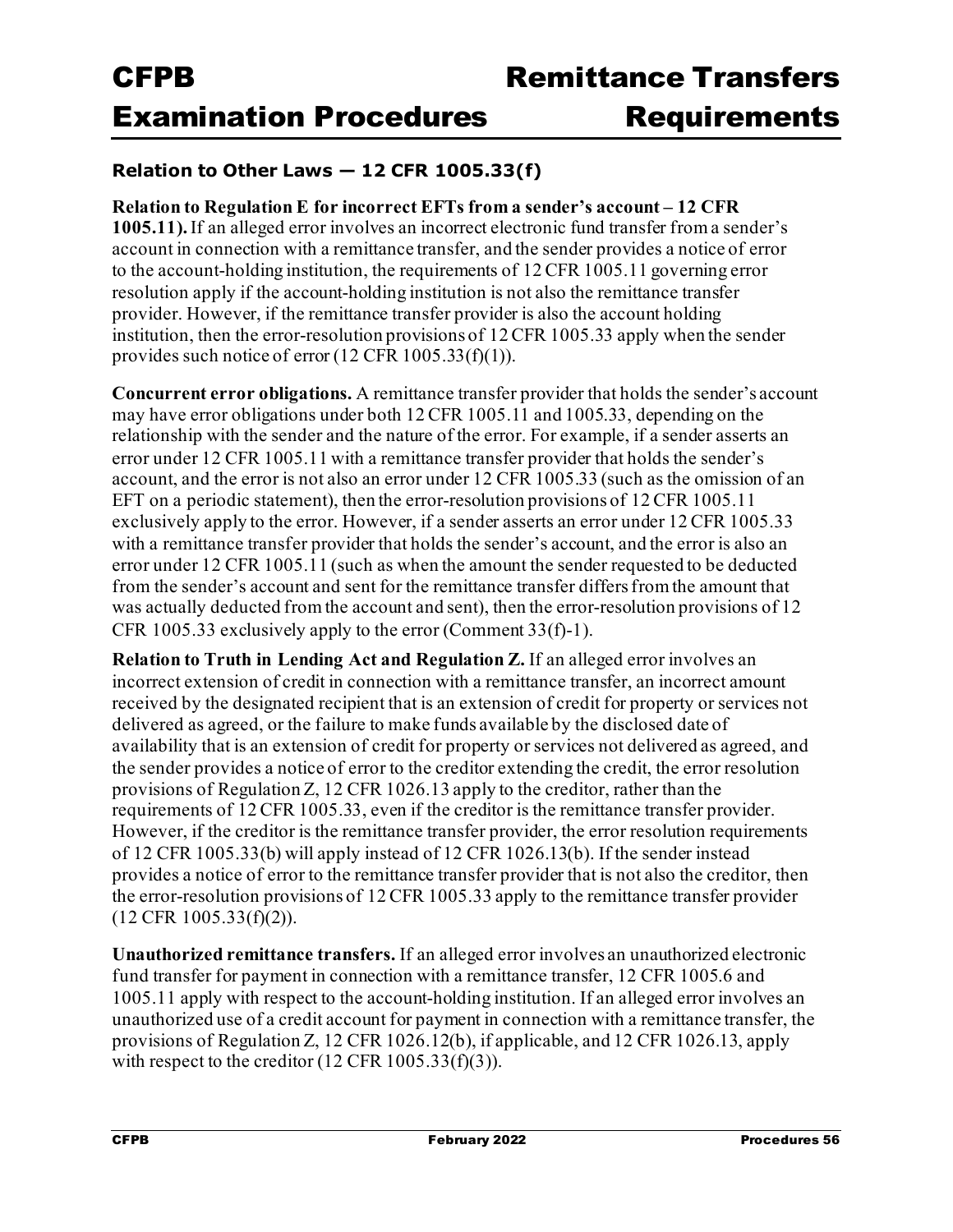**Holder in due course.** The error resolution provisions in Subpart B do not affect a sender's rights to assert claims and defenses against a card issuer concerning property or services purchased with a credit card under Regulation Z, 12 CFR 1026.12(c)(1), as applicable (Comment 33(f)-2).

**Assertion of the same error with multiple parties.** If a sender receives credit to correct an error of an incorrect amount paid in connection with a remittance transfer from either the remittance transfer provider or account-holding institution (or creditor), and subsequently asserts the same error with another party, that party has no further responsibilities to investigate the error if the error has been corrected. In addition, nothing prevents an accountholding institution or creditor from reversing amounts it has previously credited to correct an error if a sender receives more than one credit to correct the same error (Comment 33(f)-3).

#### **Error Resolution Standards and Recordkeeping Requirements — 12 CFR 1005.33(g)**

**Compliance program.** A remittance transfer provider must develop and maintain written policies and procedures that are designed to ensure compliance with the error resolution requirements applicable to remittance transfers.

Policies and procedures must address the retention of records related to error investigations (12 CFR 1005.33(g)(1) and (2)).

**Record retention requirements.** Remittance transfer providers are subject to the record retention requirements under Subpart A (12 CFR 1005.13 and Comment 33(g)-1). See also, section XVIII below.

### **V. Procedures for Cancellation and Refund of Remittance Transfers — 12 CFR 1005.34**

#### **Sender's Right of Cancellation and Refund**

Except for certain remittance transfers scheduled in advance subject to 12 CFR 1005.36(c), a remittance transfer provider generally must comply with any oral or written request to cancel a remittance transfer from the sender that is received by the provider no later than 30 minutes after the sender makes payment in connection with the remittance transfer if:

- a. The request to cancel enables the provider to identify the sender's name and address or telephone number and the particular transfer to be cancelled; and
- b. The transferred funds have not been picked up by the designated recipient or deposited into an account of the designated recipient (12 CFR 1005.34(a)).

**Content of cancellation request.** A request to cancel a remittance transfer is valid so long as the remittance transfer provider is able to identify the remittance transfer in question (Comment 34(a)-1).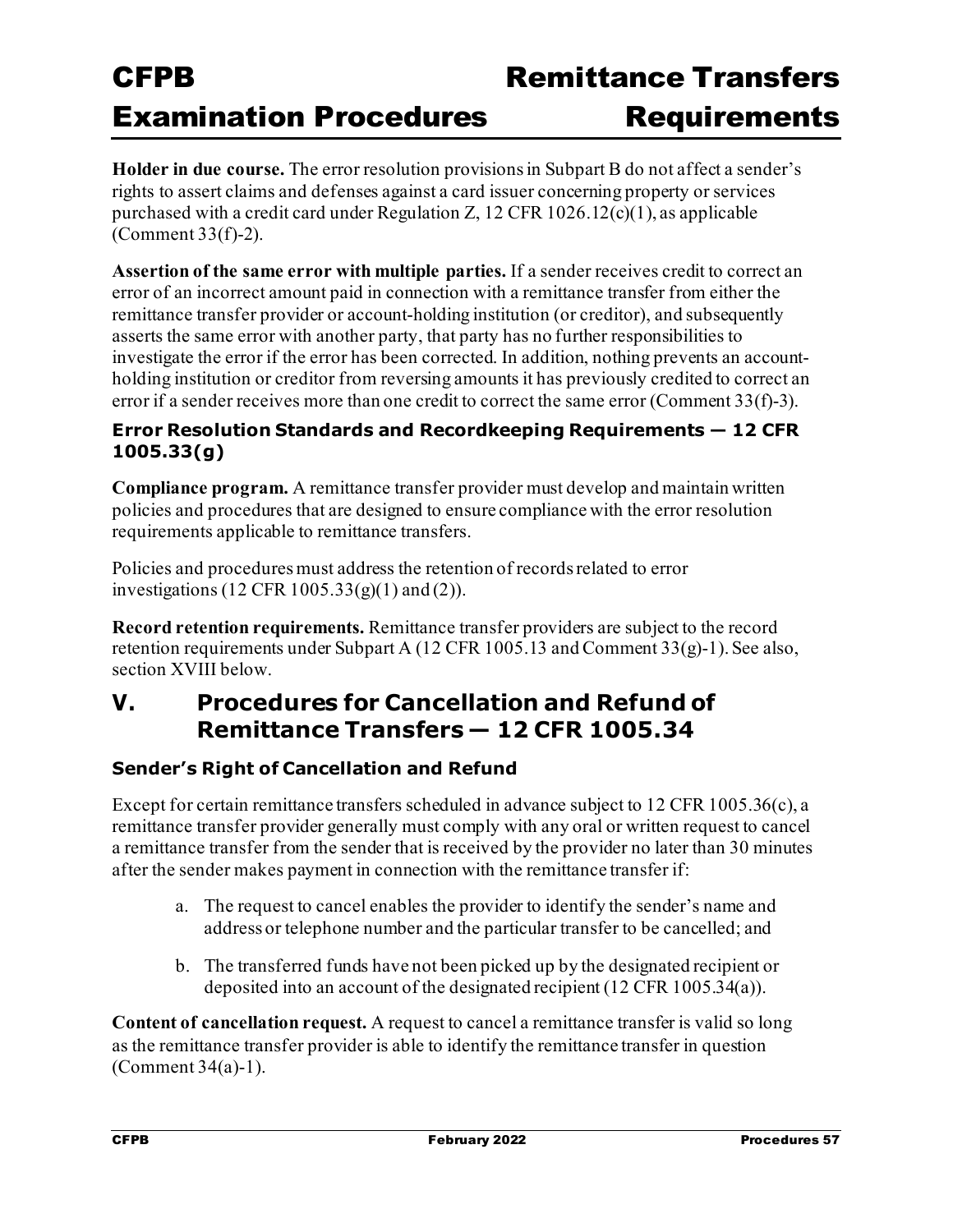### Remittance Transfer **Requirements**

**Notice of cancellation right.** A remittance transfer provider is required to include an abbreviated notice of the sender's right to cancel a remittance transfer on the receipt or combined disclosure provided to the sender. In addition, the remittance transfer provider must make available to a sender upon request, a notice providing a full description of the right to cancel a remittance transfer (Comment 34(a)-2). See also Model Form 36 in Appendix A.

**Thirty-minute cancellation right.** Except for certain remittance transfers scheduled in advance subject to 12 CFR 1005.36(c), a remittance transfer provider must comply with the cancellation and refund requirements if the cancellation request is received no later than 30 minutes after the sender makes payment (Comment 34(a)-3).

**Cancellation request provided to agent.** A cancellation request provided by a sender to an agent of the remittance transfer provider is deemed to be received by the provider when received by the agent (Comment 34(a)-4).

#### **Time Limits and Refund Requirements**

If a sender provides a timely request to cancel a remittance transfer, a remittance transfer provider must, within three business days of receiving the request, refund all funds provided by the sender in connection with the remittance transfer, including any fees and, to the extent not prohibited by law, taxes that have been imposed for the transfer, whether the fee or tax was assessed by the provider or a third party, such as an intermediary institution, the agent or bank in the recipient country, or a state or other governmental body (12 CFR 1005.34(b) and Comment 34(b)-2).

**Form of refund.** A remittance transfer provider generally may issue a refund either in cash or in the same form of payment that was initially provided by the sender for the remittance transfer (Comment 34(b)-1).

### **VI. Acts of Agents — 12 CFR 1005.35**

A remittance transfer provider is strictly liable for a violation by an agent when such agent acts on its behalf. Remittance transfer providers must comply with the requirements of Subpart B, even if an agent or other person performs functions for the remittance transfer provider, and regardless of whether the provider has an agreement with a third party that transfers or otherwise makes funds available to a designated recipient (12 CFR 1005.35 and Comment 35- 1).

Agencies responsible for enforcing the requirements of EFTA Section 919 and Subpart B of Regulation E may consider, in any action or other proceeding against a remittance transfer provider, the extent to which the provider had established and maintained policies or procedures for compliance, including policies, procedures, or other appropriate oversight measures designed to assure compliance by an agent or authorized delegate acting for such provider (EFTA Section 919(f)(2)).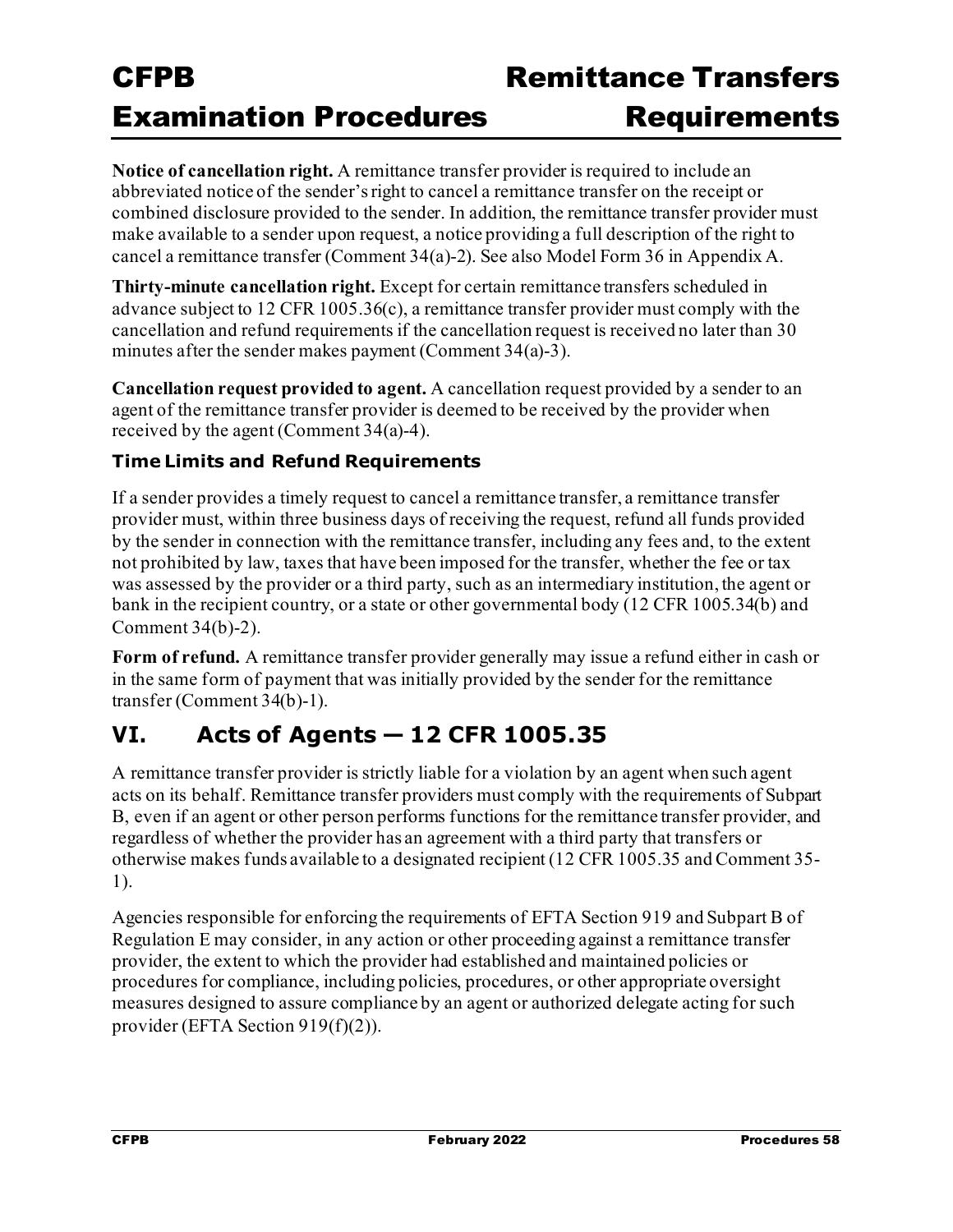### **VII. Transfers Scheduled Before the Dateof Transfer — 12 CFR 1005.36**

**Applicability of Subpart B.** The requirements set forth in Subpart B apply to remittance transfers scheduled before the transfer date, unless modified by 12 CFR 1005.36. For example, the foreign language disclosure requirements apply to disclosures provided in connection with transfers scheduled in advance (Comment 36-1).

#### **Timing — 12 CFR 1005.36(a)**

For one-time transfers scheduled five or more business days in advance or for the first in a series of transfers authorized in advance to recur at substantially regular intervals (preauthorized remittance transfers), the remittance transfer provider must provide either a prepayment disclosure and a receipt or a combined disclosure at the time the sender requests the transfer but prior to payment. If any of the disclosures provided contain estimates, the provider must mail or deliver an additional receipt no later than one business day after the date of the transfer. If the transfer involves the transfer of funds from the sender's account held by the provider, this additional receipt may be provided on or with the next periodic statement for that account, or within 30 days after the date of the transfer if a periodic statement is not provided.

**Subsequent Preauthorized Remittance Transfers.** For each subsequent preauthorized remittance transfer, the provider must provide an updated receipt if any of the information (other than temporal disclosures) on the most recent receipt is no longer accurate for reasons other than as permitted in the estimates provision of 12 CFR 1005.32. The receipt must clearly and conspicuously indicate that it contains updated disclosures and must be mailed or delivered to the sender within a reasonable time prior to the scheduled date of the next subsequent preauthorized remittance transfer. If the disclosure is mailed no later than ten business days or delivered by hand or electronically no later than five business days before the scheduled date of the transfer, the provider is deemed to have provided the disclosure within a reasonable time (12 CFR 1005.36(a)(2)(i) and Comments  $36(a)(2)-1, -2,$  and  $-3$ ).

For each subsequent preauthorized transfer, the remittance transfer provider must mail or deliver to the sender a receipt no later than one business day after the date of the transfer. This is not required in situations where an updated receipt that contained no estimates was provided prior to the scheduled date of the next subsequent preauthorized remittance transfer. If the remittance transfer involves the transfer of funds from the sender's account held by the provider, the receipt may be provided on or with the next periodic statement for that account, or within 30 days after the date of the transfer if a periodic statement is not provided (12 CFR  $1005.36(a)(2)(ii)$ ).

#### **Accuracy — 12 CFR 1005.36(b)**

For a one-time transfer scheduled five or more business days in advance or for the first in a series of preauthorized remittance transfers, disclosures provided must be accurate when a sender makes payment except to the extent estimates are permitted. Unless estimates are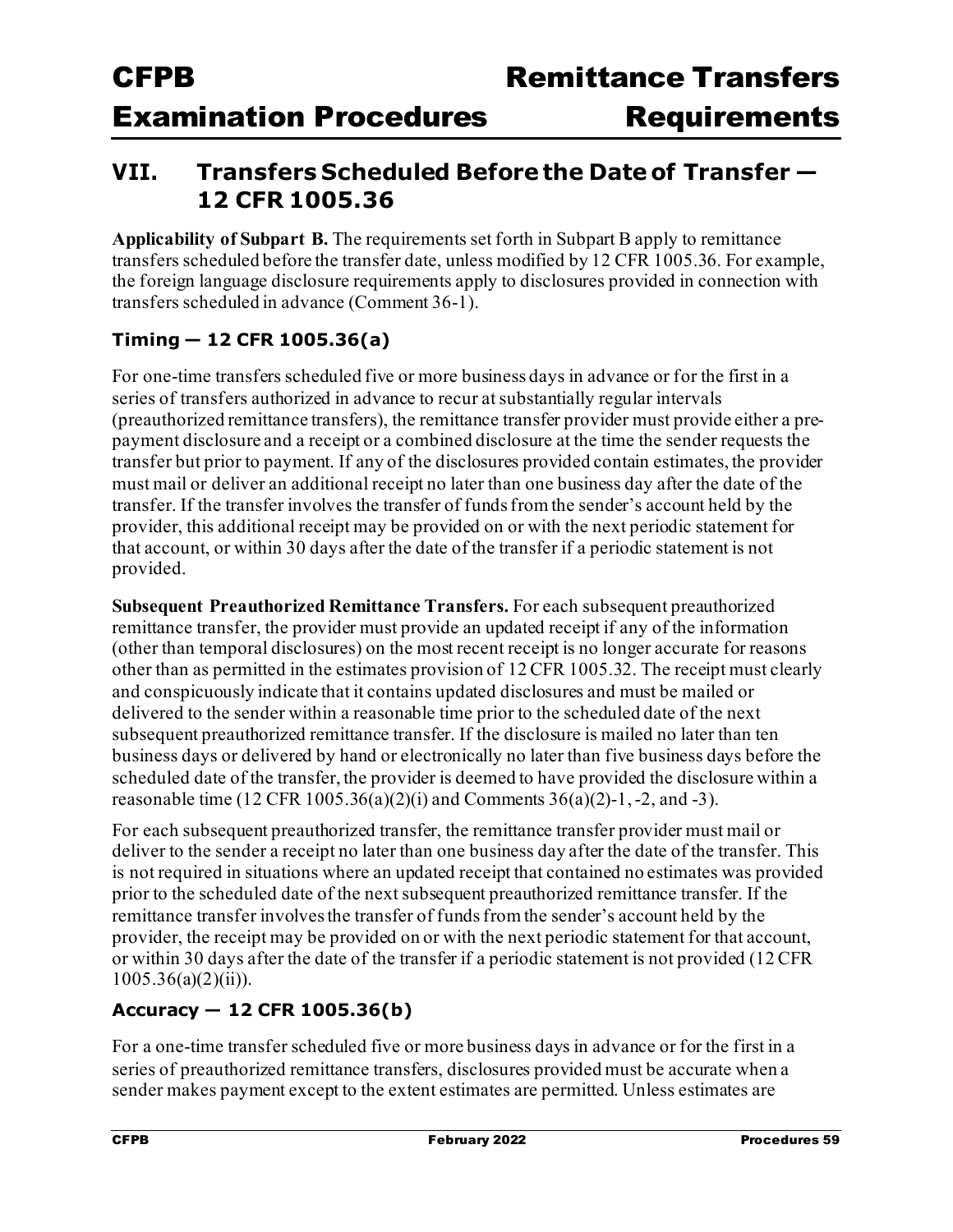# Remittance Transfer

permitted, for each subsequent preauthorized remittance transfer, the most recent receipt provided must generally be accurate as of when such transfer is made except to the extent estimates are permitted. Temporal elements in the disclosures like the date of availability and the transfer date must only be accurate if the transfer is the first transfer after the disclosure was provided (12 CFR 1005.36(b)).

#### **Cancellation — 12 CFR 1005.36(c)**

**Cancellation of transfers scheduled at least three days in advance.** A remittance transfer providermust comply with any oral or written requestto cancel anyremittance transfer scheduled by the sender at least three business days before the date of the remittance transfer if the request to cancel:

- a. Enables the provider to identify the sender's name and address or telephone number and the particular transfer to be cancelled; and
- b. Is received by the provider at least three business days before the scheduled date of the remittance transfer (12 CFR 1005.36(c)).

The right of cancellation applies when a remittance transfer is scheduled by the sender at least three business days before the date of the transfer, regardless of whether the sender schedules a preauthorized remittance transfer or a one-time transfer. For transfers scheduled less than three business days before the date of transfer the 30-minute cancellation deadline in 12 CFR 1005.34 applies (Comment 36(c)-1).

**Cancelled preauthorized remittance transfers.** For preauthorized remittance transfers, the provider must assume the request to cancel applies to all future preauthorized remittance transfers, unless the sender specifically indicates that it should apply only to the next scheduled transfer (Comment 36(c)-2).

**Concurrent cancellation obligations.** A financial institution that is also a remittance transfer provider may have both stop payment obligations under 12 CFR 1005.10 and cancellation obligations under 12 CFR 1005.36. If a sender cancels a remittance transfer under 12 CFR 1005.36 with a remittance transfer provider that holds the sender's account, and the transfer is a preauthorized transfer, 12 CFR 1005.36 applies exclusively (Comment  $36(c)-3$ ).

#### **Additional Requirements for Subsequent Preauthorized Remittance Transfers — 12 CFR 1005.36(d)**

**Disclosure requirement.** For any subsequent transfer in a series of preauthorized remittance transfers, the remittance transfer provider must disclose:

- a. The date of the subsequent transfer using the term "Future Transfer Date" or a substantially similar term;
- b. A statement of the sender's cancellation rights; and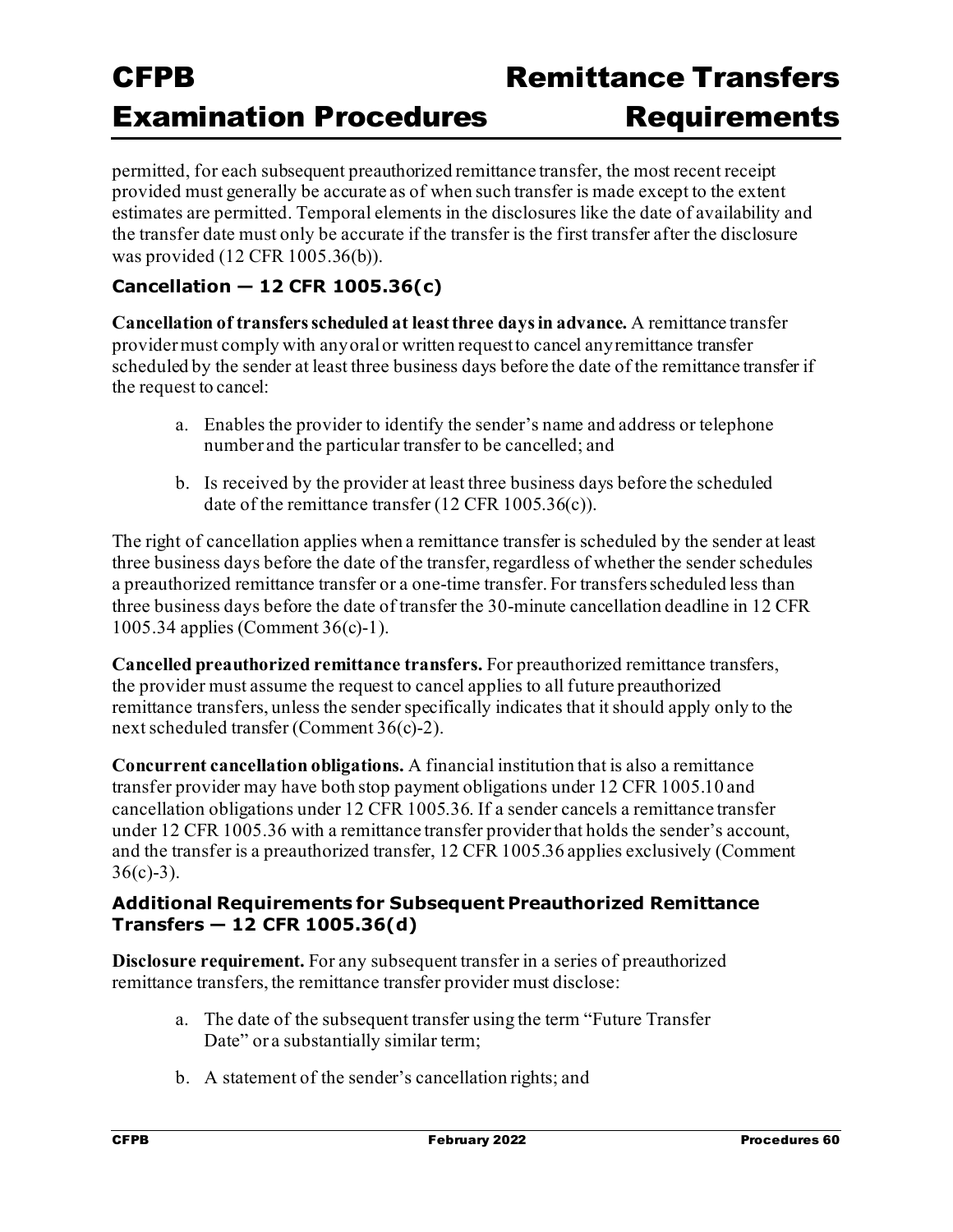c. The name, telephone number(s), and website of the remittance transfer provider (12 CFR 1005.36(d)(1)).

The disclosures must be provided no more than 12 months, and no less than five business days prior to, the date of the subsequent preauthorized remittance transfer. For any subsequent preauthorized remittance transfer for which the date of transfer is four or fewer business days after the date payment is made, the disclosure must generally be provided on or with the receipt for the initial transfer in that series (12 CFR 1005.36(d)(2)).

A remittance transfer provider has some flexibility in determining how and when the disclosures required by 12 CFR 1005.36(d)(1) may be provided to senders. They may be provided as a separate disclosure, or on or with any other disclosure required by Subpart B related to the same series of preauthorized remittance transfers, provided that the disclosure and timing requirements in 12 CFR 1005.36(d)(2) and other applicable provisions in Subpart B are satisfied (Comment 36(d)-1).

If any of the information provided in these disclosures change, the provider must provide an updated disclosure with the revised information that is accurate as of when the transfer is made (12 CFR 1005.36(d)(1) and (4) and Comments 36(d)-2, 3 and 4).

For any subsequent preauthorized remittance transfer, the future date of transfer must be provided on any receipt provided for the initial transfer in that series of preauthorized remittance transfers. If the provider discloses the dates of subsequent preauthorized remittance transfers and the applicable cancellation period on either the receipt provided when payment is made or on a second receipt, the disclosure must be phrased and formatted in such a way that it is clear to the sender which cancellation period is applicable to any date of transfer on the receipt (Comments  $31(b)(2)-4$  and  $-5$ ).

### **VIII. Preemption**

The EFTA and Regulation E preempt inconsistent state laws, but only to the extent of the inconsistency. The CFPB is given the authority to determine whether or not a state law is inconsistent. An entity, state, or other interested party may request the CFPB to make such a determination. A state law will not be deemed inconsistent if it is more protective of the consumer than the EFTA or Regulation E. Upon application, the CFPB has the authority to exempt any state from the requirements of the EFTA or the regulation for any class of EFTs within a state, with the exception of the civil liability provision. (EFTA Section 922 and 12 CFR 1005.12(b) and (c)).

### **IX. Administrative Enforcement and Record Retention — 12 CFR 1005.13**

Section 918 of the EFTA sets forth the federal agencies responsible for enforcing compliance with the provisions of the law and its implementing regulation.

**Record retention.** Any person subject to the EFTA and Regulation E must maintain evidence of compliance with the EFTA and Regulation E for at least two years from the date the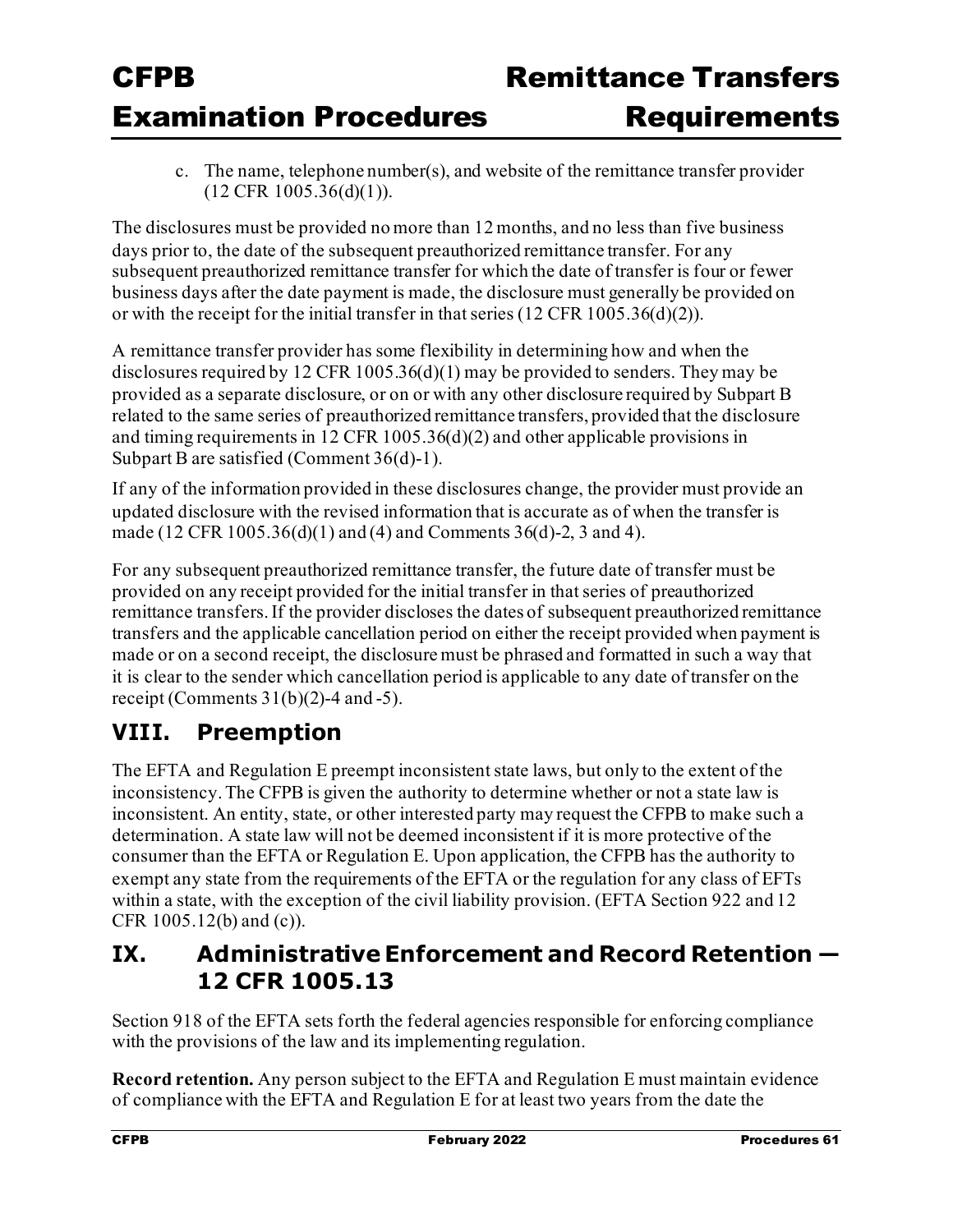disclosures are required to be made or action is required to be taken. The agency supervising the person may extend this period. The period may also be extended if the person is subject to an action filed under Sections 910, 915 or 916(a) of the EFTA, which generally apply to the person's liability under the EFTA and Regulation E. Persons subject to the EFTA who have actual notice that they are being investigated or subject to an enforcement proceeding must retain records until disposition of the proceeding (12 CFR 1005.13 and 1005.33(g)).

Records may be stored on microfiche, microfilm, magnetic tape, or in any other manner capable of accurately retaining and reproducing the information.

### **X. Miscellaneous**

The EFTA contains several additional provisions that are not directly reflected in the language of Regulation E. Most significantly, 15 USC 1693*l* provides that the consumer may not waive by agreement any right conferred, or cause of action created, by the EFTA. However, the consumer and another person may provide by agreement greater consumer protections or additional rights or remedies than those provided by the EFTA. In addition, the consumer may sign a waiver in settlement of a dispute.

If a third-party payee has agreed to accept payment by EFT, the consumer's obligation to pay is suspended during any period in which a system malfunction prevents an EFT from occurring (15 USC 1693j). However, the payee may avoid that suspension by making a written request for payment by means other than EFT.

Failure to comply with the requirements of the EFTA can result in civil and criminal liability, as outlined in 15 USC 1693m and 15 USC 1693n. Financial institutions may also be liable for damages under 15 USC 1693h due to failure to complete an EFT or failure to stop a preauthorized transfer when instructed to do so.

### **XI. Other Risks to Consumers**

- 1. The Gramm-Leach-Bliley Act (GLBA) and its implementing regulations, subject to certain exceptions, prohibit financial institutions from disclosing nonpublic personal information about a consumer to nonaffiliated third parties, unless the institution satisfies various notice and opt-out requirements, and provided that the consumer has not elected to opt out of the disclosure. They further require financial institutions to provide notice of their privacy policies and practices to their customers.
- 2. The Dodd-Frank Act prohibits unfair, deceptive, or abusive acts or practices (UDAAPs) including those that involve remittance transfer providers' interactions with consumers. To assess such practices, the CFPB will apply the following standards:
	- a. A representation, omission, act, or practice is deceptive when:
		- I. The representation, omission, act, or practice misleads or is likely to mislead the consumer;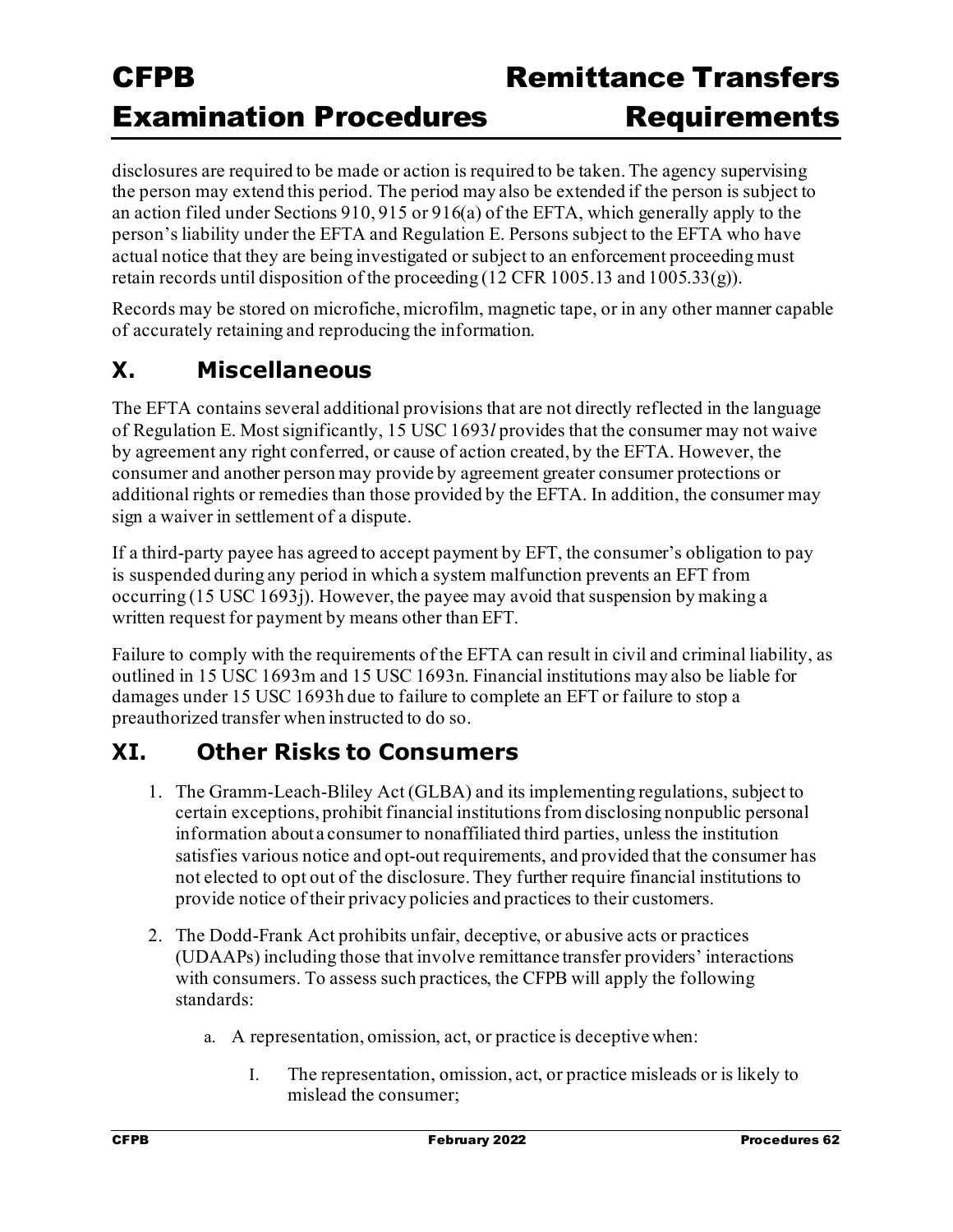- II. The consumer's interpretation of the representation, omission, act, or practice is reasonable under the circumstances; and
- III. The misleading representation, omission, act, or practice ismaterial.
- b. An act or practice is unfair when:
	- I. It causes or is likely to cause substantial injury to consumers;
	- II. The injury is not reasonably avoidable by consumers; and
	- III. The injury is not outweighed by countervailing benefits to consumers orto competition.
- c. An abusive act or practice:
	- I. Materially interferes with the ability of a consumer to understand a term or condition of a consumer financial product or service;or
	- II. Takes unreasonable advantage of:
		- i. a lack of understanding on the part of the consumer of the material risks, costs, or conditions of the product or service;
		- ii. the inability of the consumer to protect the interests of the consumerin selecting or using a consumer financial product or service;or
		- iii. the reasonable reliance by the consumer on a covered person to act in the interests of the consumer.

Examiners should refer to CFPB's examination procedures regarding UDAAPs for more information about these legal standards and the CFPB's approach to examining for UDAAPs. The particular facts in a case are crucial to a determination of unfair, deceptive, or abusive acts or practices. Consequently, examiners should consult with headquarters to determine whether the applicable legal standards have been met before a UDAAP violation is cited.

#### **Model Disclosure Clauses and Forms — 12 CFR 1005, Appendix A**

Appendix A of Regulation E contains model clauses and forms that entities may use to comply with the requirement disclosure requirements of Regulation E. Use of the model forms is optional and an entity may make certain changes to the language or format of the model forms without losing the protection from civil and criminal liability under Sections 915 and 916 of the EFTA.

The model forms for remittance transfers are: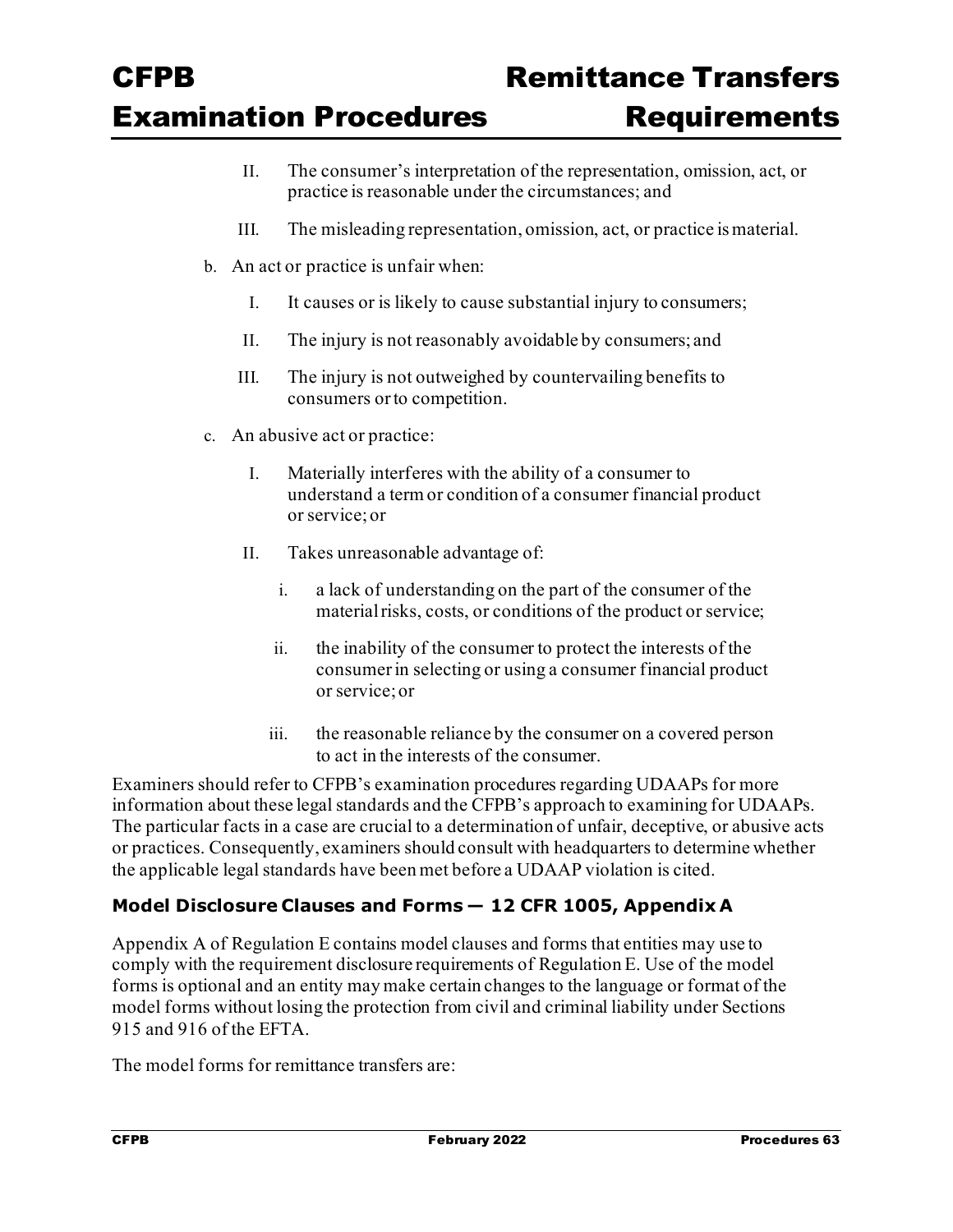### Remittance Transfer **Requirements**

A-30(a) – Model Form for Pre-Payment Disclosures for Remittance Transfers Exchanged into Local Currency including a disclaimer where non-covered third-party fees and foreign taxes may apply (12 CFR 1005.31(b)(1))

A-30(b) – Model Form for Pre-Payment Disclosures for Remittance Transfers Exchanged into Local Currency including a disclaimer with estimate for non-covered third-party fees (12 CFR 1005.31(b)(1) and 12 CFR 1005.32(b)(3))

A-30(c) – Model Form for Pre-Payment Disclosures for Remittance Transfers Exchanged into Local Currency including a disclaimer with estimate for foreign taxes (12 CFR 1005.31(b)(1) and 12 CFR 1005.32(b)(3))

A-30(d) – Model Form for Pre-Payment Disclosures for Remittance Transfers Exchanged into Local Currency, including a disclaimer with estimates for non-covered third-party fees and foreign taxes (12 CFR 1005.31(b)(1) and 12 CFR 1005.32(b)(3))

A-31 – Model Form for Receipts for Remittance Transfers Exchanged into Local Currency (12 CFR 1005.31(b)(2))

A-32 – Model Form for Combined Disclosures for Remittance Transfers Exchanged into Local Currency (12 CFR 1005.31(b)(3))

A-33 – Model Form for Pre-Payment Disclosures for Dollar-to-Dollar Remittance Transfers (12 CFR 1005.31(b)(1))

A-34 – Model Form for Receipts for Dollar-to-Dollar Remittance Transfers (12 CFR 1005.31(b)(2))

A-35 – Model Form for Combined Disclosures for Dollar-to-Dollar Remittance Transfers (12 CFR 1005.31(b)(3))

A-36 – Model Form for Error Resolution and Cancellation Disclosures (Long) (12 CFR 1005.31(b)(4))

A-37 – Model Form for Error Resolution and Cancellation Disclosures  $(Short)$  (12 CFR 1005.31(b)(2)(iv) and (b)(2)(vi))

A-38 – Model Form for Pre-Payment Disclosures for Remittance Transfers Exchanged into Local Currency – Spanish (12 CFR 1005.31(b)(1))

A-39 – Model Form for Receipts for Remittance Transfers Exchanged into Local Currency – Spanish (12 CFR 1005.31(b)(2))

A-40 – Model Form for Combined Disclosures for Remittance Transfers Exchanged into Local Currency – Spanish (12 CFR 1005.31(b)(3))

A-41 – Model Form for Error Resolution and Cancellation Disclosures (Long) – Spanish (12 CFR 1005.31(b)(4))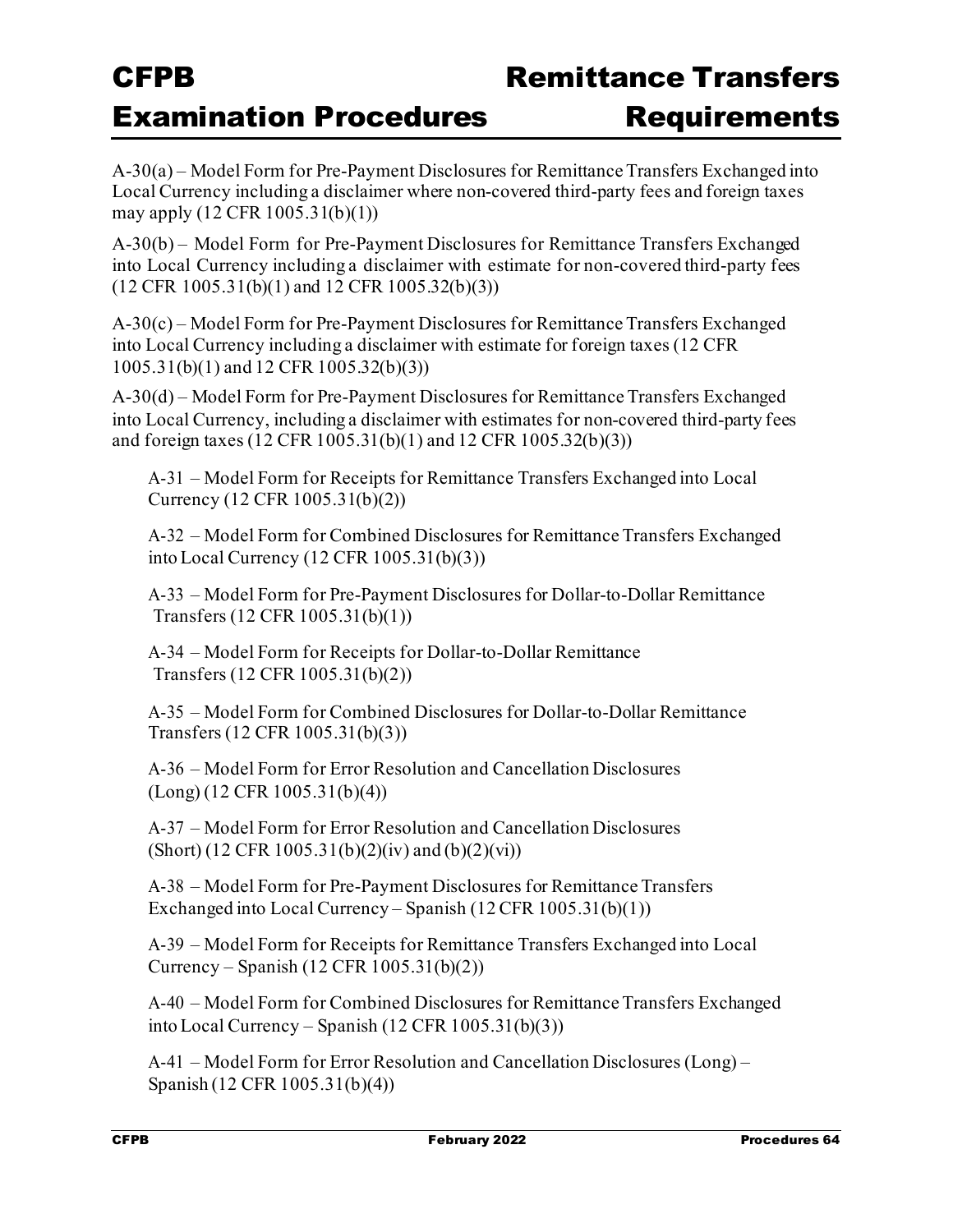### **References**

#### **Laws**

| 15 USC 1693 et seq.       | Electronic Fund Transfer Act                                                                                      |
|---------------------------|-------------------------------------------------------------------------------------------------------------------|
| 15 USC 7001 et seq.       | Electronic Signatures in Global and National Commerce                                                             |
| 15 USC Sections 6802-6809 | Sections 502 through 509 of the Gramm-Leach-Bliley<br>Act, except for Section 505 as it applies to Section 501(b) |
|                           | 12 USC Sections 5531 and 5536 Unfair, deceptive, or abusive acts or practices                                     |

### **Consumer Financial Protection Bureau Regulations (12 CFR)**

| Part 1005 | Electronic Fund Transfers (Regulation E)                 |
|-----------|----------------------------------------------------------|
| Part 1016 | Privacy of Consumer Financial Information (Regulation P) |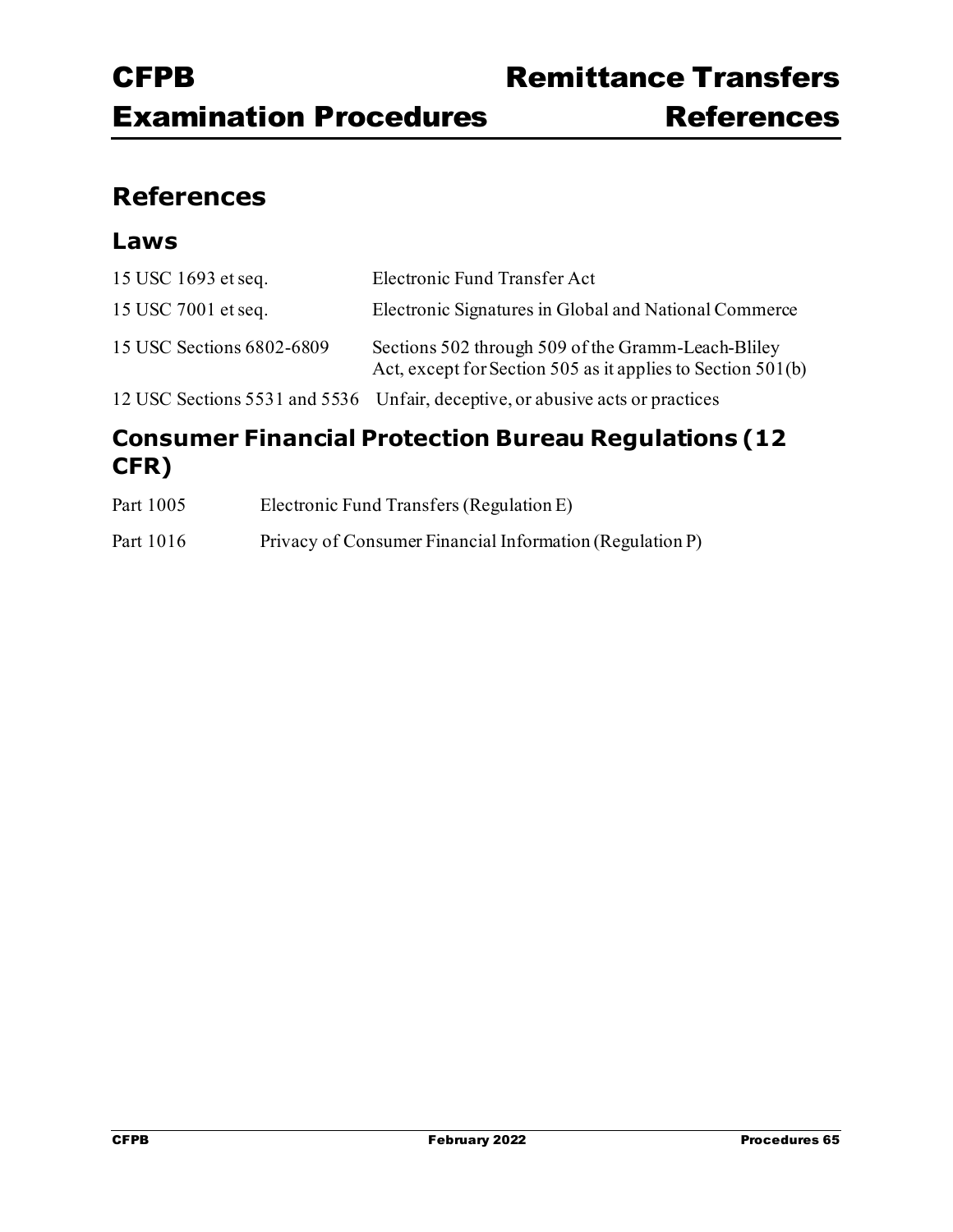This checklist can be used to review audit workpapers, evaluate the entity's policies, perform transaction testing, and train as appropriate. Complete only those aspects of the checklist that specifically relate to the issue being reviewed, evaluated, or tested, and retain those completed sections in the workpapers.

When reviewing audits, evaluating the entity's policies, or performing transaction testing, a "No" answer indicates a possible exception/deficiency, and you should explain it in the workpapers. If a line item is not applicable within the area you are reviewing, indicate by using "NA."

|    | <b>Requirements for Remittance Transfers</b>                                                                                                                                                                                                 |            |                |    |
|----|----------------------------------------------------------------------------------------------------------------------------------------------------------------------------------------------------------------------------------------------|------------|----------------|----|
|    |                                                                                                                                                                                                                                              | <b>Yes</b> | N <sub>0</sub> | NA |
| 1. | Does the provider offer remittance transfers in the normal course<br>of business?                                                                                                                                                            |            |                |    |
| 2. | If the provider deems itself to not offer remittance transfers in<br>the normal course of business as a result of the 500-transfer safe<br>harbor, are the provider's methods for counting transfers<br>appropriate and properly documented? |            |                |    |
|    | Complete the rest of the checklist if the provider offers<br>remittance transfers in the normal course of business                                                                                                                           |            |                |    |
| 3. | Does the provider have written policies and operating<br>procedures that govern its remittance transfer operations?                                                                                                                          |            |                |    |
| 4. | Do these policies and procedures adequately address the<br>requirements of Subpart B?                                                                                                                                                        |            |                |    |
| 5. | Are the provider's personnel who are involved in remittance<br>transfer operations knowledgeable about the requirements of<br>Subpart B?                                                                                                     |            |                |    |

### **Disclosures — 12 CFR 1005.31**

(Unless otherwise indicated, the disclosure requirements apply to all remittance transfer transactions, including those scheduled before the date of transfer.)

| 6. | Does the provider provide pre-payment disclosures and receipts<br>or combined disclosures to its remittance transfer customers (12)<br>CFR $1005.31(b)(1)$ , (2), and (3))?<br>NOTE: specific content of disclosures is addressed below |  |  |
|----|-----------------------------------------------------------------------------------------------------------------------------------------------------------------------------------------------------------------------------------------|--|--|
|    | Are written disclosures:                                                                                                                                                                                                                |  |  |
|    | in the appropriate form $(12 \text{ CFR } 1005.31(c))$ ;                                                                                                                                                                                |  |  |
|    | clear and conspicuous $(12 \text{ CFR } 1005.31(a)(1));$                                                                                                                                                                                |  |  |
|    | in retainable form $(12 \text{ CFR } 1005.31(a)(2))$ ?                                                                                                                                                                                  |  |  |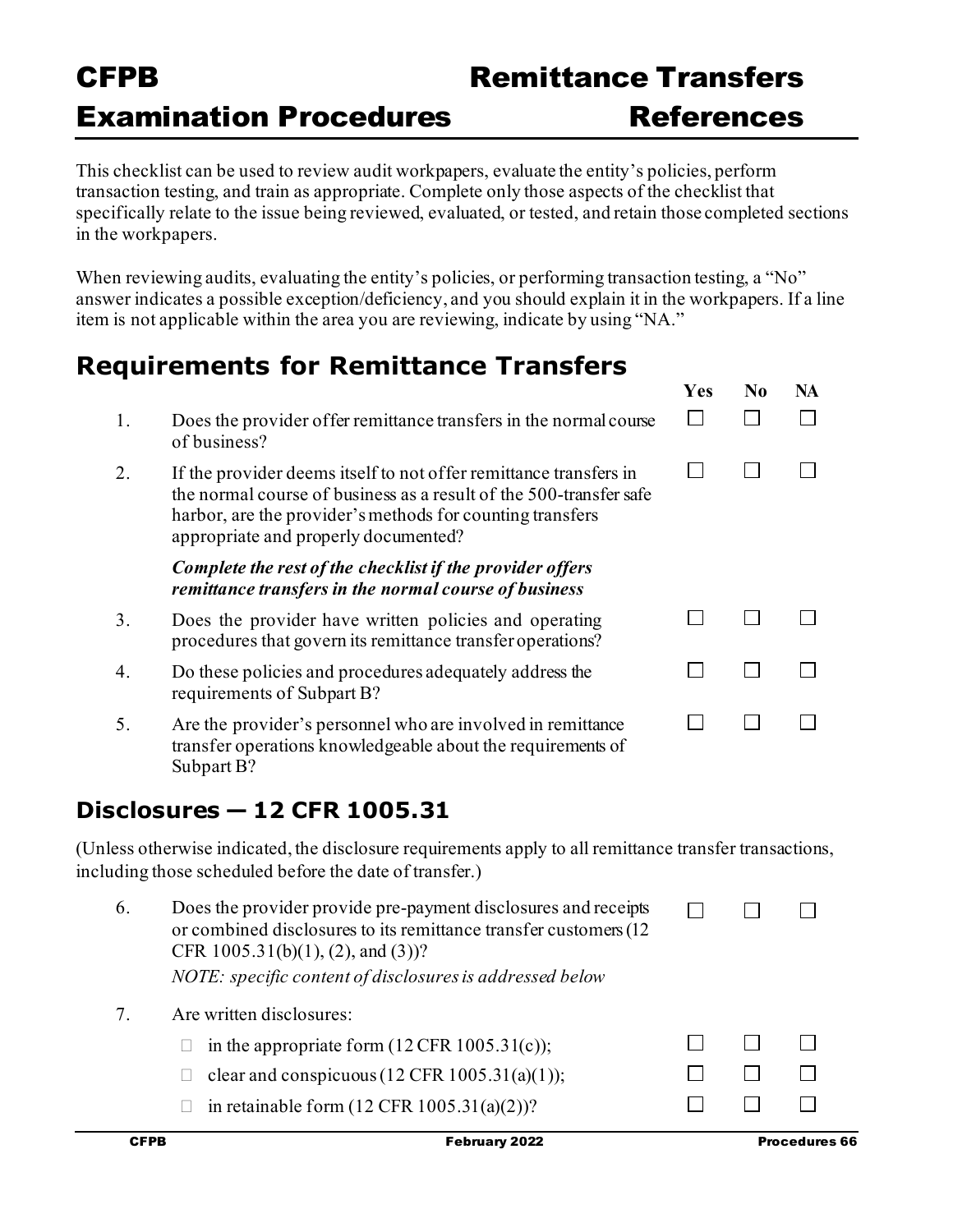### Remittance Transfer References

|     |                                                                                                                                                                                                                                                                           | Yes            | N <sub>0</sub> | <b>NA</b> |
|-----|---------------------------------------------------------------------------------------------------------------------------------------------------------------------------------------------------------------------------------------------------------------------------|----------------|----------------|-----------|
| 8.  | Are written and electronic disclosures provided in compliance<br>with the foreign language requirements of $12$ CFR $1005.31$ (g)?                                                                                                                                        |                |                |           |
| 9.  | If the provider uses scripts to provide oral disclosures for<br>remittance transfer transactions and error resolution procedures<br>conducted over the telephone, do the contents of the scripts<br>comply with the requirements of 12 CFR $1005.31(a)(3)$ and<br>(a)(4)? | $\blacksquare$ | <b>I</b>       |           |
| 10. | Do disclosures related to telephone, mobile application, or text<br>message transactions comply with the disclosure requirements<br>with respect to foreign languages and notice of cancellation<br>rights (12 CFR 1005.31(g)(2) and 12 CFR 1005.31(b)(2)(iv)?            | $\mathsf{L}$   |                |           |
| 11. | Does information in written or electronic disclosures comply<br>with the grouping requirements of 12 CFR $1005.31(c)(1)$ ?                                                                                                                                                |                |                |           |
| 12. | Is the exchange rate used for the remittance transfer generally<br>disclosed in close proximity to the other information in the pre-<br>payment disclosures $(12 \text{ CFR } 1005.31(c)(2))$ ?                                                                           |                |                |           |
| 13. | In case of a disclosure that includes the disclaimer statement<br>under 12 CFR $1005.31(b)(1)(viii)$ , is the disclaimer in close<br>proximity to the total to recipient (12 CFR $1005.31(c)(2)$ )?                                                                       |                |                |           |
| 14. | Are disclosures on error resolution and cancellation rights<br>generally disclosed in close proximity to the other disclosures on<br>the receipt $(12 \text{ CFR } 1005.31(c)(2))$ ?                                                                                      |                |                |           |
| 15. | Are disclosures that are provided in writing or electronically<br>provided in a minimum of eight-point font, in equal prominence<br>to each other, and on the front of the page on which the<br>disclosures are printed $(12 \text{ CFR } 1005.31(c)(3))$ ?               |                |                |           |
| 16. | For disclosures that are provided in writing or electronically:                                                                                                                                                                                                           |                |                |           |
|     | do they contain only information directly related to the<br>disclosures; and                                                                                                                                                                                              |                |                |           |
|     | are they segregated from other items that may be disclosed<br>$(12 \text{ CFR } 1005.31(c)(4))$ ?                                                                                                                                                                         |                |                |           |
| 17. | Are estimated amounts in the disclosures appropriately described<br>using the term "estimated" or a substantially similar term in<br>close proximity to the term described (12 CFR 1005.31(d))?                                                                           | $\mathsf{I}$   |                |           |
| 18. | Are disclosures provided in compliance with the timing<br>requirements of 12 CFR 1005.31(e)?                                                                                                                                                                              |                |                |           |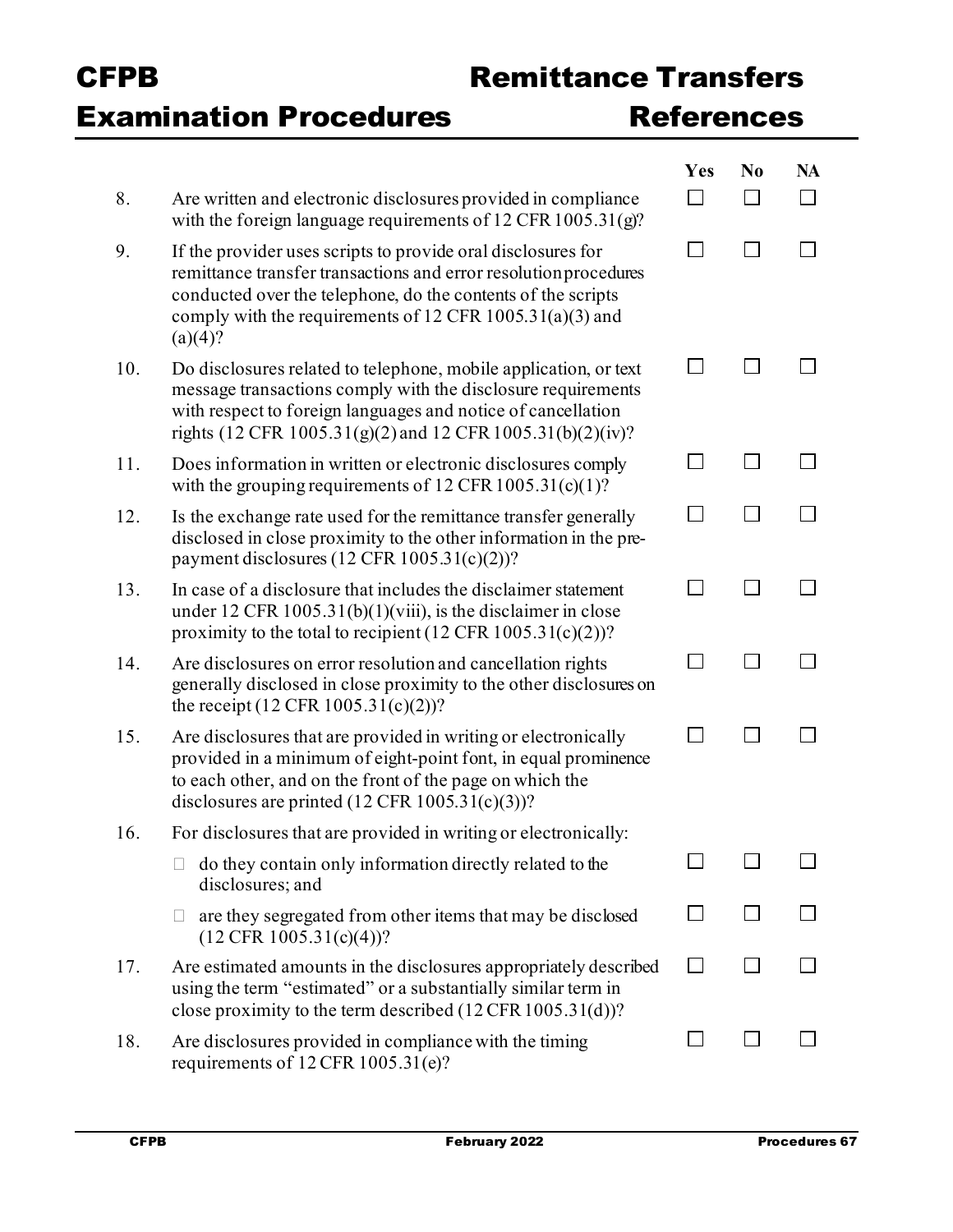# Remittance Transfer EFTA Checklist

| Yes            | N <sub>0</sub> | <b>NA</b>    |
|----------------|----------------|--------------|
| $\blacksquare$ | $\mathbf{I}$   | $\mathbf{I}$ |

19. Do disclosures comply with the accuracy requirements of 12 CFR 1005.31(f)?

> *NOTE: For a one-time transfer scheduled five or more business days in advance or for the first in a series of preauthorized remittance transfers, disclosures must be accurate when a sender makes payment except to the extent estimates are permitted. For any subsequent transfer in a series of preauthorized remittance transfers, disclosures must be accurate as of the date the preauthorized remittance transfer to which it pertains is made. (12 CFR 1005.36(b)).*

### **Pre-payment Disclosures — 12 CFR 1005.31(b)(1)**

| 20. | Does the provider appropriately distinguish between<br>covered and non-covered third-party fees?                                                                                                                                                                                         |  |  |
|-----|------------------------------------------------------------------------------------------------------------------------------------------------------------------------------------------------------------------------------------------------------------------------------------------|--|--|
| 21. | Do the provider's pre-payment disclosures appropriately<br>disclose to the recipient the following information as<br>applicable, using the terms in quotes (or substantially<br>similar terms) listed below:                                                                             |  |  |
|     | "Transfer Amount" both in the currency in which<br>transaction is funded and in the currency in which<br>the funds will be made available to the recipient;                                                                                                                              |  |  |
|     | "Transfer Fees" and "Transfer Taxes;"                                                                                                                                                                                                                                                    |  |  |
|     | "Other Fees;"                                                                                                                                                                                                                                                                            |  |  |
|     | "Exchange Rate;"                                                                                                                                                                                                                                                                         |  |  |
|     | "Total to Recipient;" and                                                                                                                                                                                                                                                                |  |  |
|     | If applicable, a disclaimer statement that non-<br>Ш<br>covered third- party fees or taxes collected on the<br>remittance transfer by a third person may apply,<br>resulting in the designated recipient receiving less<br>than the amount disclosed $(12 \text{ CFR } 1005.31(b)(1))$ ? |  |  |
|     | If the provider includes in the disclaimer statement<br>Ц<br>required by 12 CFR 1005.31(b)(1)(viii), an optional<br>estimated disclosure of applicable non-covered<br>third-party fees or taxes, are the estimates based on                                                              |  |  |

reasonable sources of information? (12 CFR

 $1005.32(b)(3)$ ?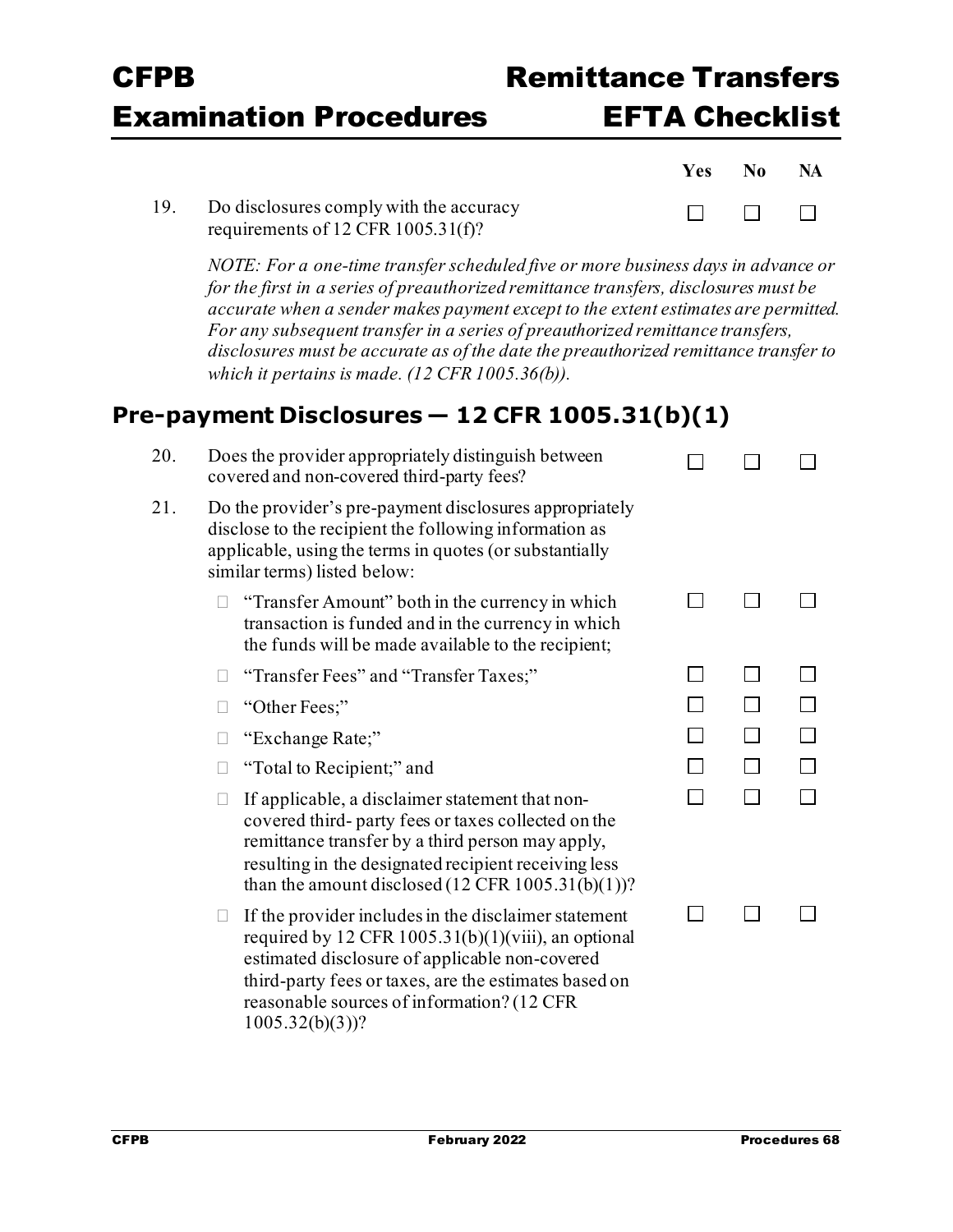### **Receipt — 12 CFR 1005.31(b)(2)**

|     |        |                                                                                                                                                                                                                                                                                                                                                                                                                    | Yes            | N <sub>0</sub> | <b>NA</b> |
|-----|--------|--------------------------------------------------------------------------------------------------------------------------------------------------------------------------------------------------------------------------------------------------------------------------------------------------------------------------------------------------------------------------------------------------------------------|----------------|----------------|-----------|
| 22. |        | Do the provider's receipts appropriately calculate and<br>disclose to the recipient the following information as<br>applicable, using the terms in quotes (or substantially<br>similar terms) listed below, as applicable:                                                                                                                                                                                         |                |                |           |
|     | $\Box$ | All the information required to be provided in<br>the pre-payment disclosure;                                                                                                                                                                                                                                                                                                                                      | $\blacksquare$ | $\blacksquare$ |           |
|     | u      | "Date Available";                                                                                                                                                                                                                                                                                                                                                                                                  |                |                |           |
|     | $\Box$ | "Recipient"                                                                                                                                                                                                                                                                                                                                                                                                        |                |                |           |
|     | П.     | A statement about the sender's error resolution and<br>cancellation rights, using language set forth in<br>Model Form A-37 of Appendix A or substantially<br>similar language;                                                                                                                                                                                                                                     |                |                |           |
|     |        | NOTE: If the transfer is scheduled at least three<br>business days before the date of the transfer, the<br>statement about the sender's cancellation rights<br>should reflect the requirements of $12$<br>CFR1005.36(c);                                                                                                                                                                                           |                |                |           |
|     | $\Box$ | Name, telephone number(s) and if applicable, the<br>website of the provider;                                                                                                                                                                                                                                                                                                                                       | $\blacksquare$ |                |           |
|     | П      | A statement that the sender can contact the state<br>agency that licenses or charters the remittance<br>transfer provider with respect to the particular<br>transfer (if applicable) and the Consumer Financial<br>Protection Bureau, for questions or complaints about<br>the remittance transfer provider using language set<br>forth in Model Form A-37 of Appendix A or<br>substantially similar language; and |                |                |           |
|     |        | NOTE: The statement must include the name,<br>telephone number(s) and website of the state<br>agency and the name, toll-free telephone<br>$number(s)$ and website of the CFPB.                                                                                                                                                                                                                                     |                |                |           |
|     | L.     | The transfer date (only for transfers scheduled at<br>least three business days in advance, or the first<br>transfer in a series of preauthorized remittance<br>transfers)?                                                                                                                                                                                                                                        |                |                |           |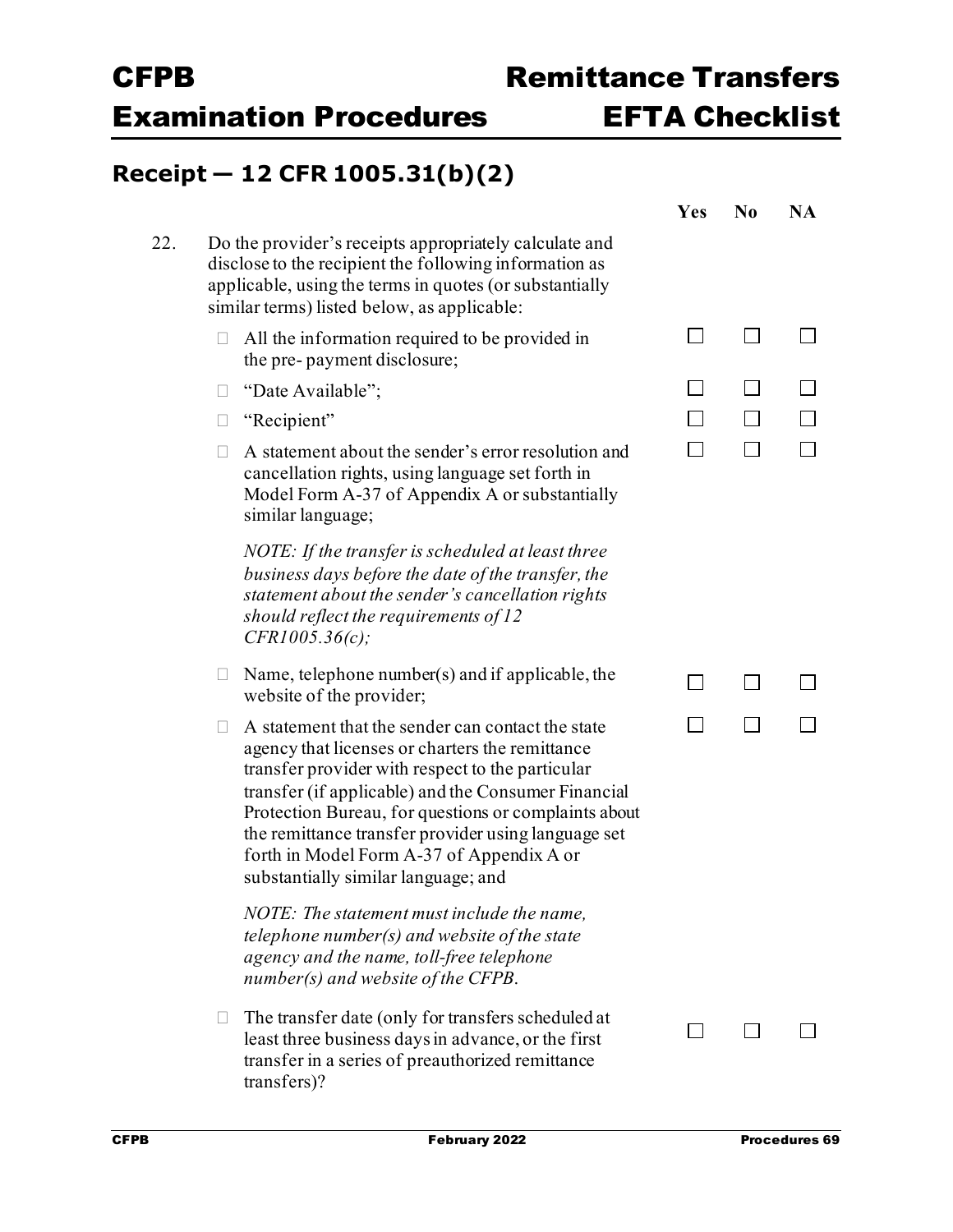$\Box$ 

 $\Box$ 

 $\Box$ 

### **Combined Disclosure — 12 CFR 1005.31(b)(3)**

Complete this section only if the provider gives combined disclosures as an alternative to separate pre-payment disclosures and receipts.

|     |                                                                                                                                                                                                                       | <b>Yes</b> | NА |
|-----|-----------------------------------------------------------------------------------------------------------------------------------------------------------------------------------------------------------------------|------------|----|
| 23. | Does the combined disclosure contain all the<br>information required to be provided on the<br>receipt?                                                                                                                |            |    |
| 24. | Does the provider offer the combined disclosure when the<br>sender requests the remittance transfer, but prior to<br>payment for the transfer; and provide proof of payment<br>when payment is made for the transfer? |            |    |

*NOTE:*

- *1. The proof of payment must be clear and conspicuous, provided in writing or electronically, and provided in a retainable form.*
- *2. For one-time transfers scheduled five or more business days in advance or for the first in a series of preauthorized transfers, the provider may give confirmation that the transaction has been scheduled in lieu of the proof of payment if payment is not processed at the time the remittance transfer is scheduled. No further proof of payment is required when payment is later processed.*

### **Long-form Error Resolution and Cancellation Notice — 12 CFR 1005.31(b)(4)**

25. Does the provider promptly give, at the sender's request, a notice describing the sender's error resolution and cancellation rights, using the language set forth in Model Form A-36 of Appendix A or substantially similar language? (12 CFR 1005.31(b)(4)).

> *NOTE: For a remittance transfer scheduled at least three business days before the date of the transfer, the description of the rights of the sender regarding cancellation must instead reflect the requirements of 12 CFR 1005.36(c).*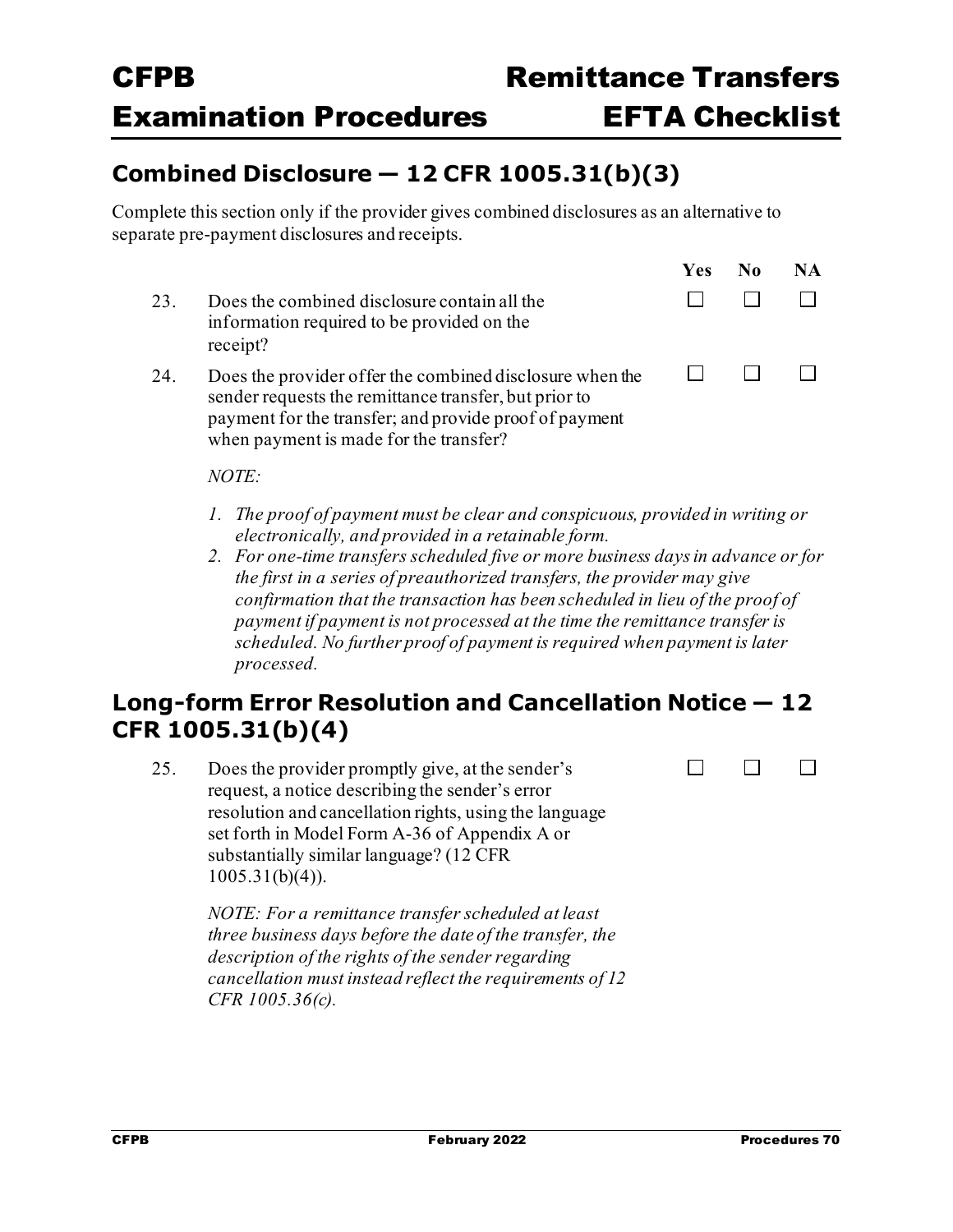**Yes No N/A**

 $\Box$ 

 $\Box$ 

#### **Estimates — 12 CFR 1005.32**

### **Permanent Exception for Transfers to Certain Countries – 12 CFR 1005.32(b)(1)**

26. Does the provider appropriately rely on the most recent  $\Box$  $\Box$ list provided by the CFPB when using estimates under the permanent exception set forth under 12 CFR 1005.32(b)(1)for transactions to those countries?  $\Box$  $\Box$ 27. If the provider offers estimates for transactions in a country that does not appear on the safe harbor list published by the CFPB, does the entity appropriately determine that the laws of or the method by which transactions are conducted in the recipient country do not permit the determination of exact amounts. (12 CFR 1005.32(b)(1)(ii) and Comment 32(b)-5)?

> *NOTE: A provider cannot rely on the CFPB list if it has information that the laws of a country on the list permit exact disclosures.*

### **Permanent Exception for Transfers Scheduled Before the Date of Transfer – 12 CFR 1005.32(b)(2)**

| 28. | For transfers scheduled five or more business days      | $\Box$ |  |
|-----|---------------------------------------------------------|--------|--|
|     | before the date of the transfer for which estimates may |        |  |
|     | be provided, does the provider comply with the          |        |  |
|     | requirements of $12$ CFR $1005.32(b)(2)$ ?              |        |  |

### **Permanent Exception for Transfers Scheduled Before the Date of Transfer – 12 CFR 1005.32(b)(2)**

| 29. | If the remittance transfer provider is an insured<br>institution (as defined by $12$ CFR $1005.32(a)(3)$ ), does<br>the institution use estimates in its disclosures for<br>transactions sent from the sender's account with the<br>institution, except for a prepaid account unless that<br>prepaid account is a payroll card account or a<br>government benefit account? |  |  |
|-----|----------------------------------------------------------------------------------------------------------------------------------------------------------------------------------------------------------------------------------------------------------------------------------------------------------------------------------------------------------------------------|--|--|
| 30. | If so, is the provider using the exception only in                                                                                                                                                                                                                                                                                                                         |  |  |
|     |                                                                                                                                                                                                                                                                                                                                                                            |  |  |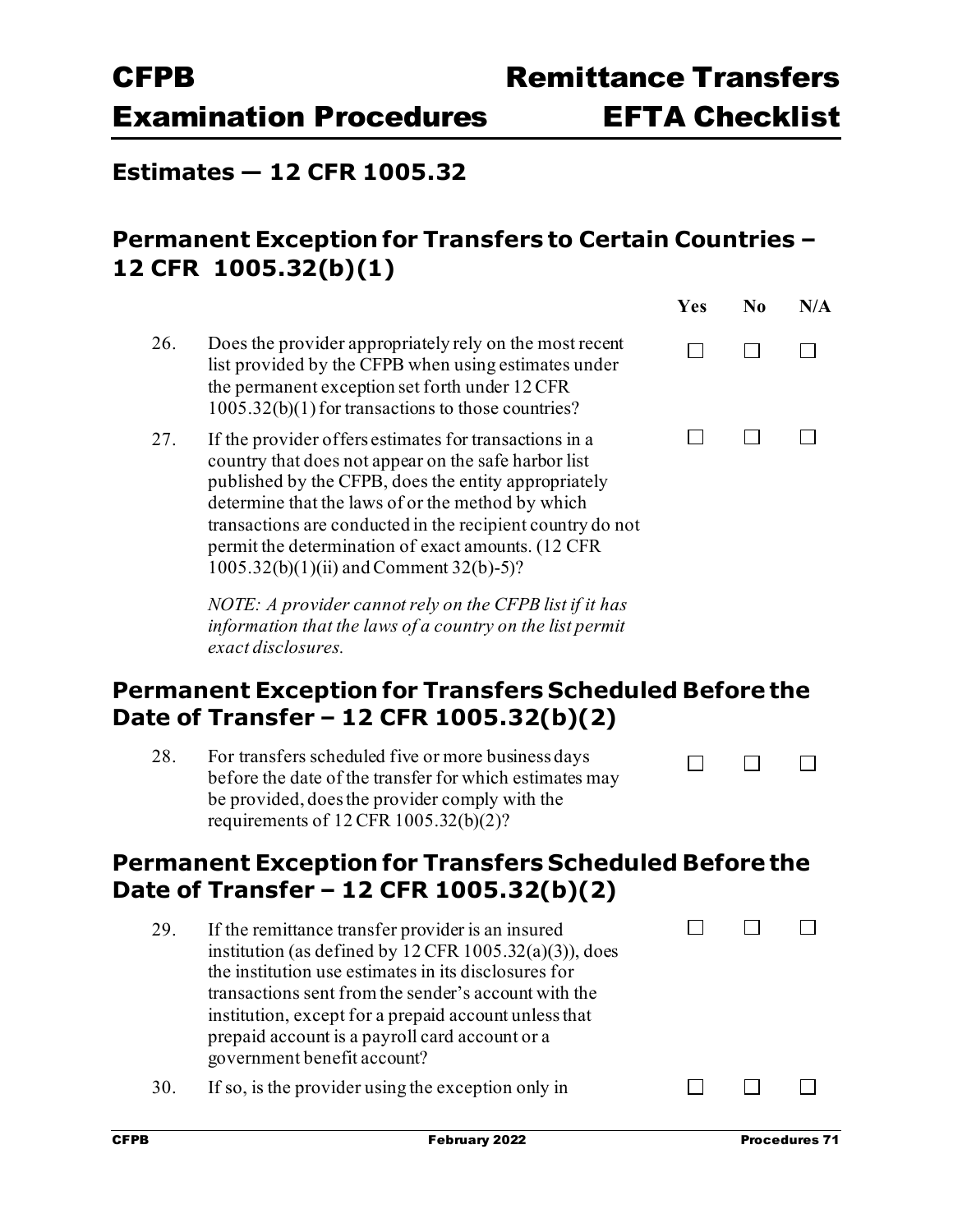situations where it cannot determine the exact amounts for reasons beyond its control because a person other than the institution or with which the institution has no correspondent relationship sets the exchange rate required to be disclosed or imposes a fee required to be disclosed? (12 CFR 1005.32(b)(4) and Comment  $32(b)(4)-1.1)$ 

- 31. Did the provider make 1,000 or fewer transfers
	- $\Box$  in the prior calendar year?
	- $\Box$  counting only transfers that were received in the local currency? (Comments 32(b)(4)-2.i,  $32(b)(4) - 2.ii)$

| $\Box$ | $\Box$ | $\sim$ 1 1       |
|--------|--------|------------------|
| $\Box$ | $\Box$ | and the property |

### **Permanent Exception for Insured Institutions for Covered Fees Estimates – 12 CFR 1005.32(b)(5)**

|     |                                                                                                                                                                                                                                                                                                                                                                                                                                                                                                 | Yes | $\bf N_0$ | <b>NA</b> |
|-----|-------------------------------------------------------------------------------------------------------------------------------------------------------------------------------------------------------------------------------------------------------------------------------------------------------------------------------------------------------------------------------------------------------------------------------------------------------------------------------------------------|-----|-----------|-----------|
| 32. | If the remittance transfer provider is an insured<br>institution (as defined by $12$ CFR $1005.32(a)(3)$ ), does<br>the institution use estimates in its disclosures for<br>transactions sent from the sender's account with the<br>institution, except for a prepaid account unless that<br>prepaid account is a payroll card account or a<br>government benefit account?                                                                                                                      |     |           |           |
| 33. | If so, is the provider using the exception only in<br>situations where it cannot determine the exact amounts<br>for reasons beyond its control because a person other<br>than the institution or with which the institution has no<br>correspondent relationship and is not acting as agent of<br>the institution, sets the third-party fees required to be<br>disclosed and has no agreement with the insured<br>institution? (Comments $32(b)(5) - 1.i$ , $32(b)(5) - 1.i$ ,<br>32(b)(5)(iii) |     |           |           |
| 34. | Did the provider make 500 or fewer transfers                                                                                                                                                                                                                                                                                                                                                                                                                                                    |     |           |           |
|     | in the prior calendar year?                                                                                                                                                                                                                                                                                                                                                                                                                                                                     |     |           |           |
|     | including non-estimated transfers to the recipient                                                                                                                                                                                                                                                                                                                                                                                                                                              |     |           |           |
|     |                                                                                                                                                                                                                                                                                                                                                                                                                                                                                                 |     |           |           |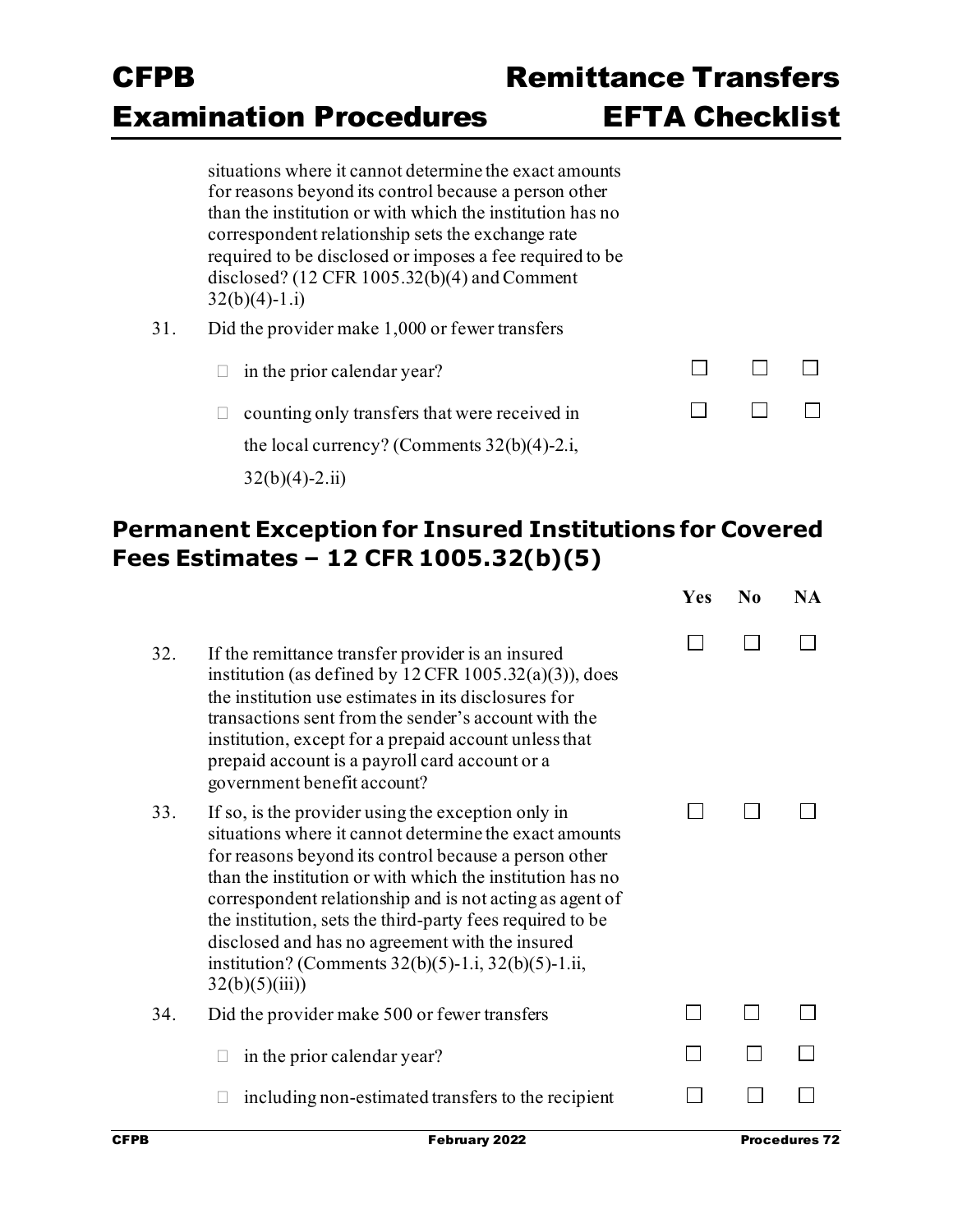|     | <b>Examination Procedures</b>                                                                                                                                                                                | <b>EFTA Checklist</b> |                |           |
|-----|--------------------------------------------------------------------------------------------------------------------------------------------------------------------------------------------------------------|-----------------------|----------------|-----------|
|     | institution? (Comment $32(b)(5)-3.i$ )                                                                                                                                                                       |                       |                |           |
|     | including to any branches of the recipient<br>institution within that country? (Comment<br>$32(b)(5)-3.iii)$                                                                                                 |                       |                |           |
| 35. | Does a Federal Statute or Regulation prevent the<br>institution from determining the exact amount of<br>covered third-party fees?                                                                            |                       |                |           |
|     | <b>Bases for Estimates - 12 CFR 1005.32(c)</b>                                                                                                                                                               |                       |                |           |
| 36. | Are the bases used to derive the estimates under 12 CFR<br>$1005.32(a)$ , $(b)(1)$ , and $(b)(2)$ in compliance with the<br>method for disclosing estimates set forth in 12 CFR<br>1005.32(c)?               |                       |                |           |
|     | NOTE: For transfers scheduled five or more<br>business days before the date of the transfer for<br>which estimates may be provided, the requirements<br>of 12 CFR 1005.32(d) apply.                          |                       |                |           |
|     |                                                                                                                                                                                                              | Yes                   | N <sub>0</sub> | <b>NA</b> |
| 37. | Does the provider use the approaches listed in the<br>rule to estimate:                                                                                                                                      |                       |                |           |
|     | exchange rate;                                                                                                                                                                                               |                       |                |           |
|     | transfer amount in which funds will be received;                                                                                                                                                             |                       |                |           |
|     | covered third-party fees; and                                                                                                                                                                                |                       |                |           |
|     | the amount of currency that will be<br>received by the designated recipient?                                                                                                                                 |                       |                |           |
| 38. | If estimates are based on an approach that is not one of<br>those listed, does the designated recipient receive the<br>same, or greater, amount of funds than the remittance<br>transfer provider disclosed? |                       |                |           |
|     | Procedures for Resolving Errors - 12 CFR 1005.33                                                                                                                                                             |                       |                |           |
| 39. | Does the provider have adequate policies and<br>procedures to address the error resolution<br>requirements applicable to remittance transfers (12)<br>CFR $1005.33(g)$ ?                                     |                       |                |           |
| 40. | Do the policies and procedures adequately state what<br>constitutes an error and what does not as defined in 12                                                                                              |                       |                |           |

Remittance Transfer

CFPB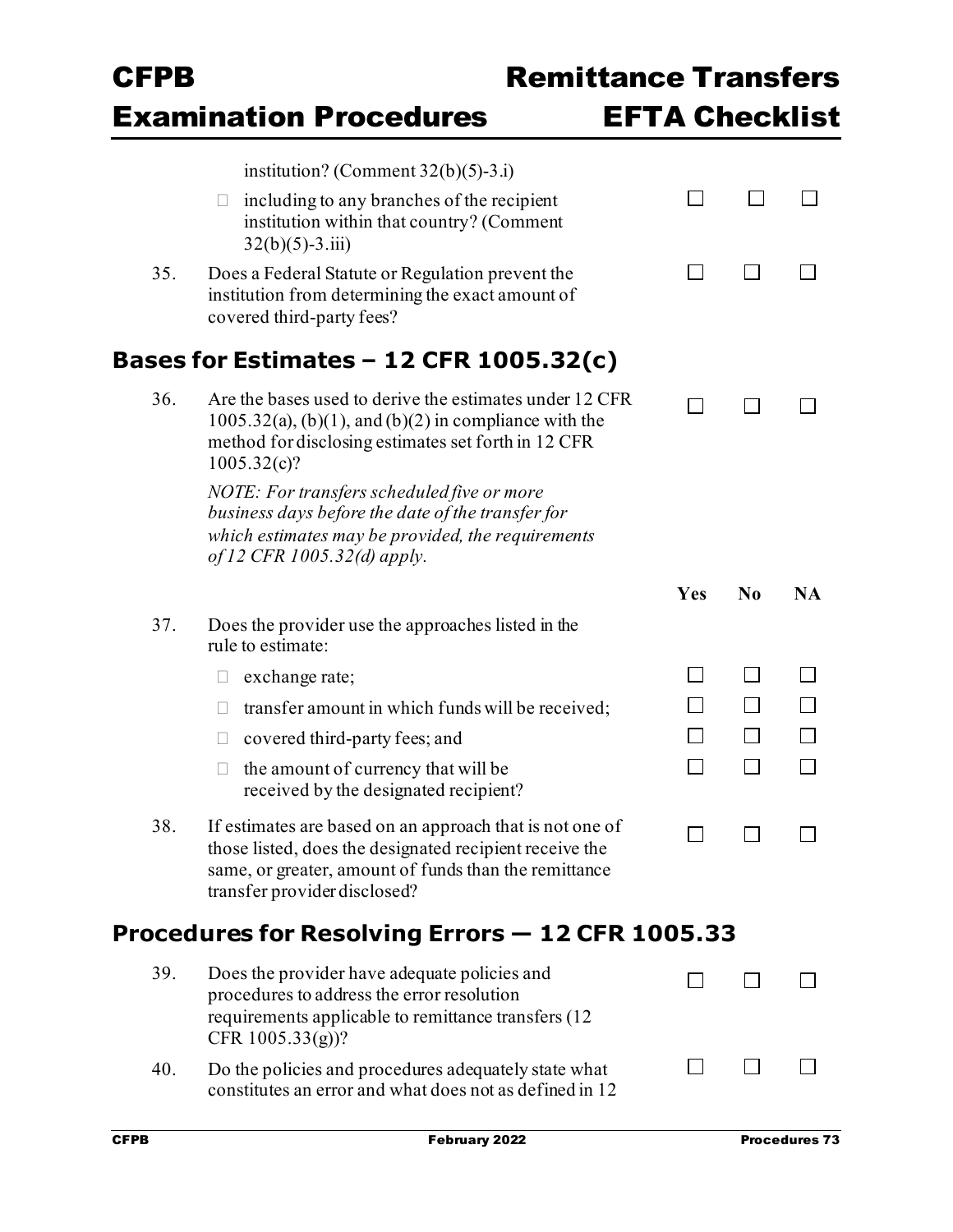### Remittance Transfer EFTA Checklist

 $CFP 1005.33(a)2$ 

|     | CI'IN'100J.JJ(a).                                                                                                                                                                                                                                                                                                        | Yes | N <sub>0</sub> | <b>NA</b> |
|-----|--------------------------------------------------------------------------------------------------------------------------------------------------------------------------------------------------------------------------------------------------------------------------------------------------------------------------|-----|----------------|-----------|
| 41. | Do the policies and procedures specifically address:                                                                                                                                                                                                                                                                     |     |                |           |
|     | timing and content of the sender's notice of error<br>$\Box$<br>$(12 \text{CFR } 1005.33(b)(1));$                                                                                                                                                                                                                        |     | a a            |           |
|     | provider's request for additional information or<br>$\Box$<br>clarification (12 CFR $1005.33(b)(2)$ );                                                                                                                                                                                                                   |     |                |           |
|     | time limits for investigation, reporting<br>$\Box$<br>results, and correcting an error (12 CFR)<br>$1005.33(c)$ ;                                                                                                                                                                                                        |     |                |           |
|     | sender's request for documentation that the<br>$\Box$<br>provider relied on to make a decision (12 CFR)<br>$1005.33(d)$ ; and                                                                                                                                                                                            |     |                |           |
|     | the retention of records related to error<br>П.<br>investigations (12 CFR $1005.33(g)(2)$ and (12<br>CFR 1005.13))?                                                                                                                                                                                                      |     |                |           |
| 42. | Does the provider complete its investigation of<br>alleged errors and determine whether an error<br>occurred within 90 days of receiving notice of the<br>error (12 CFR 1005.33(c))?                                                                                                                                     |     |                |           |
|     | NOTE: Discussions on the quality, or lack thereof, of an<br>investigation can be had with your OSP counterparts.<br>There is not a specific requirement that an error<br>investigation must be reasonable in the regulation, unlike<br>Regulation Z. Evaluate whether a determination was<br>made at the first instance. |     |                |           |
|     |                                                                                                                                                                                                                                                                                                                          | Yes | N <sub>0</sub> | <b>NA</b> |
| 43. | Does the provider report investigation results to the<br>sender within three business days after completing its<br>investigation and include notice of any remedies<br>available for correcting any error determined to have<br>occurred and provide remedy within one business day<br>$(12 \text{ CFR } 1005.33(c))$ ?  |     |                |           |
|     | NOTE: The provider can ask the sender to designate a<br>preferred remedy at the time the sender provides notice<br>of the error but must indicate that a resend remedy may<br>be unavailable if the error occurred because the sender<br>provided incorrect or insufficient information.                                 |     |                |           |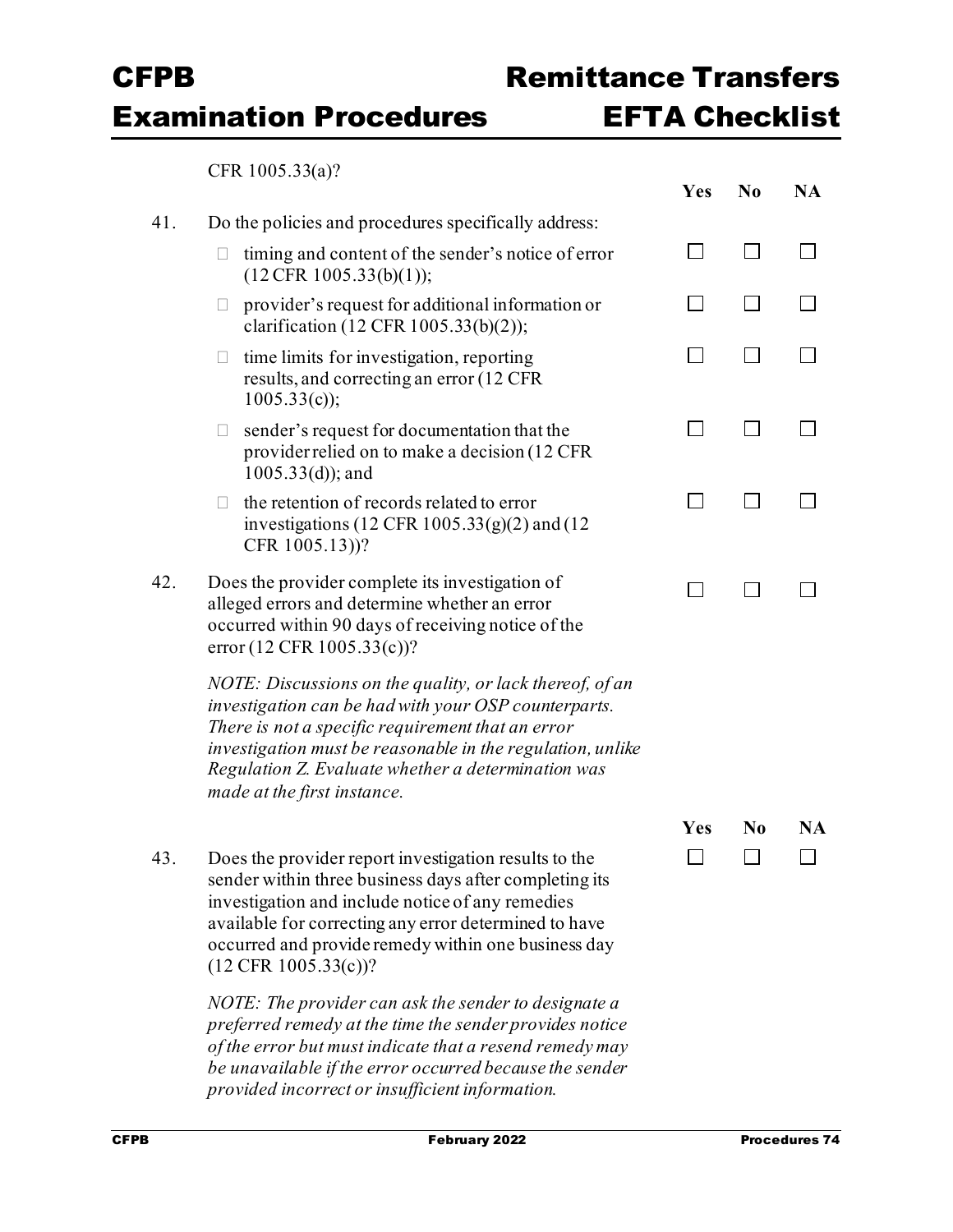### Remittance Transfer EFTA Checklist

|     |                                                                                                                                                                                                                                                                                                                                                                                                                                                                               | <b>Yes</b> | N <sub>0</sub> | <b>NA</b> |
|-----|-------------------------------------------------------------------------------------------------------------------------------------------------------------------------------------------------------------------------------------------------------------------------------------------------------------------------------------------------------------------------------------------------------------------------------------------------------------------------------|------------|----------------|-----------|
| 44. | If the sender provided an incorrect account number or<br>recipient institution identifier, does the provider comply<br>with the requirements of 12 CFR 1005.33(h) before<br>determining that no error occurred?                                                                                                                                                                                                                                                               |            |                |           |
| 45. | If the provider determines that no error or a different<br>error occurred, does it provide a written explanation of<br>the findings, and note the sender's right to request the<br>documents upon which the provider relied in making its<br>determination $(12 \text{ CFR } 1005.33 \text{ (d)})$ ?                                                                                                                                                                          |            |                |           |
| 46. | If the provider offers a default remedy, does it correct the<br>error within one business day or as soon as reasonably<br>practicable, after the reasonable time (deemed to be ten<br>business days) or the sender designates that the remedy<br>has passed?                                                                                                                                                                                                                  |            |                |           |
|     | NOTE: A default remedy is not applicable where the<br>sender provided incorrect or insufficient information.                                                                                                                                                                                                                                                                                                                                                                  |            |                |           |
| 47. | If the sender requests a refund (for errors other than those<br>related to failure to deliver by the disclosed date where<br>the sender provided incorrect or insufficient information),<br>does the provider refund within one business day or as<br>soon as reasonably practicable thereafter (12 CFR<br>$1005.33(c)(2)(A))$ ?                                                                                                                                              |            |                |           |
|     | NOTE: The provider may generally, at its discretion,<br>issue a refund either in cash or in the same form of<br>payment that was initially provided by the sender for<br>the remittance transfer.                                                                                                                                                                                                                                                                             |            |                |           |
| 48. | If the sender requests delivery of the amount appropriate<br>to correct the error and the error did not occur because the<br>sender provided incorrect or insufficient information, does<br>the provider correct the error within one businessday, or<br>as soon as reasonably practicable, applying the same<br>exchange rate, fees, and taxes stated in the disclosure<br>provided in connection with the unsuccessful remittance<br>transfer attempt (Comment $33(c)-3$ )? |            |                |           |
| 49. | In the case of errors involving incorrect or<br>insufficient information provided by the sender for<br>the transfer, does the provider comply with the<br>requirements of 12 CFR $1005.33(c)(2)(iii)$ ?                                                                                                                                                                                                                                                                       |            |                |           |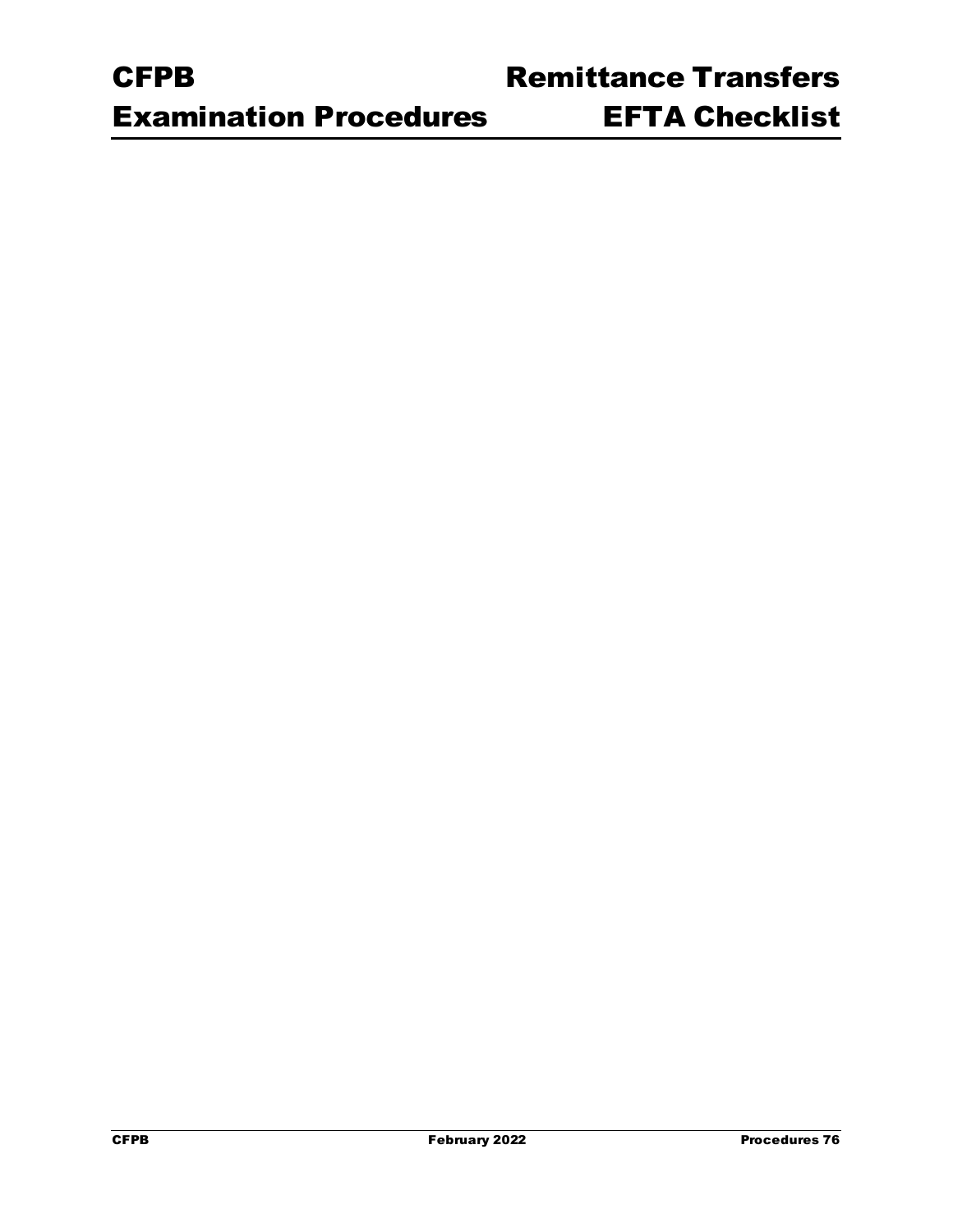# Remittance Transfer EFTA Checklist

|     |                                                                                                                                                                                                                                                                      | Yes | N <sub>0</sub> | <b>NA</b> |
|-----|----------------------------------------------------------------------------------------------------------------------------------------------------------------------------------------------------------------------------------------------------------------------|-----|----------------|-----------|
| 50. | If the provider determines that an error occurred that relates to: $\Box$                                                                                                                                                                                            |     | $\blacksquare$ |           |
|     | an incorrect amount paid by the sender;<br>$\Box$                                                                                                                                                                                                                    |     |                |           |
|     | a computational or bookkeeping error<br>$\Box$<br>made by the remittance transfer provider;<br><b>or</b>                                                                                                                                                             |     |                |           |
|     | failure to make the amount of currency<br>$\Box$<br>stated in the disclosures available to the<br>designated recipient;                                                                                                                                              |     |                |           |
|     | does the provider either:                                                                                                                                                                                                                                            |     |                |           |
|     | $\Box$ refund the amount of funds provided by the sender<br>(in case of a transaction that was not properly<br>transmitted);                                                                                                                                         |     |                |           |
|     | $\Box$ refund the amount appropriate to resolve the error; or<br>$\Box$ make available to the designated recipient the<br>amount appropriate to resolve the error without<br>additional cost to the sender or the designated<br>recipient (12 CFR 1005.33(c)(2)(i))? |     |                |           |
| 51. | If the error relates to the failure to make funds available<br>to the designated recipient by the disclosed date of<br>availability (except in cases where the sender provided<br>incorrect or insufficient information), does the provider:                         |     |                |           |
|     | either (i) refund the amount of funds that was not<br>$\Box$<br>properly transmitted or the amount appropriate to<br>resolve the error to the sender; $or (ii)$ make available<br>to the designated recipient the amount appropriate to<br>resolve the error         |     |                |           |
|     | and                                                                                                                                                                                                                                                                  |     |                |           |
|     | refund to the sender any fees and, to the extent not<br>$\Box$<br>prohibited by law, taxes imposed for the remittance<br>transfer $(12 \text{ CFR } 1005.33(c)(2)(ii))$ ?                                                                                            |     |                |           |
| 52. | If an error occurred, does the provider impose a charge<br>related to any aspect of the error resolution process<br>(including charges for documentation or investigation)<br>(Comment 33(c)-9)? (12 CFR 1005.33(c))?                                                |     |                |           |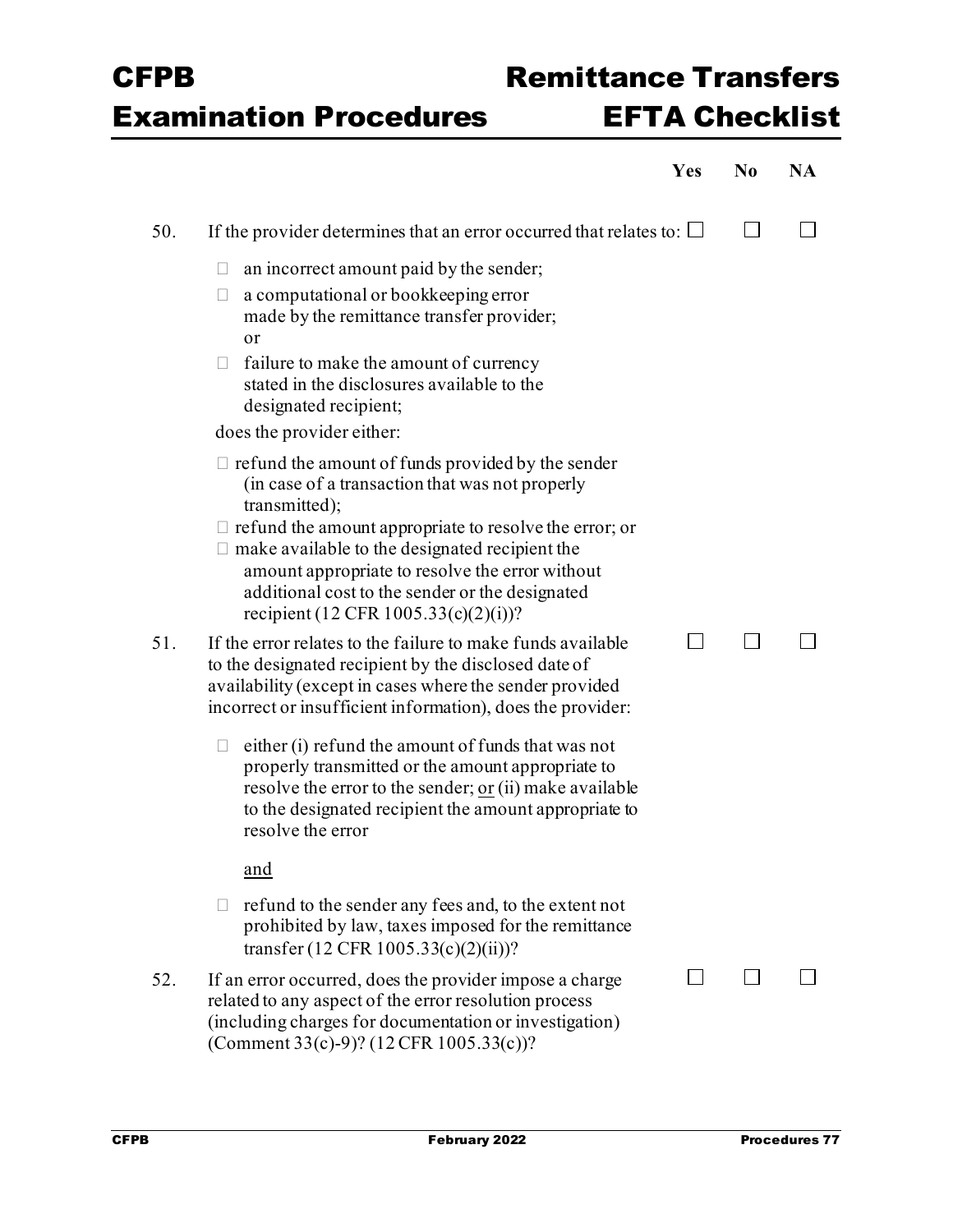$\Box$ 

 $\Box$ 

**Yes No NA**

 $\Box$ 

 $\Box$ 

 $\Box$ 

 $\Box$ 

53. Does the provider retain policies and procedures and documentation, including those related to error investigations, for a period of not less than two years from the date a notice of error was submitted to the provider or action was required to be taken by the provider (12 CFR 1005.33(g) and 1005.13)?

#### **Procedures for Cancellation and Refund of Remittance Transfers – 12 CFR 1005.34**

54. Does the provider comply with any oral or written request to cancel a remittance transfer (except for transfers scheduledthree or more business days before the date of transfer) from the sender that is received no later than 30 minutes after the sender makes payment in connection with the remittance transfer (12 CFR 1005.34(a))?

> *NOTE: The request to cancel must enable the provider to identify the sender's name and address or telephone number and the particular transfer to be cancelled; and the transferred funds must not have been picked up by the designated recipient or deposited into an account of the designated recipient (12 CFR 1005.34(a)(1) and (2)).*

55. If a sender provides a timely request to cancel a remittance transfer, does the provider refund all funds provided by the sender in connection with the remittance transfer at no additional cost to the sender, within three business days of receiving the request (12 CFR 1005.34(b))?

> *NOTE: The funds to be refunded include any fees and, to the extent not prohibited by law, taxes that have been imposed for the transfer, whether the fee or tax was assessed by the provider or a third party, such as an intermediary institution, the agent or bank in the recipient country, or a state or other governmental body (12 CFR 1005.34(b)).*

### **Acts of Agents — 12 CFR 1005.35**

56. Has the provider established and maintained policies or procedures, including policies, procedures for

 $\Box$ 

 $\Box$  $\Box$  $\Box$ 

 $\Box$ 

 $\Box$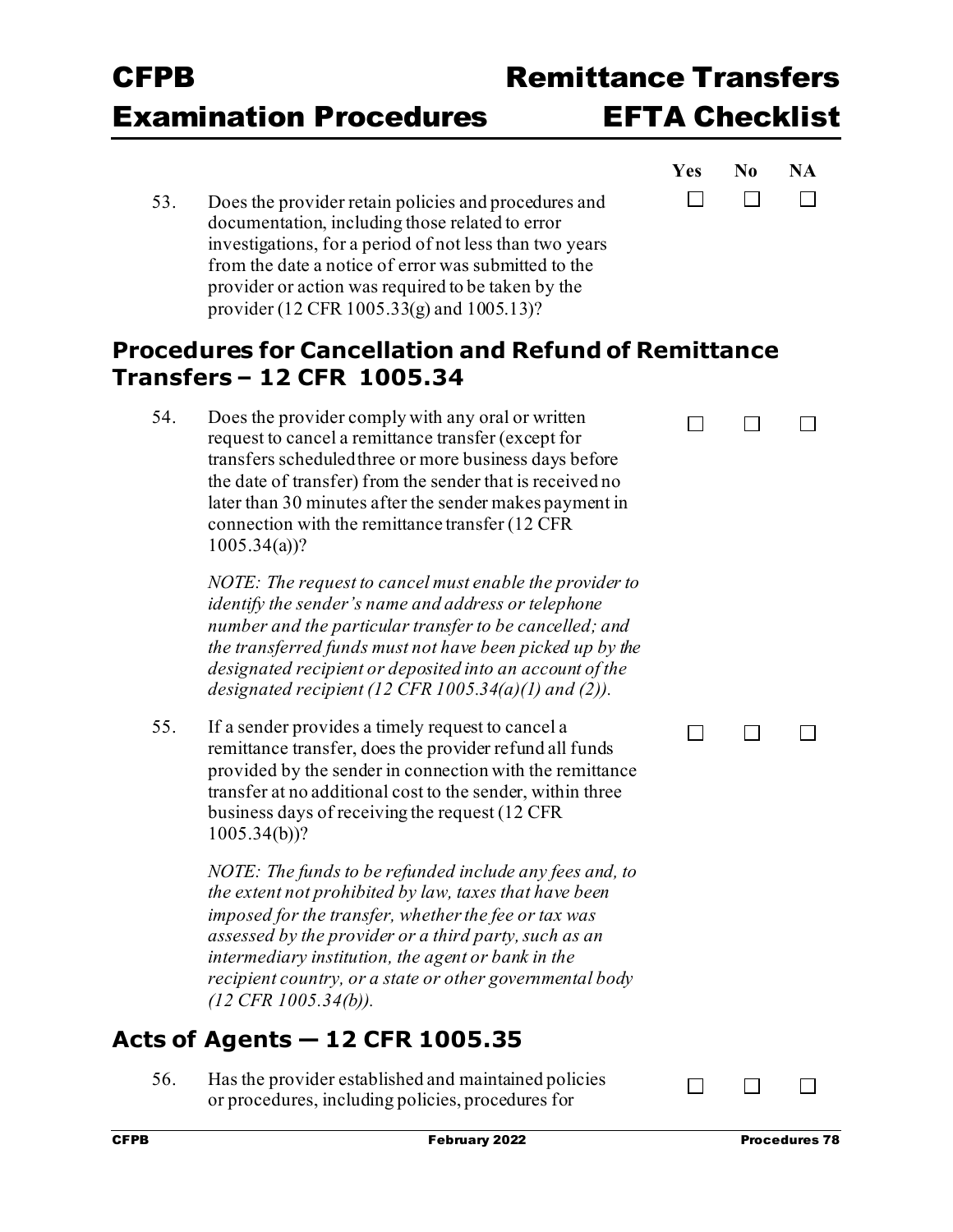$\Box$ 

П

 $\Box$ 

 $\Box$ 

 $\Box$ 

 $\Box$ 

 **Yes No NA**

 $\Box$ 

 $\Box$ 

 $\Box$ 

П

 $\Box$ 

 $\Box$ 

 $\Box$ 

 $\Box$ 

| compliance, or other appropriate oversight measures |
|-----------------------------------------------------|
| designed to assure compliance by an agent or        |
| authorized delegate acting for such provider?       |

#### Consider:

- $\Box$  the degree of control the agent exercises over the remittance transfer activities performed on the provider's behalf;
- $\Box$  the quality and frequency of training provided to ensure that agents are aware of the regulatory requirements and the provider's internal policy guidelines; and
- $\Box$  the adequacy of the provider's oversight of agents' activities.

#### **Transfers Scheduled Before the Date of Transfer – 12 CFR 1005.36**

57. For one-time transfers scheduled five or more business days in advance or for the first in a series of preauthorized remittance transfers, does the provider provide either a pre-payment disclosure and a receipt or a combined disclosure at the time the sender requests the transfer but prior to payment  $(12 \text{ CFR } 1005.36(a)(1)(i))$ ?

> *NOTE: If any of the disclosures provided contain estimates, the provider must mail or deliver an additional receipt no later than one business day after the date of the transfer. If the transfer involves the transfer of funds from the sender's account held by the provider, this additional receipt may be provided on or with the next periodic statement for that account, or within 30 days after the date of the transfer if a periodic statement is not provided. (12 CFR 1005.36(a)(1)(ii)).*

58. For each subsequent preauthorized remittance transfer, does the provider give an updated receipt if any of the information (other than temporal disclosures or disclosures that are permitted to be estimated) on the most recent receipt is no longer accurate (12 CFR  $1005.36(a)(2)(i)$ ?

> *NOTE: The receipt must clearly and conspicuously indicate that it contains updated disclosures and must be*

 $\Box$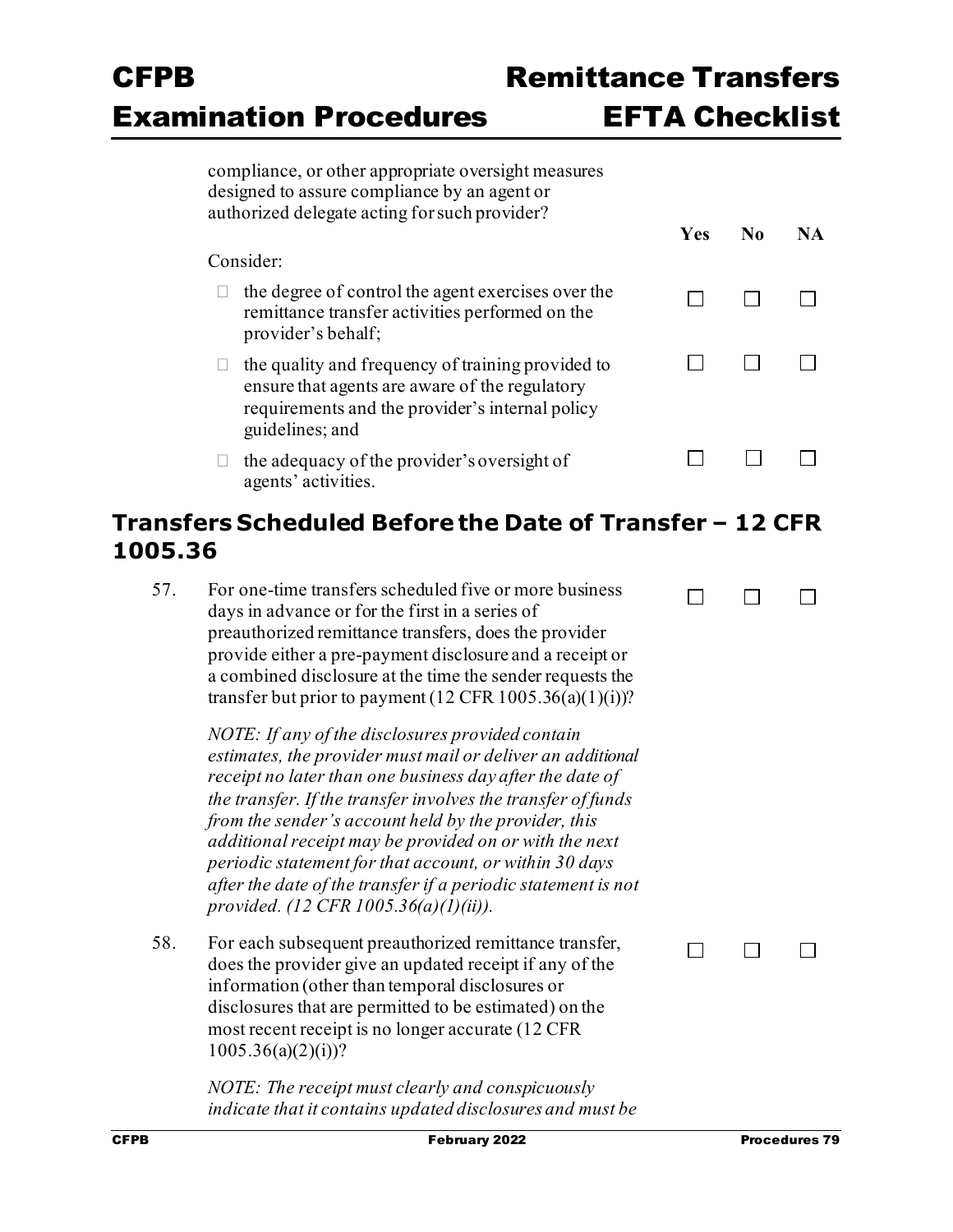### Remittance Transfer EFTA Checklist

|     | mailed or delivered to the sender within a reasonable<br>time prior to the scheduled date of the next subsequent<br>preauthorized remittance transfer. A disclosure that is<br>mailed no later than ten business days or hand or<br>electronically delivered no later than five business days is<br>deemed to have been provided within a reasonable time<br>$(12 \text{ CFR } 1005.36(a)(2)(i)$ and Comment 36(a)(2)-3).                                                                                                                   |     |                |    |
|-----|---------------------------------------------------------------------------------------------------------------------------------------------------------------------------------------------------------------------------------------------------------------------------------------------------------------------------------------------------------------------------------------------------------------------------------------------------------------------------------------------------------------------------------------------|-----|----------------|----|
|     |                                                                                                                                                                                                                                                                                                                                                                                                                                                                                                                                             | Yes | N <sub>0</sub> | NA |
| 59. | If there is no updated information and the remittance<br>transfer does not involve the transfer of funds from the<br>sender's account held by the provider, does the provider<br>mail or deliver to the sender a receipt no later than one<br>business day after the date of the transfer for each<br>subsequent preauthorized transfer (12 CFR<br>$1005.36(a)(2)(ii))$ ?                                                                                                                                                                   |     |                |    |
| 60. | If there is no updated information and the remittance transfer<br>involves the transfer of funds from the sender's account<br>held by the provider, is the receipt provided on or with<br>the next periodic statement for that account, or within 30<br>days after the date of the transfer if a periodic statement<br>is not provided $(12 \text{ CFR } 1005.36(a)(2)(ii))$ ?                                                                                                                                                              |     |                |    |
| 61. | For any subsequent transfer in a series of preauthorized<br>remittance transfers, does the provider disclose the<br>date of the subsequent transfer using the term "Future"<br>Transfer Date" or a substantially similar term, a<br>statement of the sender's cancellation rights, and the<br>name, telephone number(s), and website of the<br>remittance transfer provider no more than 12 months<br>and no less than five business days prior to the date of<br>the subsequent preauthorized remittance transfer (12)<br>CFR 1005.36(d))? |     |                |    |
|     | NOTE: While the rule generally provides flexibility as to<br>when and where future transfer dates may be disclosed,<br>for any subsequent preauthorized remittance transfer for<br>which the date of transfer is four or fewer business days<br>after the date payment is made, the disclosure must<br>generally be provided on or with the receipt for the<br>initial transfer in that series (12 CFR 1005.36(d)(2)(ii)).                                                                                                                  |     |                |    |
| 62. | Does the provider comply with any oral or written<br>request to cancel any remittance transfer scheduled by<br>the sender at least three business days before the date of                                                                                                                                                                                                                                                                                                                                                                   |     |                |    |